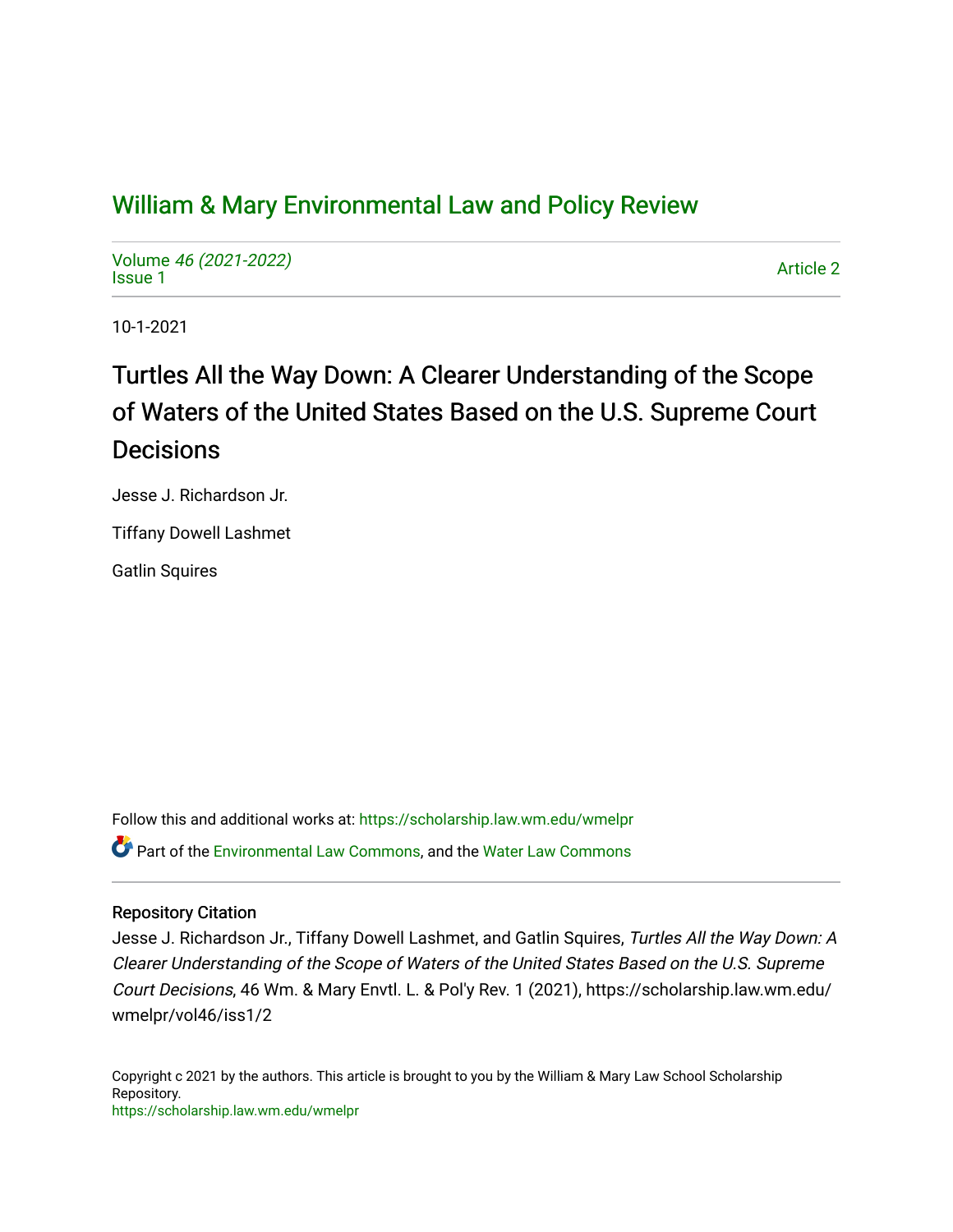## **TURTLES ALL THE WAY DOWN1:ACLEARER UNDERSTANDING OF THE SCOPE OF WATERS OF THE UNITED STATES BASED ON THE U.S. SUPREME COURT DECISIONS**

JESSE J. RICHARDSON, JR.,\* TIFFANY DOWELL LASHMET\*\* & GATLIN SQUIRES\*\*\*

#### **INTRODUCTION**

The meaning of "waters of the United States"<sup>2</sup> under the Clean Water Act ("CWA") has been debated in Congress, federal agencies, and courtrooms across the country for almost fifty years. Despite the longstanding attention to the term, most consider the term even more unclear today than in 1972 when the CWA was adopted.<sup>3</sup> However, a methodical examination of the statutory and regulatory history and the U.S. Supreme Court decisions on the issue reveal more consensus than previously understood. In addition, this focused examination shows that the debate centers on one problem that the arguments rarely acknowledge: wetlands adjacent to a "tributary." Specifically, litigants and agencies attempt to show that the wetland at issue lies close to some type of water, whether a ditch, drain, or creek. If that water eventually reaches a navigable water, no matter how indirect or attenuated the path, the wetland is arguably jurisdictional.<sup>4</sup> This Article distills the issues and clarifies the agreements and controversies surrounding "waters of the United States."

The meaning of the phrase "waters of the United States" has been debated in the legislature, federal agencies, and courtrooms across the country since Congress adopted the CWA in 1972.<sup>5</sup> The debate intensified

<sup>1</sup> Rapanos v. United States, 547 U.S. 715, 754 n.14 (2006).

<sup>\*</sup> Professor of Law, West Virginia University College of Law.

<sup>\*\*</sup> Associate Professor and Extension Specialist—Agricultural Law, Texas A&M AgriLife Extension.

<sup>\*\*\*</sup> Attorney, Agriculture and Equine Industry Group at McAfee & Taft, A Professional Corporation and former research fellow at the National Agricultural Law Center.

<sup>&</sup>lt;sup>2</sup> Federal Water Pollution Control Act Amendments of 1972, 33 U.S.C. § 1151, sec. 502(7) (1972).

<sup>3</sup> *Id.*

<sup>4</sup> EPA, *About Waters of the United States* (Sept. 12, 2021, 6:08 PM), https://www.epa .gov/wotus/about-waters-united-states [https://perma.cc/NP7C-YVJC].  $^5$  *Id.*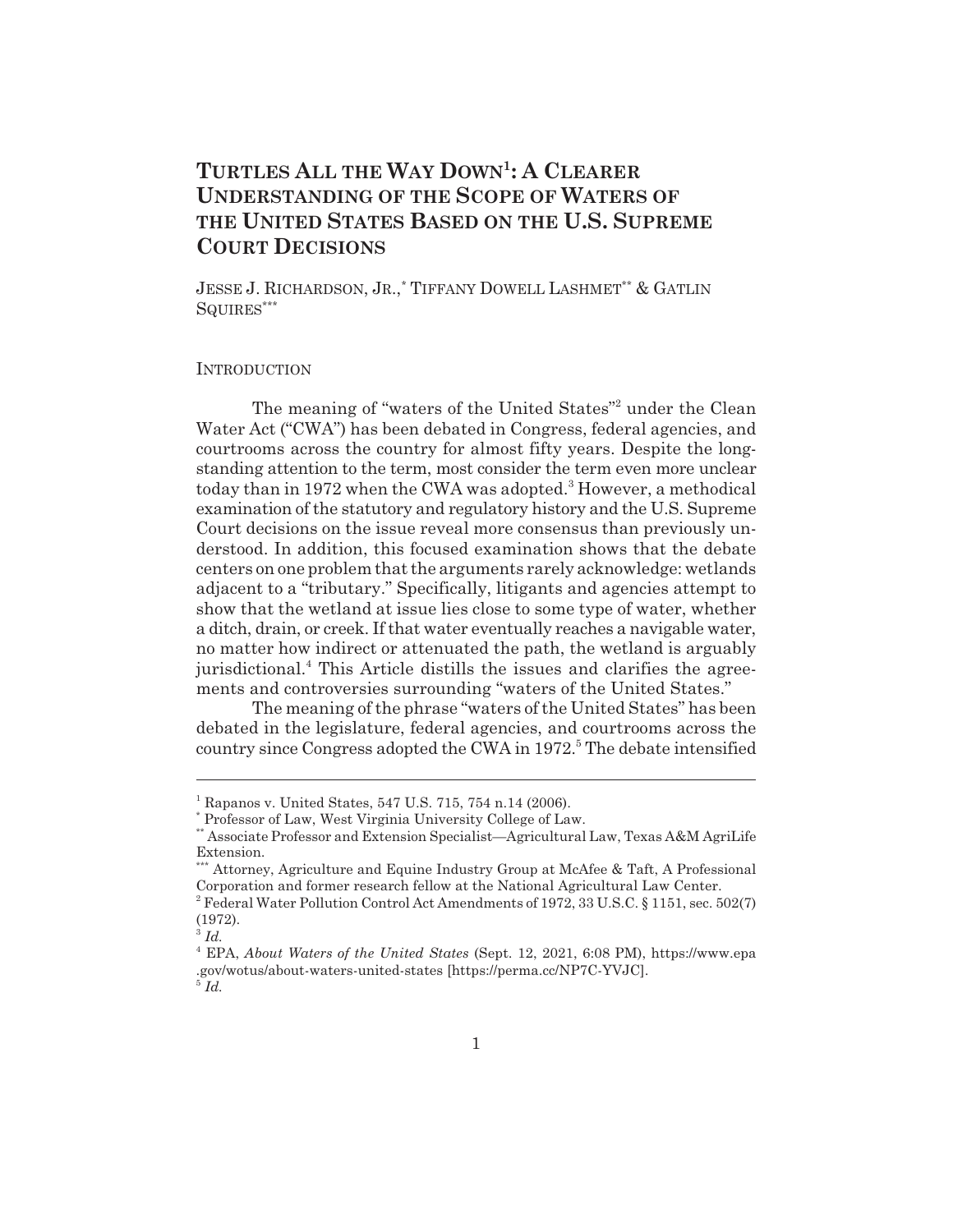beginning in 1985 and now forms the focus of much rule-making and litigation.<sup>6</sup> Section 404 of the CWA prohibits the discharge of dredged or fill material into the "navigable waters."<sup>7</sup> Navigable waters mean the "waters of the United States, including the territorial seas." The term waters of the United States, as used in the CWA, was not further defined by Congress.

This Article first provides a brief overview of the history and background of the CWA and the regulations thereunder.<sup>9</sup> The history reflects a shift in focus from commerce to environmental protection.<sup>10</sup> U.S. Supreme Court case law interpreting the meaning of waters of the United States ("WOTUS") is then examined. The Article then reviews the 2015 WOTUS Rule ("Obama Rule") and the 2020 Navigable Waters Protection Rule ("Trump Rule").<sup>11</sup> The Article also explores the applications of deference to the agency in various cases and how judicial deference may evolve in the future.12 Given the attention of case law on the definition of tributaries and adjacency of wetlands to tributaries, those issues form the Article's focus.

## I. BACKGROUND

The difficulties in defining the jurisdictional reach of federal regulations addressing water contamination began even before the CWA was passed. The evolution of the regulation reflects a winding path that led from regulating commerce to regulating the environment. One relative constant during the development was the struggle to determine the scope of federal oversight or what waters came under the federal government's purview.

In turn, the debate pivots on how far Congress, the Agencies, and the Court wish to stretch the Commerce Clause<sup>13</sup> in the pursuit of clean water. The Commerce Clause states that Congress holds the authority

 $6$   $Id.$ 

<sup>7</sup> 33 U.S.C.A. § 1344 (2021).

<sup>8</sup> *Id.* § 1362(7).

<sup>9</sup> *See* discussion *infra* Part I.

<sup>10</sup> *See generally* Sam Kalen, *Commerce to Conservation: The Call for a National Water Policy and the Evolution of Federal Jurisdiction Over Wetlands*, 69 N.D. L. REV. 873 (1993) (providing a comprehensive and enlightening review of the history and background of the Clean Water Act, explaining in part the present difficulties in fitting the regulations to wetlands).

<sup>11</sup> *See* discussion *infra* Parts II, III.

<sup>12</sup> *See* discussion *infra* Part II.

<sup>13</sup> U.S. CONST. art. 1, § 8, cl. 3.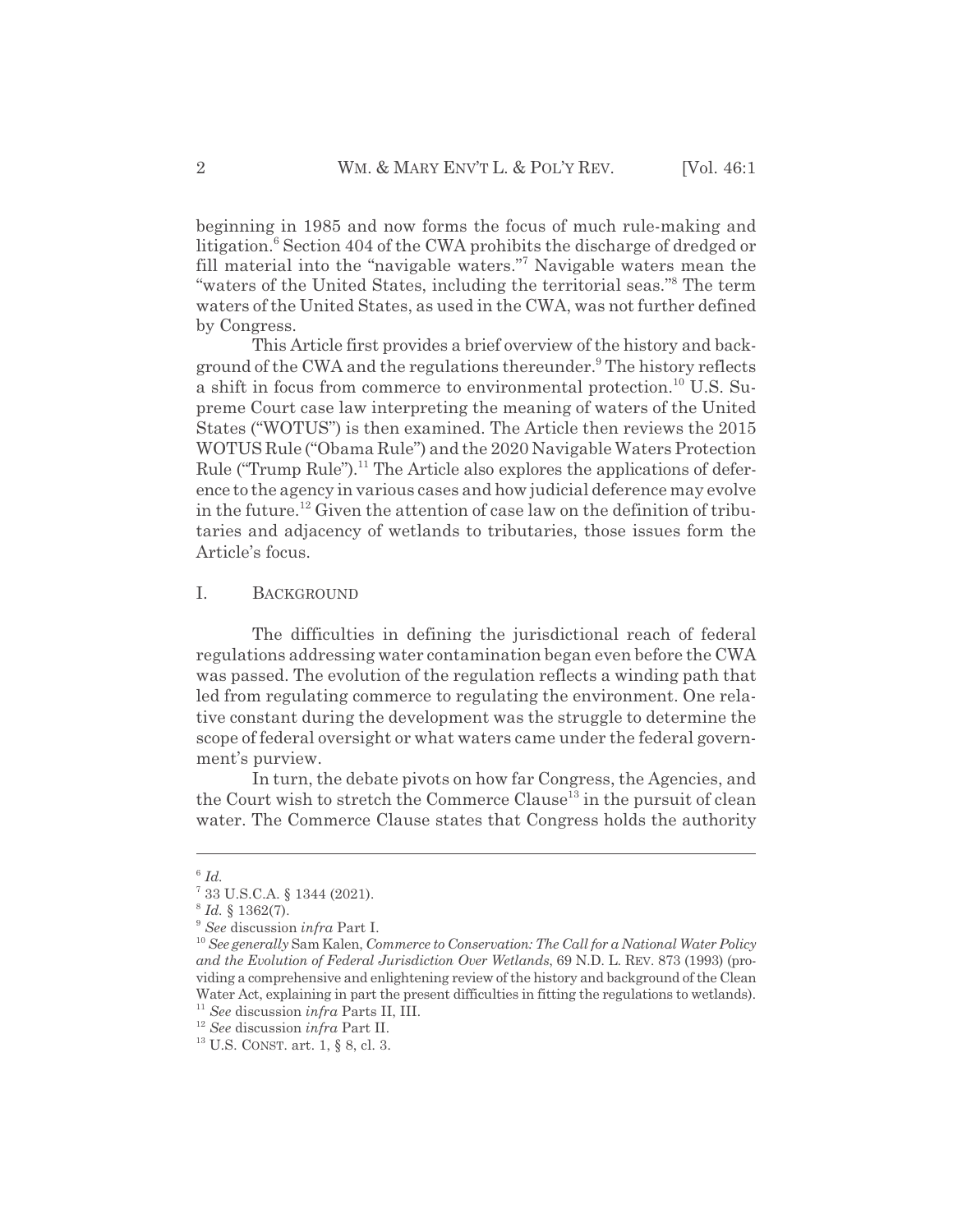"to regulate commerce with foreign nations, and among the several states, and with the Indian tribes."14 The limits of the Commerce Clause have forced regulators to take odd approaches to, most prominently, protecting wetlands. Unlike the federal government, the states may regulate wetlands directly.<sup>15</sup>

## *A. Precursors to the Clean Water Act*

The precursors to the CWA focused on the obstruction of navigable waters. The framework imposed by U.S. Constitution, however, proved "awkward," as the states could not regulate interstate commerce, but no existing law prevented obstruction of navigable waters.<sup>16</sup> Congress attempted to address the issue by passing various Rivers and Harbors Act, including the Rivers and Harbors Act of  $1899$ <sup> $17$ </sup> Section 13 of the Act, referred to as the Refuse Act, prohibits the discharge of "refuse matter" from floating craft, the shore, or manufacturing establishments into any "navigable water" or "any tributary of any navigable water" unless permitted by the Secretary of the Army upon application.<sup>18</sup> Discharge of liquids from streets and sewers are excepted.<sup>19</sup>

Although passed to prevent obstructions to navigation, Section 13 evolved into a pollution prevention statute.<sup>20</sup> A pair of decisions by the U.S. Supreme Court sanctioned the application of the act to pollutants. The first found that industrial solid waste, upon settling, constituted an obstruction of waterways.21 The second held that commercially valuable aviation fluid could be "refuse" and that refuse includes substances harmful to waterways, like pollutants.<sup>22</sup> In 1970, the U.S. Court of Appeals for the Fifth Circuit held in *Zabel v. Tabb*<sup>23</sup> that the Corps of Engineers ("Corps") must consider ecological considerations when issuing permits under Section 13 of the Rivers and Harbors Act.<sup>24</sup>

<sup>14</sup> *Id.*

<sup>&</sup>lt;sup>15</sup> ENV<sup>\*</sup>T L. INST., STATE WETLAND PROTECTION: STATUS, TRENDS, & MODEL APPROACHES 6 (2008).

<sup>16</sup> Kalen, *supra* note 10, at 879.

<sup>17</sup> Ch. 425, § 9, 30 Sta. 1121 (1899); *see also* Kalen, *supra* note 10, at 879 (discussing Congress's adoption of the Act).

 $^{18}$  Ch. 425, § 13, 30 Stat. 1152 (1899) (codified as 33 U.S.C.A. § 407).

<sup>19</sup> *Id.*

<sup>20</sup> Kalen, *supra* note 10, at 880–81.

 $21$  United States v. Republic Steel Corp., 362 U.S. 482, 485, 488–89 (1960).

 $22$  United States v. Standard Oil Company, 384 U.S. 224, 229-30 (1966).

<sup>23</sup> Zabel v. Tabb, 430 F.2d 199 (5th Cir. 1970).

<sup>24</sup> *Id.* at 201.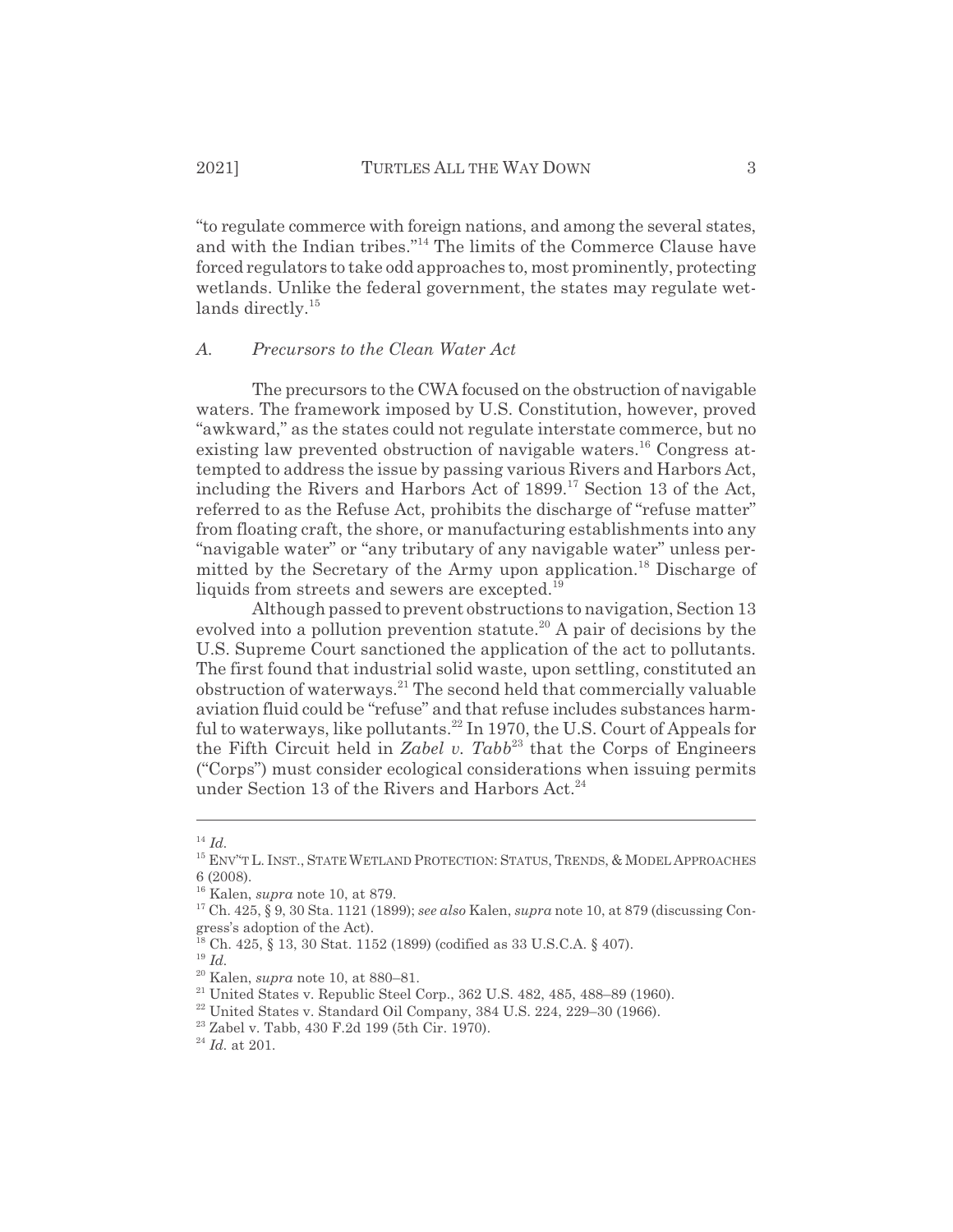Soon after the *Zabel* decision, and in response to an Executive Order by President Richard Nixon,<sup>25</sup> the Corps of Engineers issued a notice of proposed rule-making.26 On April 7, 1971, the Corps delivered a final regulation<sup>27</sup> that established a permitting program for discharges into navigable waters or their tributaries.<sup>28</sup> The regulation would have prohibited discharges into "navigable waters of the United States or into any tributary from which discharged or deposited matter shall float or be washed into a navigable water."29 Yet, one federal court declared the program *ultra vires* before its full implementation.<sup>30</sup> In a foreshadowing of arguments that still plague the courts, the *Kalur* court found that the Refuse Act authorized the issuance of permits for discharges in navigable waters, but the Act failed to include language that included non-navigable tributaries.<sup>31</sup>

In response to *Kalur*, the Corps promulgated a narrower definition of navigable waters under the Rivers and Harbors Act in 1972.<sup>32</sup> The regulation defined navigable waters of the United States as "waters which are presently, or have been in the past, or may be in the future susceptible for use for purposes of interstate or foreign commerce."33

Also, in 1972, Congress passed the Federal Water Pollution Control Amendments of 1972 ("FWPCA").<sup>34</sup> The Amendments included the National Pollutant Discharge Elimination System ("NPDES") and a program, under Section 404, for issuing permits for discharges of dredge or fill material.<sup>35</sup> The FWPCA defined navigable waters as "waters of the United States, including the territorial seas."36 Courts, relying on legislative debates on the FWPCA, interpreted the Corps's jurisdiction broadly.<sup>37</sup> At the same time, however, the Corps of Engineers attempted to narrow the definition.

<sup>25</sup> Exec. Order No. 11,574, *reprinted in* 35 Fed. Reg. 19627 (1970).

<sup>&</sup>lt;sup>26</sup> Permits for Discharges or Deposits into Navigable Waters, 35 Fed. Reg. 20,005 (proposed Dec. 31, 1970) (to be codified at 33 C.F.R. pt. 209).

 $^{27}$  Permits for Discharges or Deposits into Navigable Waters, 36 Fed. Reg. 6564 (Apr. 7, 1971) (to be codified at 33 C.F.R. §. 209).

<sup>28</sup> Kalen, *supra* note 10, at 883–85.

<sup>&</sup>lt;sup>29</sup> Permits for Discharges or Deposits into Navigable Waters, 36 Fed. Reg. at 6564–66.

<sup>30</sup> Kalur v. Resor, 335 F. Supp. 1, 10 (D.D.C. 1971).

<sup>31</sup> *Id.*

<sup>32 33</sup> C.F.R. § 209 (1972).

<sup>&</sup>lt;sup>33</sup> Definition of Navigable Waters of the United States, 37 Fed Reg. 18, 289, 18, 290 (Sept. 9, 1972) (to be codified at 33 C.F.R. pt. 209).

<sup>34</sup> Pub. L. No. 92-500 (1972) (codified at 33 U.S.C. §§ 1251–1376).

<sup>35</sup> *Id.*

<sup>36 33</sup> U.S.C. § 1362(7) (2021).

<sup>37</sup> Kalen, *supra* note 10, at 891.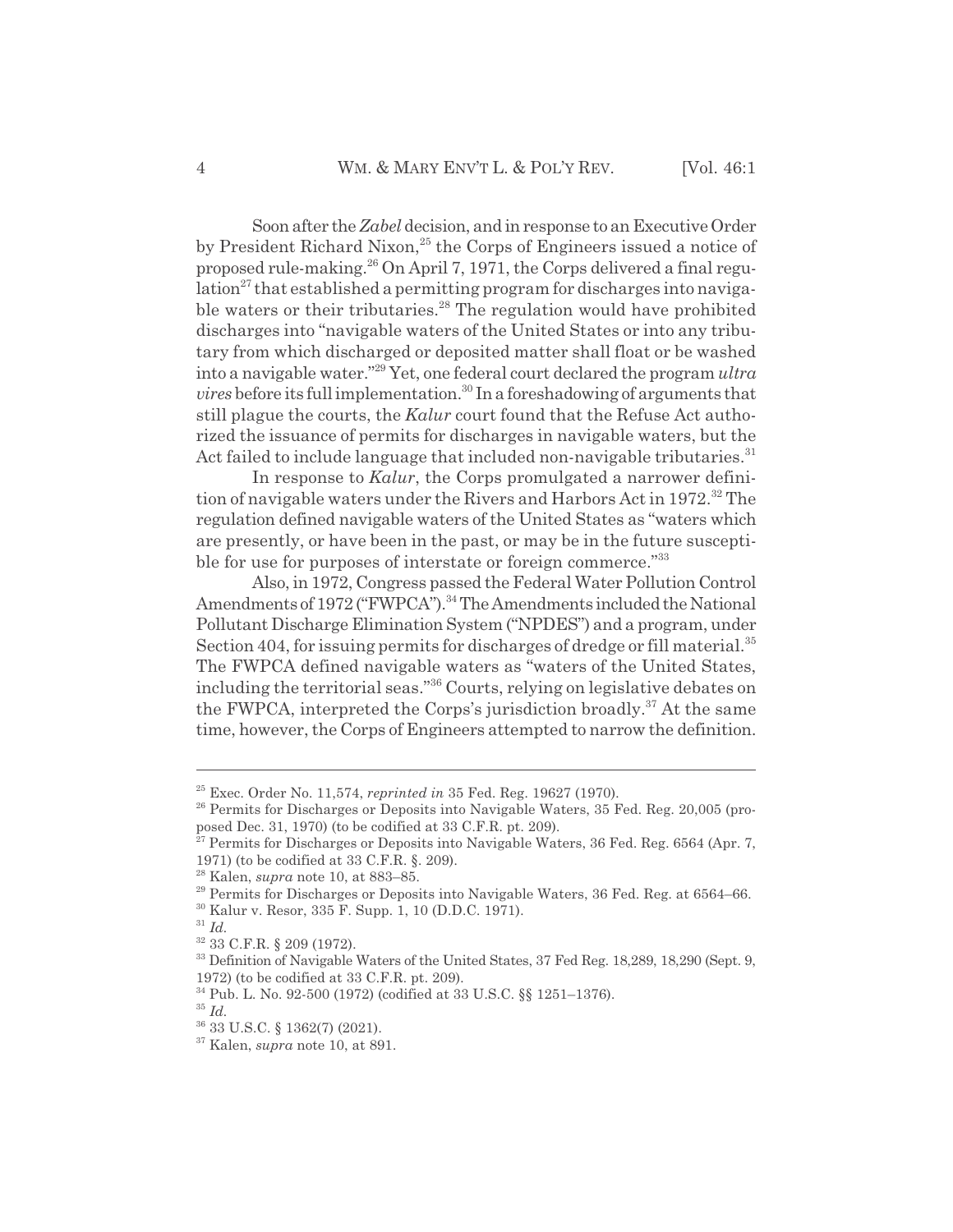Specifically, the Corps proposed regulations that limited waters of the United States to those waters "which are subject to the ebb and flow of the tide, and/or are presently, or have been in the past, or may be in the future susceptible for use for purposes of interstate or foreign commerce."<sup>38</sup>

The U.S. District Court for the District of Columbia took exception, finding that Congress intended for jurisdiction to extend to the maximum extent possible and beyond traditional notions of navigable waters.<sup>39</sup> The Corps of Engineers obliged, proposing a lengthy definition of navigable waters of the United States that included, *inter alia*<sup>40</sup>:

- (d) All artificially created channels and canals used for recreational or other navigational purposes that are connected to other navigable waters, landward to their ordinary high water mark;
- (e) All tributaries of navigable waters of the United States up to their headwaters and landward to their ordinary high water mark;
- (f) Interstate waters landward to their ordinary high water mark and up to their headwaters;
- (g) Intrastate lakes, rivers and streams landward to their ordinary high water mark and up to their headwaters that are utilized: (1) By interstate travelers for water related recreational purposes; (2) For the removal of fish that are sold in interstate commerce;

<sup>38</sup> Permits for Activities in Navigable Waters or Ocean Waters, 39 Fed. Reg. 12,115, 12,119 (Apr. 3, 1974) (to be codified at 33 C.F.R. 209).

<sup>39</sup> Natural Resources Defense Council, Inc. v. Callaway, 392 F. Supp. 685, 686 (D.D.C. 1975). 40 The first three categories were:

<sup>(</sup>a) Coastal waters that are navigable waters of the United States subject to the ebb and flow of the tide, shoreward to their mean high water mark (mean higher high water mark on the Pacific coast); (b) All coastal wetlands, mudflats, swamps, and similar areas that are contiguous or adjacent to other navigable waters. "Coastal wetlands" includes marshes and shallows and means those areas periodically inundated by saline or brackish waters and that are normally characterized by the prevalence of salt or brackish water vegetation capable of growth and reproduction; (c) Rivers, lakes, streams, and artificial water bodies that are navigable waters of the United States up to their headwaters and landward to their ordinary high water mark . . .

Permits for Activities in Navigable Waters or Ocean Waters, 40 Fed. Reg. 31,320, 31,324–25 (July 25, 1974) (to be codified at 33 C.F.R. 209).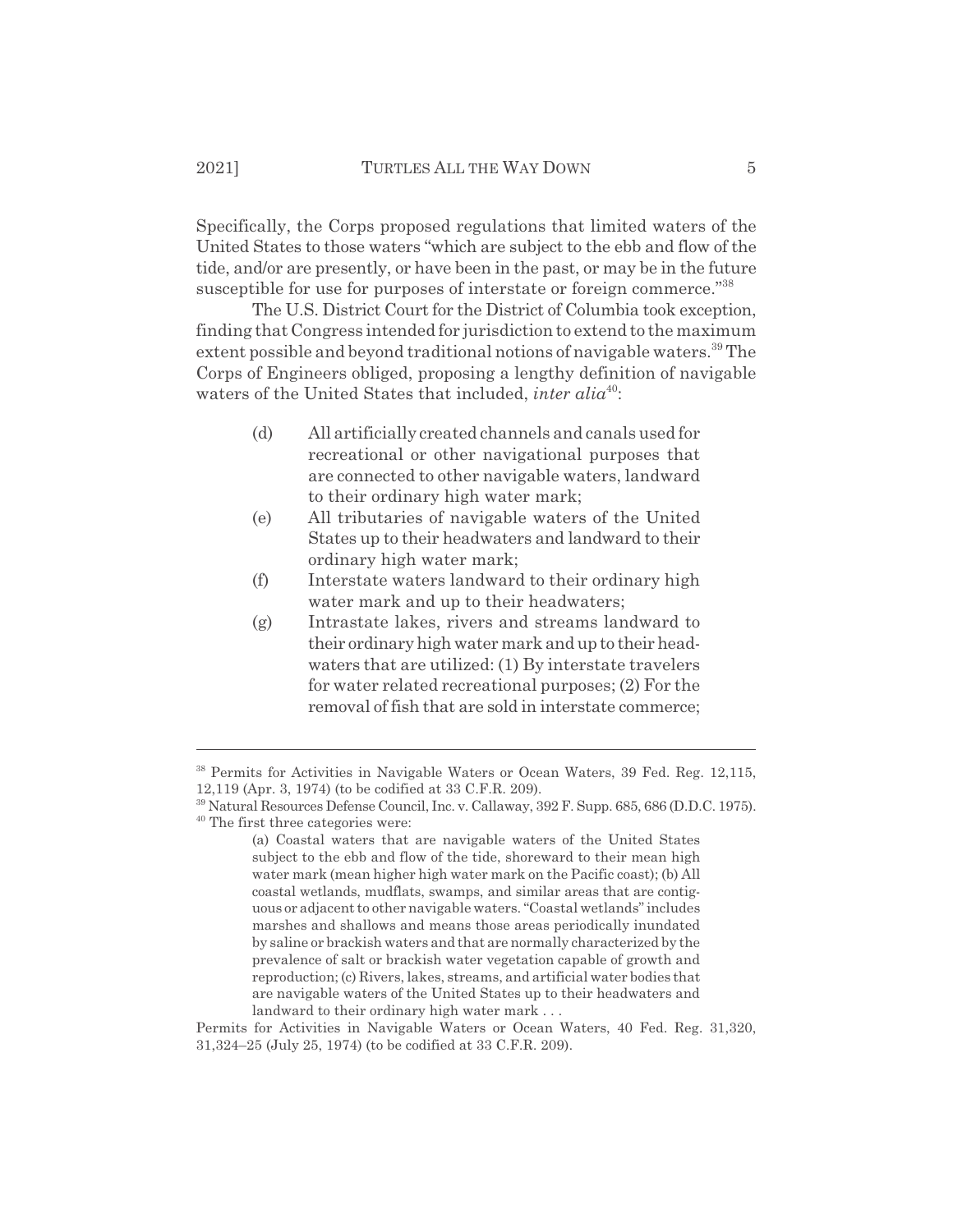(3) For industrial purposes by industries in interstate commerce; or (4) In the production of agricultural commodities sold or transported in interstate commerce;

- (h) Freshwater wetlands including marshes, shallows, swamps and, similar areas that are contiguous or adjacent to other navigable waters and that support freshwater vegetation. "Freshwater wetlands" means those areas that are periodically inundated and that are normally characterized by the prevalence of vegetation that requires saturated soil conditions for growth and reproduction;
- (i) Those other waters which the District Engineer determines necessitate regulation for the protection of water quality as expressed in the guidelines (40 CFR 230). For example, in the case of intermittent rivers, streams, tributaries, and perched wetlands that are not contiguous or adjacent to navigable waters identified in paragraphs (a)–(h), a decision on jurisdiction shall be made by the District Engineer.<sup>41</sup>

#### *B. The 1977 Regulation*

In 1977, the Corps amended the regulations again, "consolidating" the definition of waters of the United States into four categories.<sup>42</sup> Category 1 included "[c]oastal and inland waters, lakes, rivers, and streams that are navigable waters of the United States, including adjacent wetlands."43 Category 2 comprised "[t]ributaries to navigable waters of the United States, including adjacent wetlands."44 The Corps incorporated within the definition of Category 2 waters the "statement that nontidal drainage and irrigation ditches that feed into navigable waters will not be considered 'waters of the United States,'" covering these activities under other programs of the FWPCA.<sup>45</sup>

<sup>41</sup> *Id.* at 31,324–25.

<sup>42</sup> Regulatory Programs of the Corps of Engineers, 42 Fed. Reg. 37,122, 37,127–28 (July 19, 1977).

<sup>&</sup>lt;sup>43</sup> Regulatory Programs of the Corps of Engineers, 42 Fed. Reg. at 33,127.

<sup>44</sup> *Id.*

<sup>45</sup> *Id.*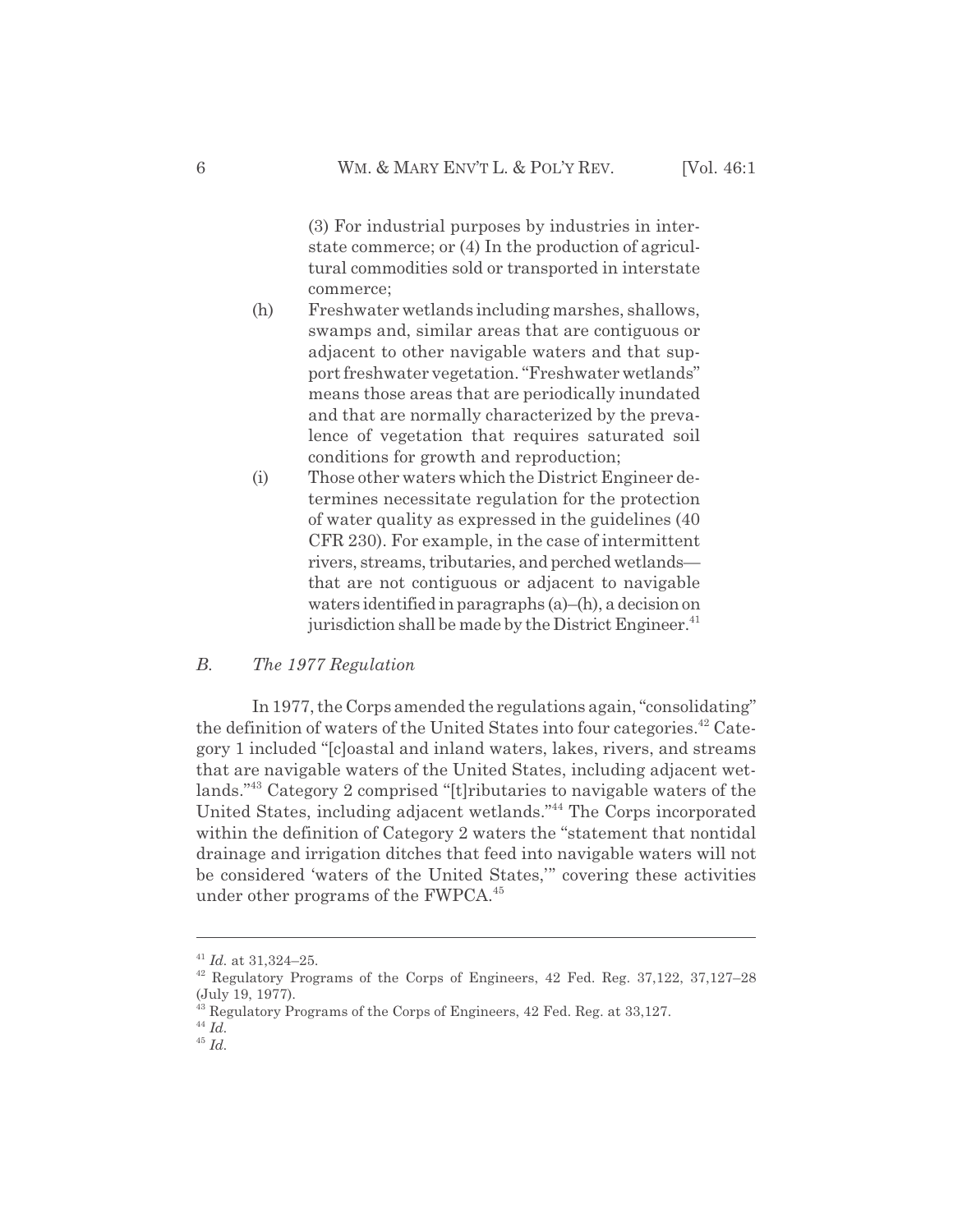Category 3 waters focused upon "[i]nterstate waters and their tributaries, including adjacent wetlands."46 Category 4 constituted a catch-all provision, referring to "all other waters . . . the degradation or destruction of which could affect interstate commerce."47 These waters could include isolated waters or isolated wetlands, intermittent streams, or isolated waters like prairie potholes.<sup>48</sup> This category comprises waters not part of a tributary system for interstate or navigable waters of the United States.<sup>49</sup> Impacts on the quality of these waters impact interstate commerce.<sup>50</sup>

The definition of adjacent was also added in  $1977$ .<sup>51</sup> The Corps defined adjacent as "bordering, contiguous, or neighboring. Wetlands separated from other waters of the United States by man-made dikes or barriers, natural river berms, beach dunes and the like are 'adjacent wetlands."<sup>52</sup> The regulations also defined the ordinary high-water mark and tidal waters.<sup>53</sup>

Later in 1977, Congress amended the FWPCA with the CWA and "once again rendered the Corps's regulations obsolete."54 These amendments authorized general permits, provided exemptions from the program, and added Section 404(g), which allowed states to administer their own permitting programs.<sup>55</sup>

The legislative debates over these amendments are detailed extensively in many court opinions and scholarly publications with respect to gleaning the scope of waters of the United States. The debates clearly show Congress's desire to protect wetlands and the rejection of limiting navigable waters under the Act to navigable-in-fact waters.<sup>56</sup> The debates also indicated that Congress recognized the Corps's authority over Category 1, 2, and 3 waters.57 On the other hand, Congress contemplated that states would hold authority over "more jurisdictionally attenuated areas" in Category 4, like isolated waters and intermittent streams.<sup>58</sup>

<sup>58</sup> *Id.*

<sup>46</sup> *Id.*

<sup>47</sup> *Id.*

<sup>48</sup> *See* Regulatory Programs of the Corps of Engineers, 42 Fed. Reg. 37122, 37,126 (July 19, 1977).

<sup>49</sup> *See id.*

<sup>50</sup> *See id.* at 37,128.

<sup>51</sup> *See id.* at 37,144.

<sup>52 33</sup> C.F.R. § 328.3(c) (1977).

<sup>53</sup> *Id.* § 328.3(e)–(f).

<sup>54</sup> Kalen, *supra* note 10, at 897–98.

<sup>55</sup> *See id.*

<sup>56</sup> *See id.*

 $\overline{57}$   $\overline{Id}$ .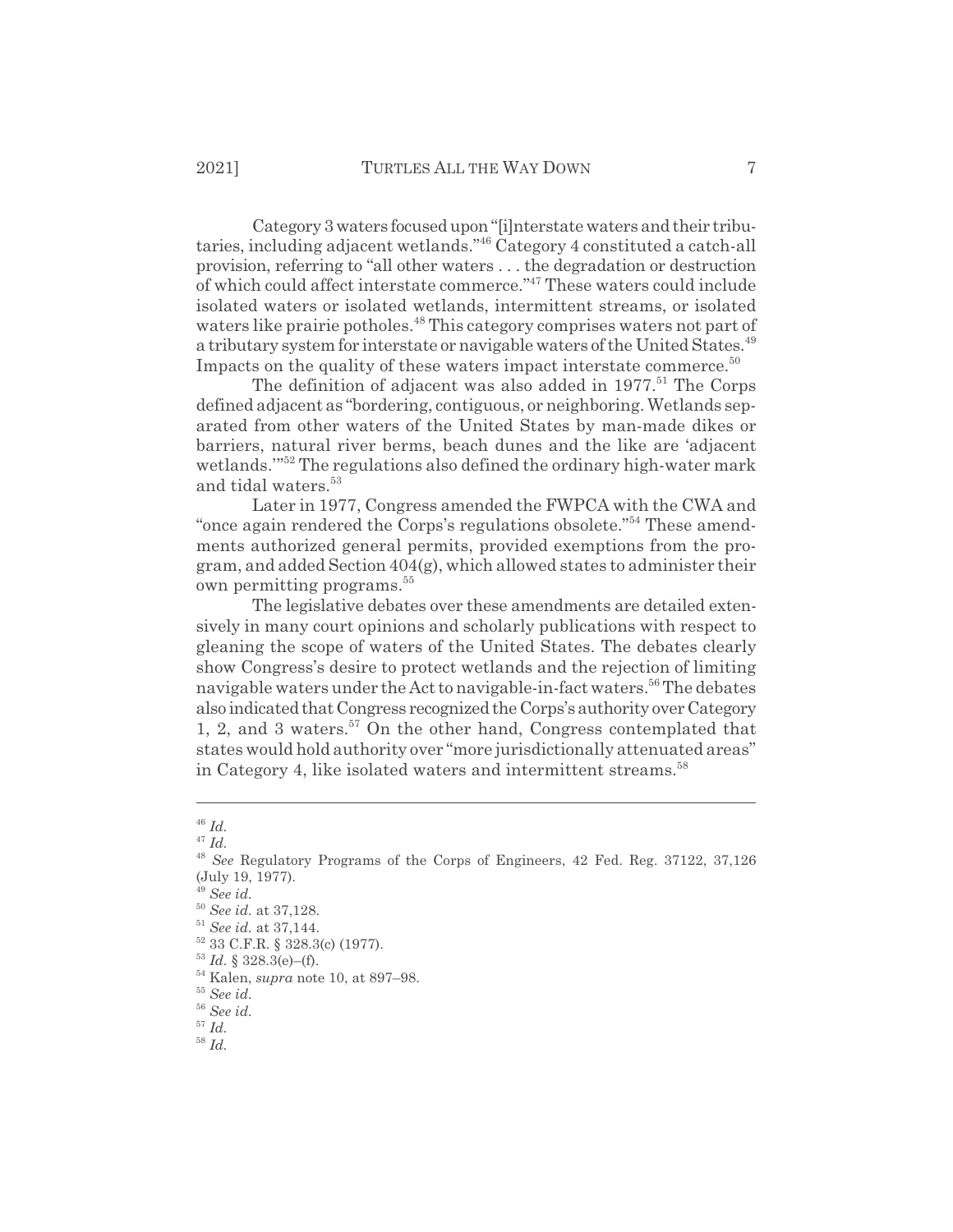## *C. The 1980/1982 Regulation*

In May of 1980, the EPA passed additional regulations defining the meaning of waters of the United States as used in the CWA.59 In 1982, the Corps of Engineers adopted an identical definition. $60$  These regulations listed seven categories of WOTUS:

- (1) All waters which are currently used, or were used in the past, or may be susceptible to use in interstate or foreign commerce, including all waters which are subject to the ebb and flow of the tide;
- (2) All interstate waters including interstate wetlands;
- (3) All other waters such as intrastate lakes, rivers, streams (including intermittent streams), mudflats, sandflats, wetlands, sloughs, prairie potholes, wet meadows, playa lakes, or natural ponds, the use, degradation or destruction of which could affect interstate or foreign commerce including any such waters:
	- (i) Which are or could be used by interstate or foreign travelers for recreational or other purposes; or
	- (ii) From which fish or shellfish are or could be taken and sold in interstate or foreign commerce; or
	- (iii) Which are used or could be used for industrial purpose by industries in interstate commerce;
- (4) All impoundments of waters otherwise defined as waters of the United States under the definition;
- (5) Tributaries of waters identified in paragraphs  $(a)(1)$  through  $(4)$  of this section;
- (6) The territorial seas;
- (7) Wetlands adjacent to waters (other than waters that are themselves wetlands) identified in paragraphs (a)(1) through (6) of this section. $61$

<sup>59</sup> Final Rule, Consolidated Permit Regulations, 45 Fed. Reg. 33,290, 33,424 (May 19, 1980) (codified in 40 C.F.R. § 122.3 (1981)).

<sup>60</sup> Interim Final Rule for Regulatory Programs of the Corps of Engineers, 47 Fed. Reg. 31794, 31,811 (July 22, 1982) (codified in 33 C.F.R. § 323.2 (1983)).

 $61$  Consolidated Permit Regulations, 45 Fed. Reg. 33,290, 33,424 (May 19, 1980) (codified in 40 C.F.R. § 122.3 (1981)).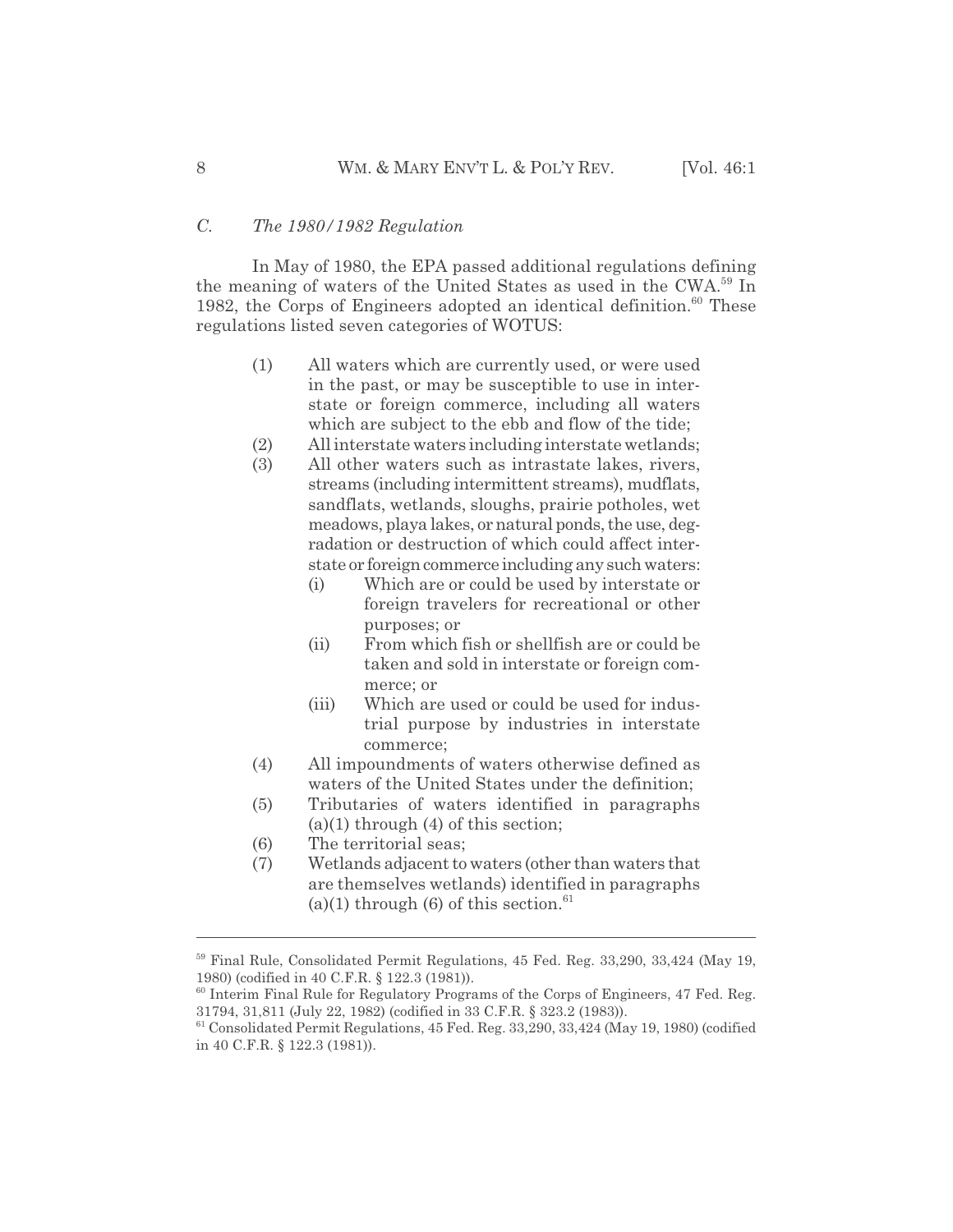Courts, regulatory disputes, and this Article focus on the scope of the terms tributaries and adjacent wetlands (subsections (5) and (7) of the 1980 definition). Although not clearly articulated by the U.S. Supreme Court, the question centers upon the expansion of jurisdiction resulting from the inclusion of wetlands adjacent to a tributary that flow into another tributary and then another before finally emptying into traditional navigable waters. The authors refer to this issue as the "tributary of a tributary of a tributary" issue, or "chain jurisdiction."

In defining the term "wetlands," 33 C.F.R. section 328.3(b) provided that:

> The term wetlands means those areas that are inundated or saturated by surface or ground water at a frequency and duration sufficient to support, and that under normal circumstances do support, a prevalence of vegetation typically adapted for life in saturated soil conditions. Wetlands generally include swamps, marshes, bogs, and similar areas. $62$

While the 1980/1982 regulations defined neither "intermittent" nor "tributary," the definition of "adjacent" from the 1977 regulation remained.<sup>63</sup>

#### *D. 1986 Clarifying Regulations*

In 1986, the agencies adopted regulations "clarifying" the definition of WOTUS by adding what became known as the Migratory Bird Rule. Under this regulation:

> [The] EPA . . . clarified that waters of the United States at 40 C.F.R. § 328.3(a)(3) also include waters:

- (a) Which are or would be used as habitat by birds protected by Migratory Bird Treaties; or
- (b) Which are or would be used as habitat by other migratory birds which cross state lines; or
- (c) Which are or would be used as habitat for endangered species; or
- (d) Used to irrigate crops sold in interstate commerce. $64$

<sup>62</sup> *Id.*

<sup>63</sup> Regulatory Programs of the Corps of Engineers, 42 Fed. Reg. 37,122, 37,144 (July 19, 1977).

 $64$  Final Rule for Regulatory Programs of the Corps of Engineers, 51 Fed. Reg. 41,206, 41,217 (Nov. 13, 1986).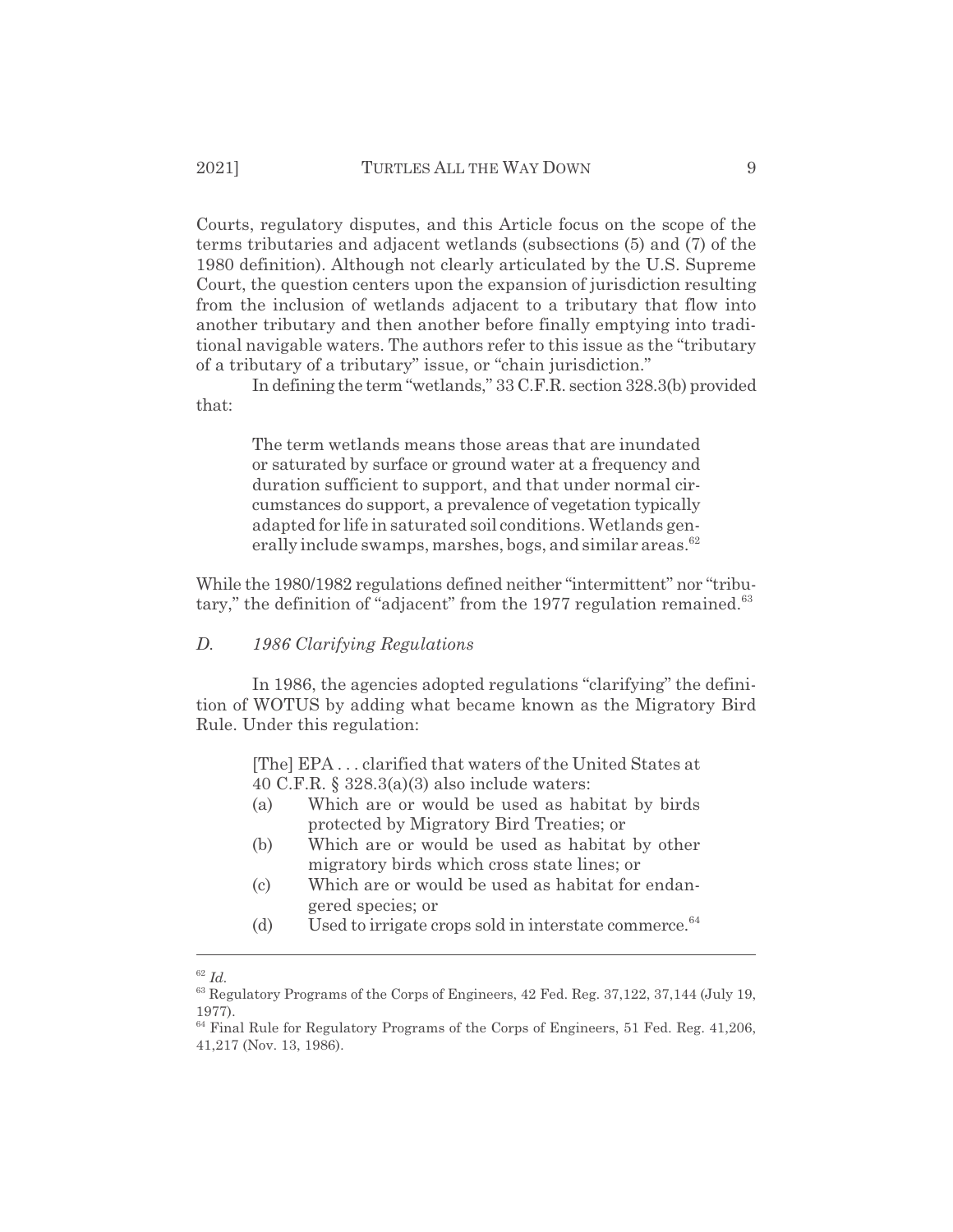This inclusion of the Migratory Bird Rule expanded the scope of the waters of the United States definition.

## *E. 1993 Regulation*

In 1993, the EPA and Corps codified "the current policy that prior converted croplands are not waters of the United States."65 The definition was otherwise unchanged, but this regulation clarified that the definition does not include areas that had previously been drained of water and converted to agricultural use.

## *F. 2000 Final Notice of Issuance and Modification of Nationwide Permits*

The Corps discussed intermittent streams and ephemeral streams as tributaries of waters of the United States in a 2000 Final Notice of Issuance and Modification of Nationwide Permits<sup>66</sup>:

Intermittent stream: An intermittent stream has flowing water during certain times of the year, when groundwater provides water for stream flow. During dry periods, intermittent streams may not have flowing water. Runoff from rainfall is a supplemental source of water for stream flow.<sup>67</sup>

Ephemeral stream: An ephemeral stream has flowing water only during, and for a short duration after, precipitation events in a typical year. Ephemeral stream beds are located above the water table year-round. Groundwater is not a source of water for the stream. Runoff from rainfall is the primary source of water for stream flow.<sup>68</sup>

This guidance stated that "ephemeral streams that are tributary to other waters of the United States are waters of the United States, as long as they possess an ordinary high water mark."69 Similarly, perennial

<sup>65</sup> Clean Water Act Regulatory Programs Final Rule, 58 Fed. Reg. 45,008, 45,033 (Aug. 25, 1993).

<sup>&</sup>lt;sup>66</sup> Final Notice of Issuance and Modification of Nationwide Permits, 65 Fed. Reg. 12,818, 12,823 (Mar. 9, 2000).

<sup>67</sup> *Id.* at 12,898.

<sup>68</sup> *Id.* at 12,897.

<sup>69</sup> *Id.* at 12,823.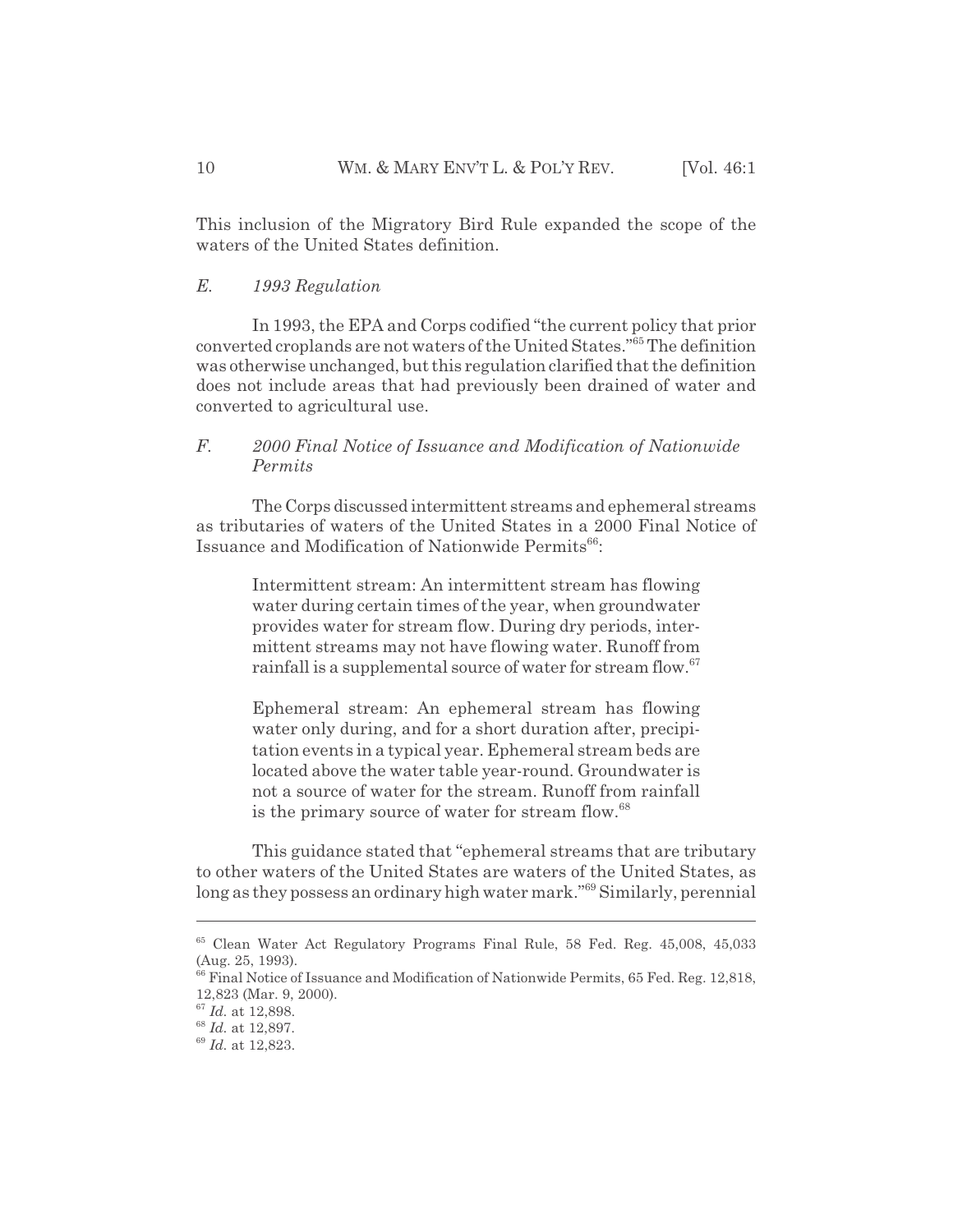and intermittent streams were likewise jurisdictional so long as they possessed the required physical ordinary high-water mark.

#### II. CASE LAW

Although countless cases address the meaning and scope of "waters of the United States," only a handful of critical U.S. Supreme Court cases examine this issue. This section summarizes those three cases, highlighting the key issues addressed by the Court in attempting to define waters of the United States. Additionally, the question of whether the Court should defer to the agency forms a fundamental issue underlying cases challenging the scope of the WOTUS definition.

## *A. Deference to the Agency*

The level of deference the Court should afford the agency forms a recurring theme in the cases and plays prominently in the latest attempts at rule-making. Deference to an agency's construction of a statute that the agency administers derives from the standard announced in *Chevron, U.S.A., Inc. v. Natural Resources Defense Council*. 70 That case addressed the standard of review when a court reviews an agency's construction of a statute that the agency administers.<sup>71</sup> Referred to as "*Chevron* deference," the test consists of two steps.72 First, the courts ask whether Congress has "directly spoken to the precise question at issue."<sup>73</sup> If so, the intent of Congress is clear and controls. If Congressional intent is not clear, the courts ask whether "the agency's answer is based on a permissible construction of the statute."74 If so, a court will defer to the agency interpretation.

## *B.* United States v. Riverside Bayview Homes, Inc.*, 474 U.S. 121 (1985)*

The question presented in this case was whether the CWA authorizes the U.S. Army Corps of Engineers to require landowners to obtain

 $70$  467 U.S. 837, 842–44 (1984).

<sup>71</sup> *Id.*

<sup>72</sup> *See generally* Note, Chevron *and the Substantive Canons: A Categorical Distinction*, 124 HARV. L. REV. 594 (2010).

<sup>73</sup> *Chevron*, 467 U.S. at 842.

<sup>74</sup> *Id.* at 843.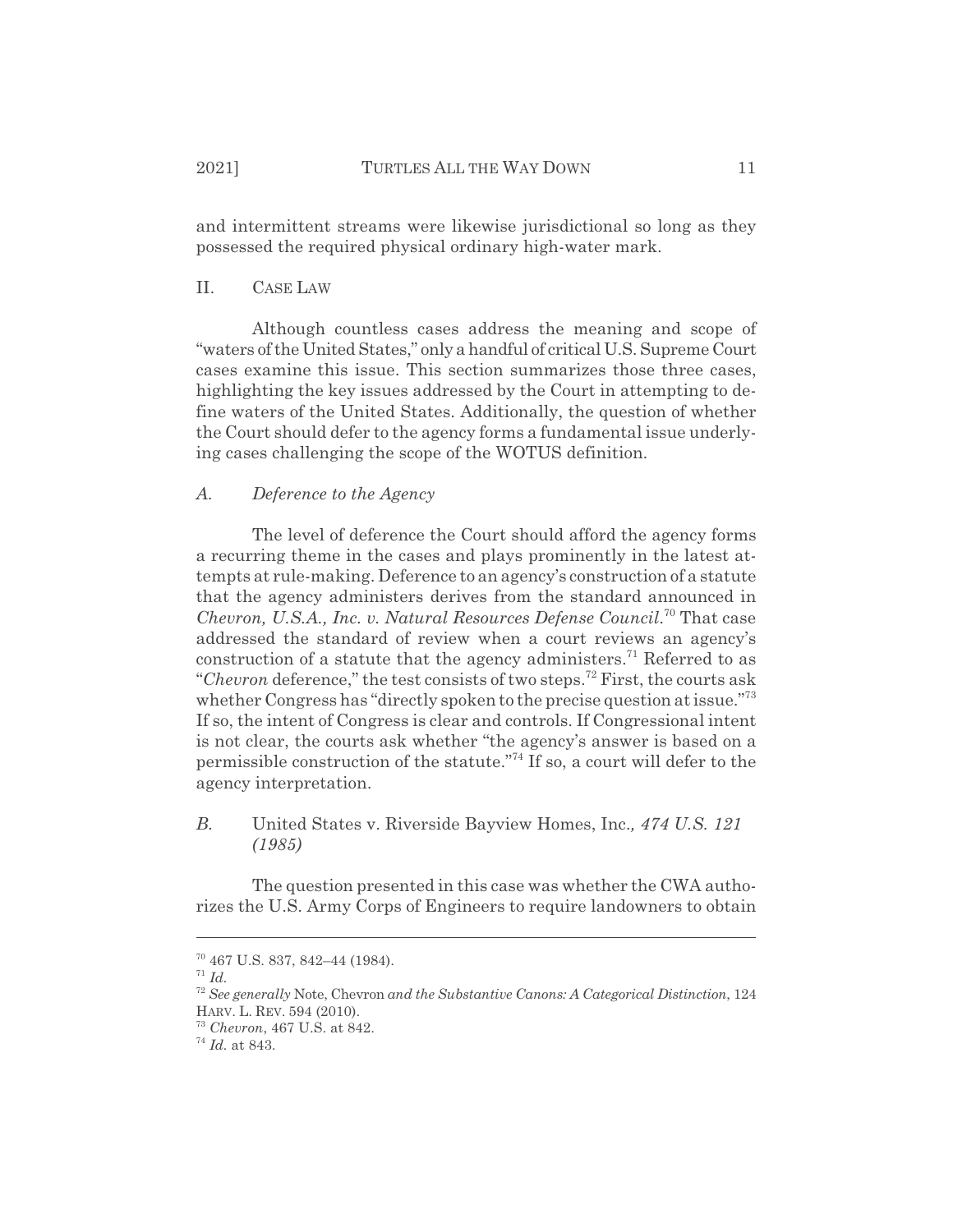permits from the Corps before discharging fill material into wetlands adjacent to navigable bodies of water and their tributaries.<sup>75</sup> The wetlands at issue lie "near" the shores of Lake St. Clair in Michigan.76 Riverside Bayview Homes, Inc. ("Riverside Bayview") began placing fill materials on the property to prepare a housing development site.<sup>77</sup> The Corps of Engineers filed suit to enjoin Riverside Bayview from filling the property, alleging that Riverside Bayview was discharging fill material into waters of the United States, namely an adjacent wetland, without a permit.<sup>78</sup>

The U.S. District Court found that the property constituted an adjacent wetland and enjoined Riverside Bayview from filling the wetland without a permit.<sup>79</sup> On appeal, the U.S. Court of Appeals for the Sixth Circuit held that wetlands are not subject to CWA jurisdiction where, as here, the wetlands were not subject to flooding by adjacent navigable waters at a frequency sufficient to support the growth of aquatic vegetation.80 The Sixth Circuit, troubled by its belief that a different reading would implicate the Constitution's Takings Clause, did not grant deference to the Corps's interpretation.<sup>81</sup> The court narrowly construed the statute and implementing regulations to avoid the finding of a taking without just compensation.<sup>82</sup>

The U.S. Supreme Court, in a unanimous decision, reversed.<sup>83</sup> Addressing the issue of a taking, the Court opined that neither a permit requirement nor a denial of a permit necessarily constitutes a taking.<sup>84</sup> Further, the fact that a permitting scheme may result in a taking in some circumstances does not justify a narrow construction of the statutes and regulations.<sup>85</sup> The Tucker Act provides a means for obtaining compensation for a taking in those cases where a taking occurs so that taking is not a consideration in statutory construction.<sup>86</sup>

The main issue addressed by the Supreme Court was whether the wetland at issue was adjacent.<sup>87</sup> After dispensing with the regulatory

<sup>75</sup> United States v. Riverside Bayview Homes, Inc., 474 U.S. 121, 123 (1985).

<sup>76</sup> *Id.* at 124.

<sup>77</sup> *Id.*

<sup>78</sup> *Id.*

<sup>79</sup> *Id.* at 125. <sup>80</sup> *Id.*

<sup>81</sup> *Riverside Bayview*, 474 U.S. at 126.

<sup>82</sup> *Id.*

<sup>83</sup> *Id.* at 121.

<sup>84</sup> *Id.* at 127. <sup>85</sup> *Id.* at 128.

<sup>86</sup> *Id.*

<sup>87</sup> *Riverside Bayview*, 474 U.S. at 126.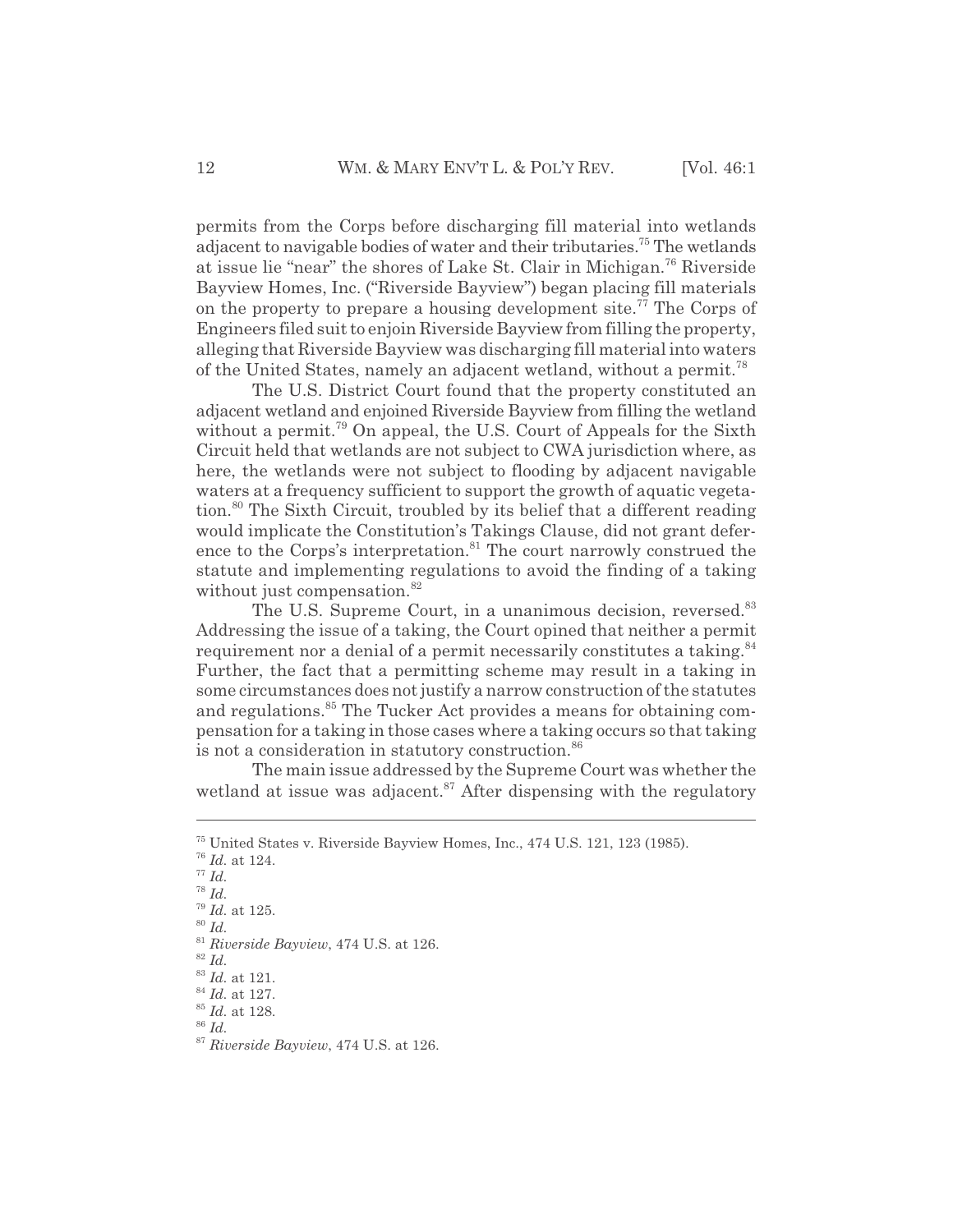taking issue, the Supreme Court rejected the notion that the wetland characteristics must result from flooding from the adjacent wetland, noting that the regulation referred to inundation from either surface water or *groundwater*. 88 Here, groundwater provides the source of the saturated soil conditions characteristic of a wetland.<sup>89</sup> The Court then found that the wetland was adjacent given that "the area characterized by saturated soil conditions and wetland vegetation extended beyond the boundary of [the] property to Black Creek, a navigable waterway."90 Later in the opinion, the Court noted that the wetland at issue "actually abuts on a navigable waterway."91

The bulk of the opinion discusses whether the Corps's inclusion of adjacent wetlands as WOTUS was reasonable. The Court explicitly applied *Chevron* deference.<sup>92</sup> The Court glossed over the first step, presumably finding that Congress had not spoken clearly on the issue.<sup>93</sup> Given the ambiguity, the Court held that the Corps's interpretation that the abutting wetlands were waters of the United States was reasonable.<sup>94</sup>

Finding that the Corps "must necessarily choose some point at which water ends and land begins," the Court found that defining adjacent wetlands as "waters" under the CWA was reasonable.<sup>95</sup> Despite finding that the term "navigable" is of "limited import" in the Act, the Court noted that including wetlands as "waters" entailed a more nuanced analysis.96 However, the Corps's conclusion that "wetlands adjacent to navigable waters do as a general matter play a key role in protecting and enhancing water quality" was reasonable. $97$ 

Footnote 9 to the opinion laid out the reasoning for finding the regulation reasonable in more detail:

Of course, it may well be that not every adjacent wetland is of great importance to the environment of adjoining bodies of water. But the existence of such cases does not seriously undermine the Corps' decision to define all adjacent

<sup>94</sup> *Id.*

<sup>88</sup> *Id.* at 129–30 (emphasis added).

<sup>89</sup> *Id.* at 130–31.

<sup>90</sup> *Id.* at 131.

<sup>91</sup> *Id.* at 135.

<sup>92</sup> *Id.* at 131.

<sup>93</sup> *Riverside Bayview*, 474 U.S. at 131.

<sup>95</sup> *Id.* at 132–34.

<sup>96</sup> *Id.* at 133.

<sup>97</sup> *Id.*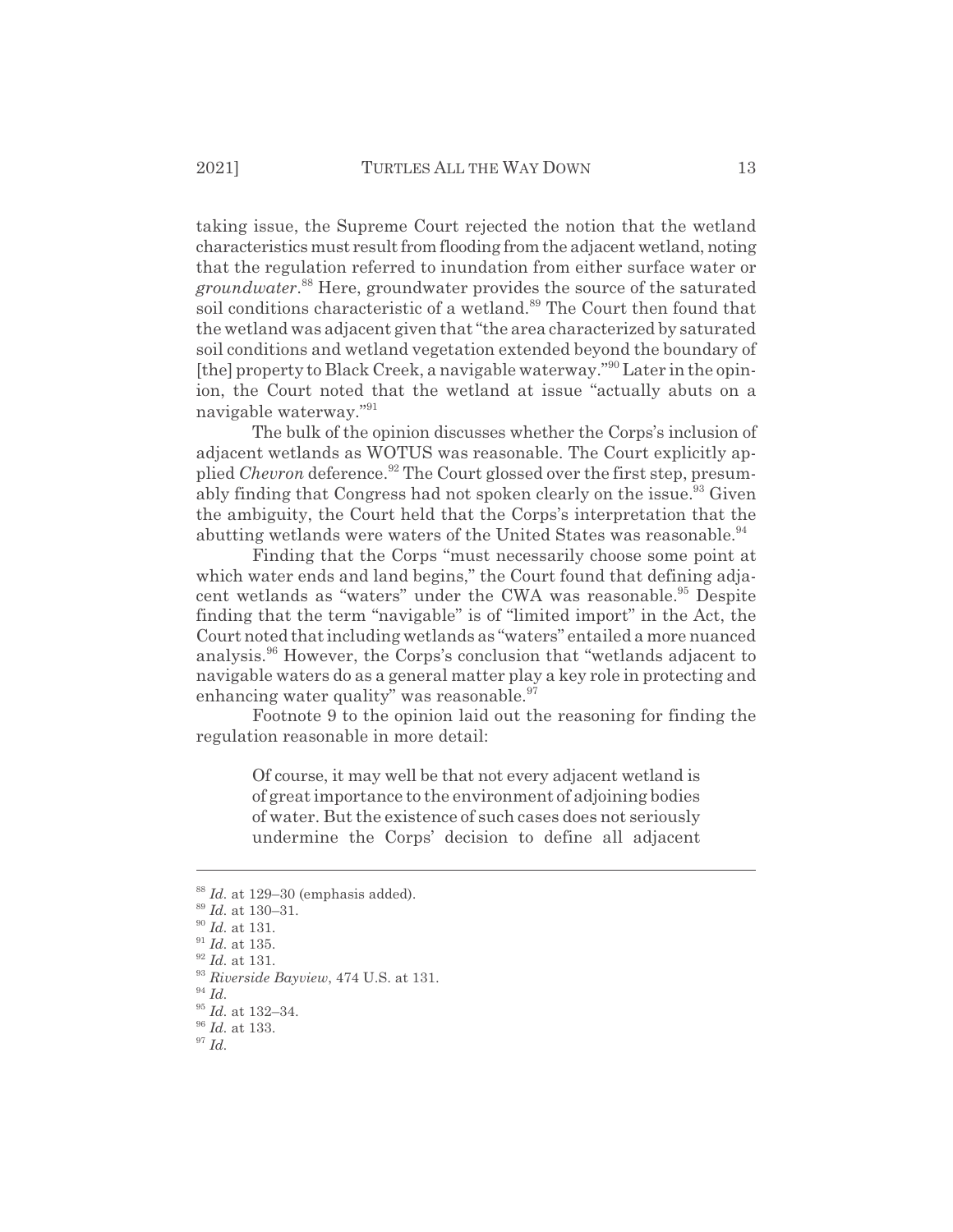wetlands as "waters." If it is reasonable for the Corps to conclude that in the majority of cases, adjacent wetlands have significant effects on water quality and the aquatic ecosystem, its definition can stand. That the definition may include some wetlands that are not significantly intertwined with the ecosystem of adjacent waterways is of little moment, for where it appears that a wetland covered by the Corps' definition is in fact lacking in importance to the aquatic environment—or where its importance is outweighed by other values—the Corps may always allow development of the wetland for other uses simply by issuing a permit.<sup>98</sup>

This opinion in *Riverside Bayview* set the course for the Supreme Court's analysis for years to come. Although the decision was unanimous, interpretations by justices in the cases that followed vary dramatically. In part, the varying interpretations may be due to the limited holding in *Riverside Bayview*—that wetlands abutting a navigable waterway are WOTUS.<sup>99</sup> Later opinions have interpreted the holding to go far beyond this modest proposition. The dissenting opinion in *Rapanos* characterized the *Riverside Bayview* holding as encompassing wetlands adjacent to tributaries.100 Although *Riverside Bayview* often used the phrase "and their tributaries," the facts of the case involved only a wetland adjacent to waters navigable-in-fact.<sup>101</sup>

The majority opinion in *Solid Waste Agency of Northern Cook County v. United States Army Corps of Engineers* ("*SWANCC*")102 characterized the Court's opinion in *Riverside Bayview* as holding that the Corps has jurisdiction over "wetlands that actually abutted on a navigable waterway."103 Indeed, the Court's ultimate holding in *Riverside Bayview* found that "[b]ecause respondent's property is part of a wetland that actually abuts on a navigable waterway, respondent was required to have a permit in this case."104

<sup>&</sup>lt;sup>98</sup> *Id.* at 135, n.9 (citations omitted).

<sup>99</sup> *Riverside Bayview*, 474 U.S. at 122.

<sup>100</sup> Rapanos v United States, 547 U.S. 715, at 792–93 (2006).

<sup>101</sup> *Riverside Bayview*, 474 U.S. at 123.

<sup>&</sup>lt;sup>102</sup> 531 U.S. 159 (2001).

<sup>103</sup> *Id.* at 167.

 $104$  Even though the Sixth Circuit Court of Appeals decision included a map, an extensive search failed to uncover explicit evidence of actual adjacency, or that the wetland was separated in any way from the navigable waterway. *Riverside Bayview*, 474 U.S. at 135.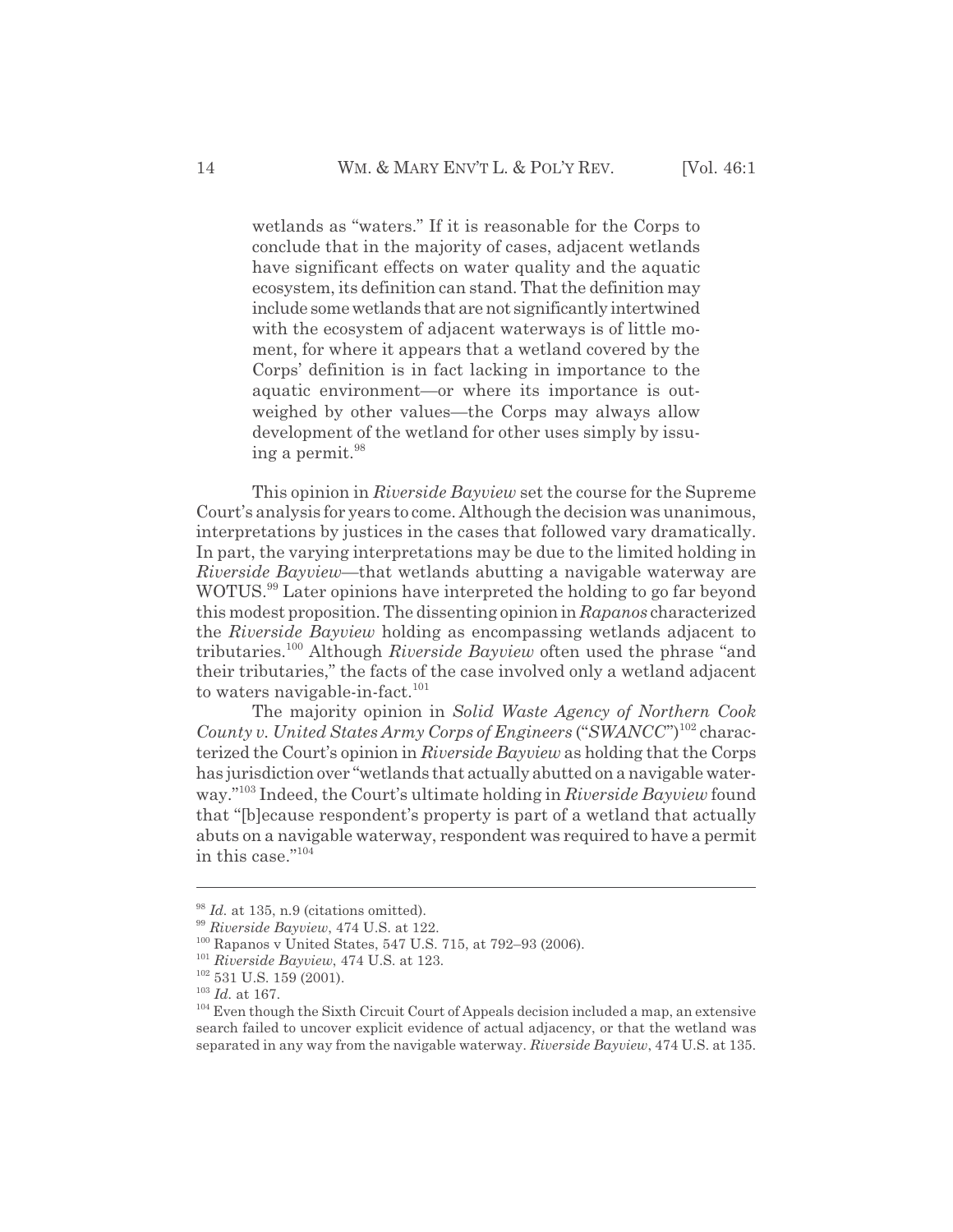Although the wetland at issue in *Riverside Bayview* is consistently referred to as abutting the navigable water, the Dissent in *SWANCC*, in an opinion authored by Justice Stevens, inexplicably characterize the wetlands at issue in *Riverside Bayview* as a "parcel of low-lying marshy land that was not itself navigable, directly adjacent to navigable water, or even hydrologically connected to navigable water, but which was a part of a larger area, characterized by poor drainage, that ultimately abutted a navigable creek."105 Interestingly, Justice Stevens also authored the dissenting opinion in *Rapanos*, which acknowledges that wetland at issue in *Riverside Bayview* "abutted" a navigable waterway.<sup>106</sup>

According to the plurality in *Rapanos*, *Riverside Bayview* stands for the narrow proposition that, even though not all adjacent wetlands have a substantial nexus to navigable waters, to interpret all adjacent wetlands as covered by the CWA is reasonable.107 The *Rapanos* plurality also noted that "adjacent" and "adjoining" are used interchangeably in footnote 9 of the *Riverside Bayview* opinion.<sup>108</sup>

*C.* Solid Waste Agency of Northern Cook County v. United States Army Corps of Engineers*, 531 U.S. 159 (2001) ("*SWANCC*")*

The*SWANCC* case considered whether the Corps had jurisdiction over an abandoned sand and gravel pit with excavation trenches that had evolved into permanent and seasonal ponds.109 The Corps asserted jurisdiction under the Migratory Bird Rule, which "clarified" the definition of waters of the United States in 1986.<sup>110</sup> The 1986 definition stated that WOTUS includes intrastate waters that, *inter alia*, provide habitat for migratory birds.111 The U.S. Court of Appeals for the Seventh Circuit held that the Migratory Bird Rule was a reasonable interpretation of the CWA and the Commerce Clause gave Congress authority to regulate such waters based on the cumulative impact theory.<sup>112</sup>

<sup>&</sup>lt;sup>105</sup> Solid Waste Agency of Northern Cook County v. United States Army Corps of Eng'rs, 531 U.S. 159, 175–76 (2001) (Stevens, J., dissenting). An extensive search revealed no similar description of the wetland at issue in *Riverside Bayview*. The Court's opinion in that case referred to the wetland as "actually abut[ting] a navigable waterway." *See Riverside Bayview*, 474 U.S. at 135.

<sup>106</sup> *Rapanos*, 547 U.S. at 792.

<sup>107</sup> *Id.* at 747.

<sup>108</sup> *Id.* (citing *Riverside Bayview*, 474 U.S. at 136, n.9).

<sup>109</sup> *Solid Waste Agency of Northern Cook County*, 531 U.S. at 162.

<sup>110</sup> *Id.*

<sup>111</sup> *Id.* at 164–65.

<sup>112</sup> *Id.* at 165.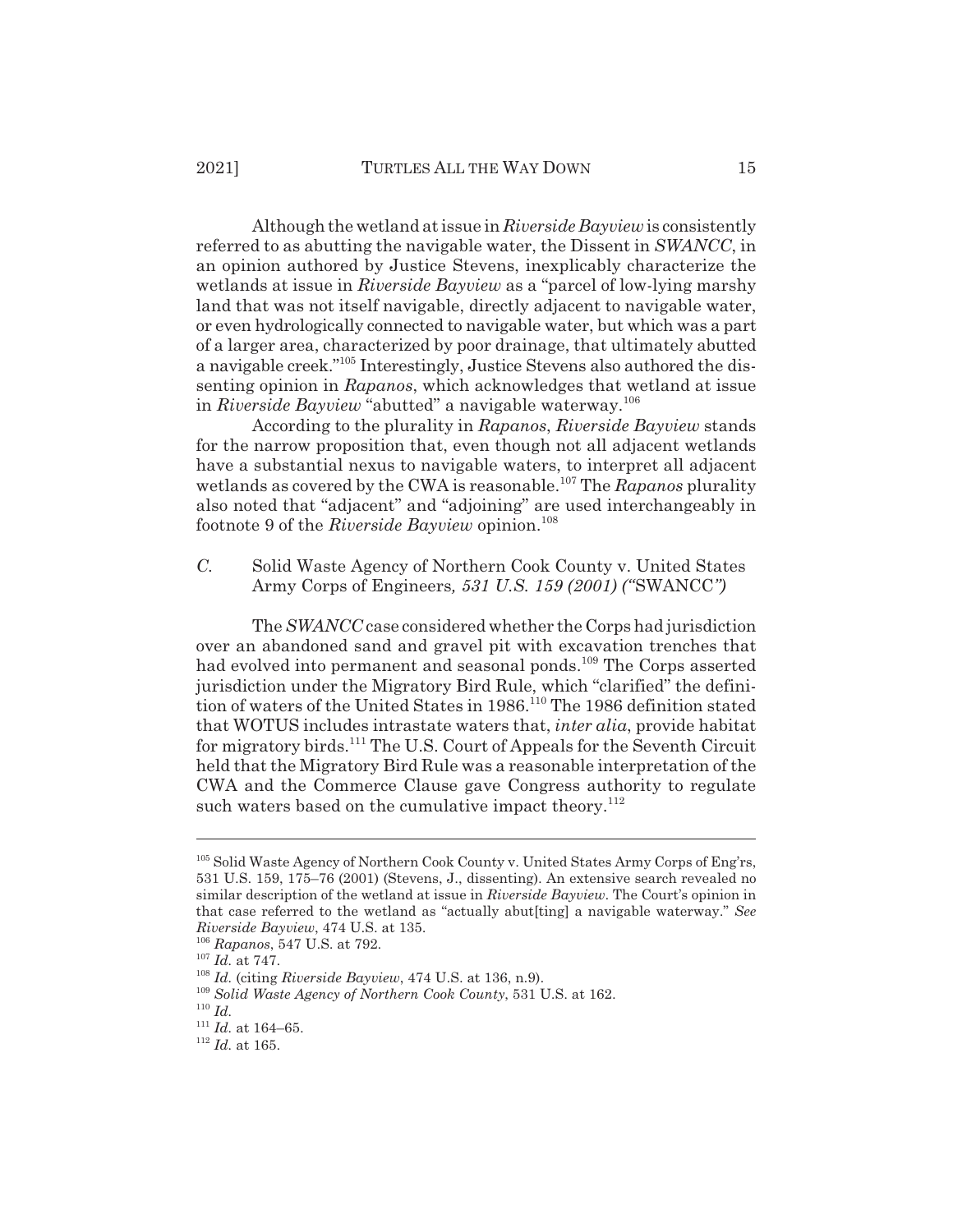The U.S. Supreme Court reversed in a 5–4 decision, with Chief Justice Rehnquist writing the majority opinion.<sup>113</sup> The Migratory Bird Rule, according to the majority, failed to find support in the CWA.<sup>114</sup>

The Supreme Court found that, in applying step 1 of *Chevron* deference, Congress spoke clearly in Section 404 of the CWA: Waters are not considered WOTUS if the only link to navigable waterways is migratory birds.<sup>115</sup> The Court stated that the CWA would not allow it to hold "that the jurisdiction of the Corps extends to ponds that are *not* adjacent to open water."<sup>116</sup> "We find  $\S$  404(a) to be clear, but even were we to [find that Congress has not clearly spoken to the precise issue], we would not extend Chevron deference here."<sup>117</sup> The arguments supporting jurisdiction based on the Migratory Bird Rule "raise significant constitutional questions."118 Upholding jurisdiction based on the Rule would "result in serious impingement of the States' traditional and primary power over land and water use."<sup>119</sup> Therefore, deference would not be given, and the Migratory Bird Rule would be rejected.

The Corps argued that Congress's failure to pass proposed legislation to reject the Corps's 1977 regulations expanding the reach of the CWA and the Corps's jurisdiction in a portion of the Act constituted Congressional acquiescence.120 However, "failed legislative proposals are 'a particularly dangerous ground on which to rest an interpretation of a prior statute.""<sup>121"</sup>[S]ubsequent history is less illuminating than the contemporaneous evidence."122

The Corps also argued that the regulation reasonably implements Congressional intent given the commercial nature of the proposed landfill.<sup>123</sup> However, the statute confers jurisdiction to "navigable waters" and "waters and the United States" and fails to mention or consider commercial activity.124

<sup>113</sup> *See id.* at 159.

<sup>114</sup> *Id.* at 167.

<sup>115</sup> *Solid Waste Agency of Northern Cook County*, 531 U.S. at 167.

 $^{116}$   $\emph{Id.}$  at 168.

<sup>117</sup> *Id.* at 172.

<sup>118</sup> *Id.* at 173.

 $^{119}$   $\emph{Id.}$  at 174.

 $^{120}$   $\emph{Id.}$  at 160.

<sup>&</sup>lt;sup>121</sup> *Solid Waste Agency of Northern Cook County*, 531 U.S. at 169–70 (citations omitted).

<sup>122</sup> *Id.* at 170.

<sup>123</sup> *Id.* at 173.

<sup>124</sup> *Id.*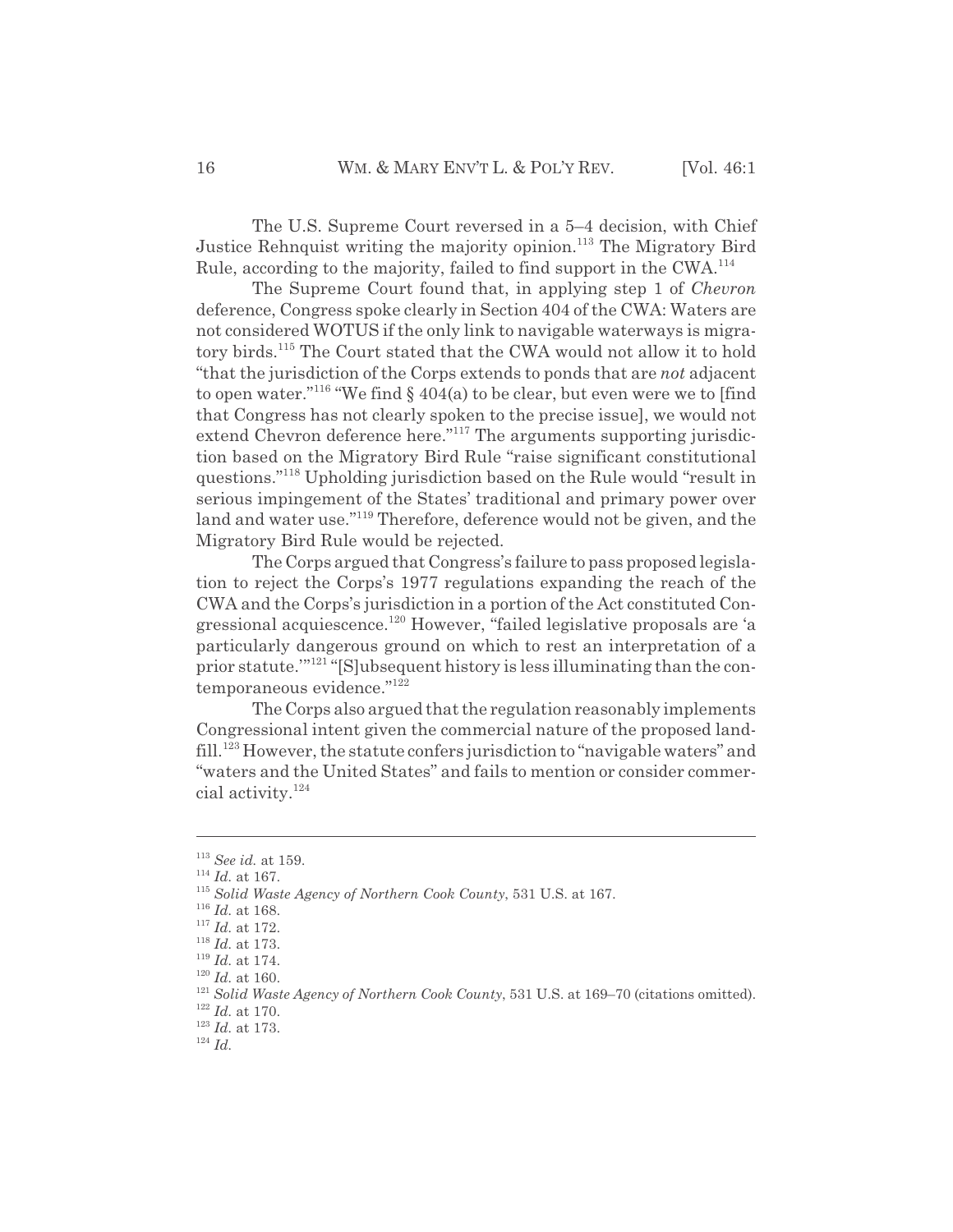The Court, employing the term "significant nexus" for the first time in a CWA case, stated that "the significant nexus between the wetlands and "navigable waters . . ." informed [the Court's] reading of the CWA in *Riverside Bayview Homes*."125 *Riverside Bayview* did not address the "question of authority of the Corps to regulate discharges of fill material into wetlands that are not adjacent to bodies of open water."<sup>126</sup> According to the *SWANCC* majority, the text of the CWA "will not allow" a holding "that the jurisdiction of the Corps extends to ponds that are *not* adjacent to open water."127 The holding in *SWANCC* can reasonably be interpreted as finding that isolated waters or isolated wetlands, with no adjacency, are not WOTUS. The case addressed neither the meaning of adjacency nor what type of waters qualify for adjacency. The Court never mentioned substantial nexus again in the opinion, nor did the Court expound upon the meaning of the term.

The dissenting opinion would have upheld the Corps interpretation as reasonable under *Chevron*deference.128 In particular, the dissenting Justices characterized the majority as "draw[ing] a new jurisdictional line [that] invalidates the Corps's assertion of jurisdiction over all waters except for actually navigable waters, their tributaries, and wetlands adjacent to each. $n^{129}$ 

The dissent, applying *Chevron*, initially found that Congress had not spoken clearly on the issue.130 Thus, under Step 2 of *Chevron*, the dissent would have found the agencies' interpretation reasonable.<sup>131</sup> The dissent chastised the majority for refusing to grant such deference to the agency interpretation.132 In making this determination, the dissent placed great weight on an asserted Congressional acquiescence to the Corps's 1977 regulations, particularly on the Category 4 waters.133 The majority, acknowledging occasional reliance on Congressional acquiescence, rejected the practice as "dangerous."134

<sup>125</sup> *Id.* at 167. Although *Riverside Bayview* Court failed to mention "nexus" at any point, the Court in *SWANCC* presumably refers to Footnote 9 of the *Riverside Bayview* opinion, where it details that "wetlands that are . . . significantly intertwined with the ecosystem of adjacent waterways." *Riverside Bayview*, 474 U.S. at 135, n.9.

<sup>126</sup> *Riverside Bayview*, 474 U.S. at 131, n.8.

<sup>127</sup> *Solid Waste Agency of Northern Cook County*, 531 U.S. at 168.

<sup>&</sup>lt;sup>128</sup> *Id.* at 191 (Stevens, J., dissenting).

<sup>129</sup> *Id.* at 176–77.

<sup>&</sup>lt;sup>130</sup> *Id.* at 191 (Stevens, J., dissenting).

 $^{131}$   $\emph{Id.}$  at 191–93.

<sup>132</sup> *Id.* at 191.

<sup>133</sup> *Solid Waste Agency of Northern Cook County*, 531 U.S. at 189–90 (Stevens, J., dissenting).

<sup>134</sup> *Id.* at 168–69.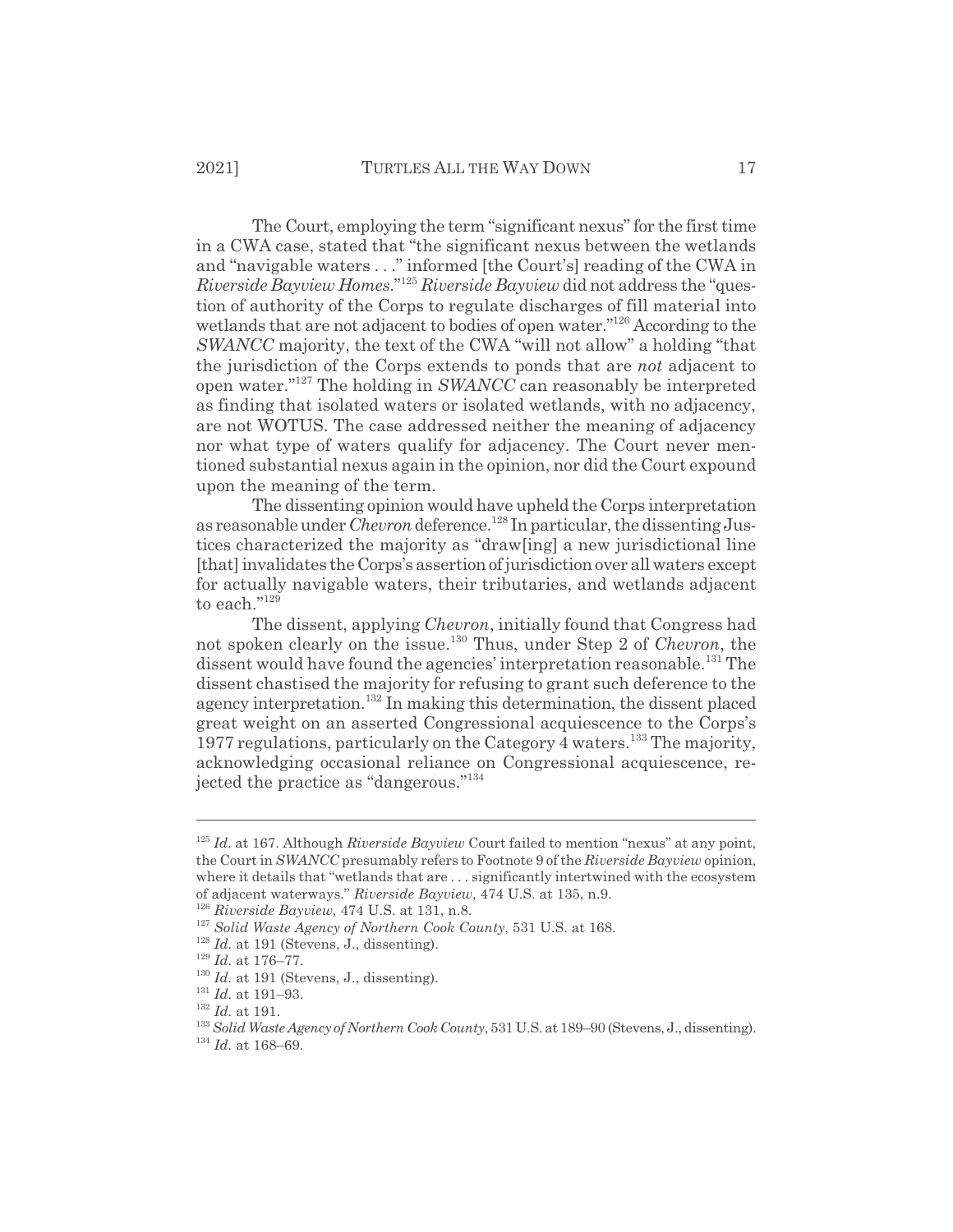The dissent would have also upheld the regulation under standard commerce clause principles.135 Specifically, the landfill constitutes an activity that "substantially affects" interstate commerce, the third broad category of activity that Congress may regulate under the commerce power.<sup>136</sup>

## *D. Tributary of a Tributary of a Tributary*

Even before the *SWANCC* decision, the Corps of Engineers and litigants had attempted to expand the meaning of waters of the United States by showing adjacency of wetlands to a tributary of navigable waters. After the decision in *SWANCC* foreclosed options to include isolated wetlands as WOTUS, adjacency became even more important. These efforts focused on the seventh category of WOTUS: wetlands adjacent to other waters of the United States.<sup>137</sup> In particular, efforts focused on adjacency to the sixth category of WOTUS: tributaries of navigable waters.<sup>138</sup> The focus on tributaries proves particularly interesting given the Corps failed to define the term at that time, and neither the *SWANCC* nor the *Riverside Bayview* opinion addressed the issue of tributaries at all.

Justice Scalia's plurality opinion in *Rapanos v. United States*<sup>139</sup> recognized the trend with consternation.<sup>140</sup> The Justice noted a U.S. District Court case that distinguished *SWANCC* from the case before them.141 Specifically, in contrast to the isolated waters in *SWANCC*, "water molecules currently present in the wetlands will inevitably flow towards and mix with water from connecting bodies," and "[a] drop of rainwater landing in the Site is certain to intermingle with water from the [nearby river]."<sup>142</sup>

These cases often involved a series of ditches, drains, and similar types of conveyances. *United States v. Eidson*, 143 although before *SWANCC*, provides an example of the series of indirect pathways that courts relied on to find jurisdiction to a tributary. In *Eidson*, a company disposed of a "sludge substance" into a storm sewer that drained into a storm drainage ditch, then a drainage canal, which empties Picnic Island Creek, a

<sup>135</sup> *Id.* at 181.

<sup>136</sup> *Id.* at 192–93 (citing United States v. Lopez, 514 U.S. 549, 558–59 (1995)).

<sup>&</sup>lt;sup>137</sup> 40 C.F.R. § 122.3.

<sup>138</sup> *Id.*

<sup>139</sup> Rapanos v. United States, 547 U.S. 715, 715 (2006).

<sup>140</sup> *Id.* at 728–29.

<sup>141</sup> *Id.* at 724.

<sup>142</sup> United States v. Rueth Dev. Co., 189 F. Supp. 2d 874, 877–78 (N.D. Ind. 2002).

<sup>143 108</sup> F.3d 1336 (11th Cir. 1997).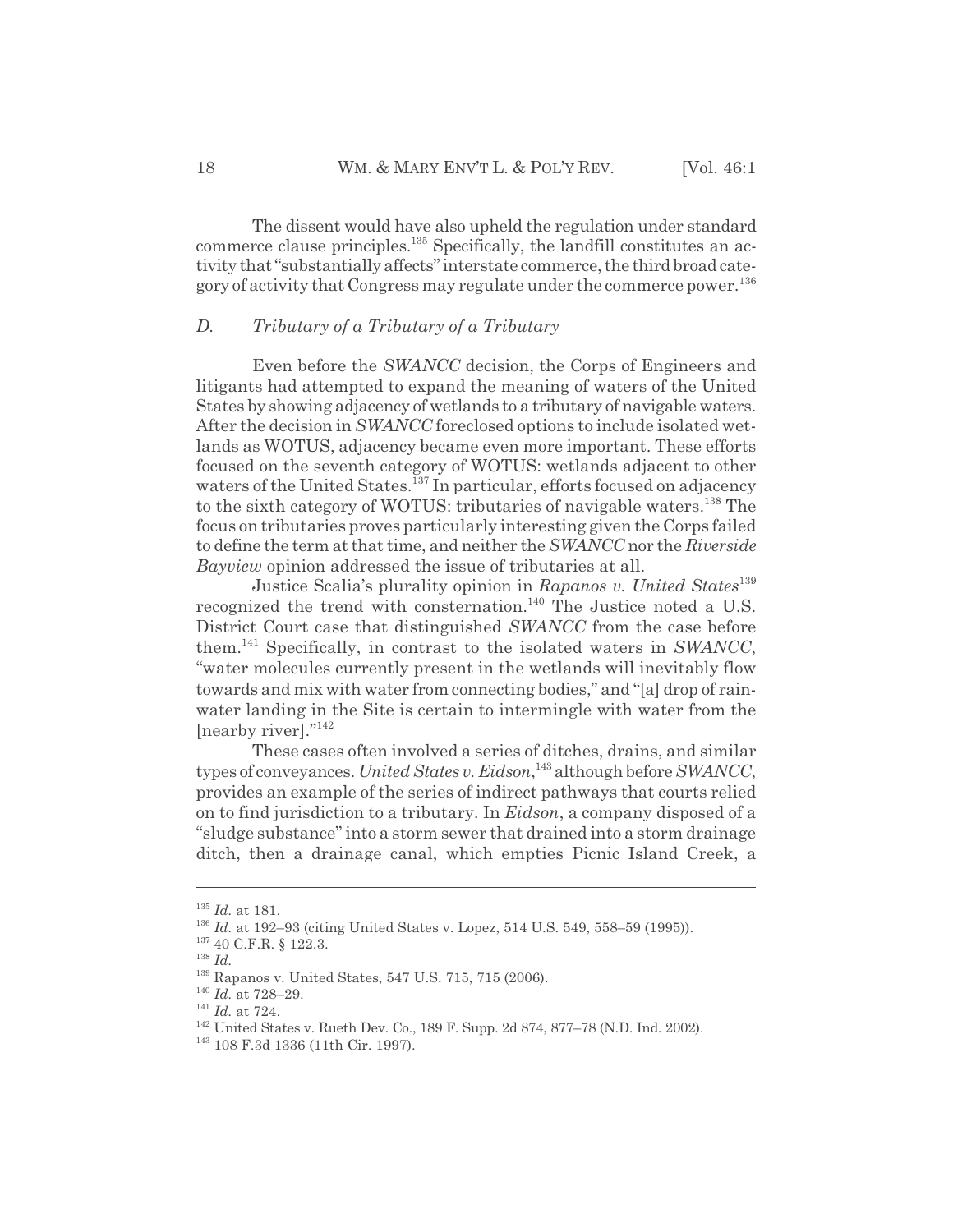tributary of Tampa Bay.144 The Eleventh Circuit Court of Appeals found that whether a conveyance is man-made or intermittent makes no difference under Section 404 of the CWA.145 The court also found that the drainage ditch qualified as a tributary of Tampa Bay.<sup>146</sup>

The U.S. District Court for the District of Montana also addressed this issue in a rehearing of the case after the *SWANCC* decision.<sup>147</sup> The case addressed whether wetlands adjacent to Fred Burr creek constituted waters of the United States.

Fred Burr Creek wends its way through a small segment of southwestern Montana. "Creek" is a seasonal misnomer; during spring runoff, Fred Burr Creek thunders through its broad valley at a deafening roar. The Creek is too wide to jump across, up to 20 or 30 feet wide in some locations, and approximately six inches to two or three feet deep, depending on location and time of year. While its level of flow varies, there is always water in the Creek. $^{148}$ 

Fred Burr Creek is not navigable-in-fact due to frequent shallow stretches and blockages by irrigation weirs, fences, and other obstructions.149 The sediments at issue in the case likely did not reach a navigable waterway.<sup>150</sup> If not blocked by dams or obstructions, the sediments may travel to the Pacific Ocean in a "decade."151

The court acknowledged that Fred Burr Creek was a tributary of a tributary of the Clark Fork River, a navigable-in-fact waterway.<sup>152</sup> That finding caused the court little pause, as the court noted that "case law from the Circuit Courts of Appeals strongly suggests that tributaries thrice-removed from navigable waters fall under federal jurisdiction."153 More troubling was that the wetland abutting Fred Burr Creek lay approximately 225 miles from the point where the Clark Fork becomes navigable-in-fact.<sup>154</sup> Most of the cases cited by the court did not address

<sup>144</sup> *Id.* at 1340–42.

<sup>145</sup> *Id.*

<sup>146</sup> *Id.* at 1342.

<sup>147</sup> United States v. Buday, 138 F. Supp. 2d 1282, 1284–85 (D. Mont. 2001).

<sup>&</sup>lt;sup>148</sup> *Id.* at 1283 (citations omitted).

<sup>149</sup> *Id.* at 1288.

<sup>150</sup> *Id.* at 1284.

<sup>151</sup> *Id.*

<sup>152</sup> *Id.* at 1288.

<sup>153</sup> *Buday*, 138 F. Supp. 2d at 1291.

<sup>154</sup> *Id.*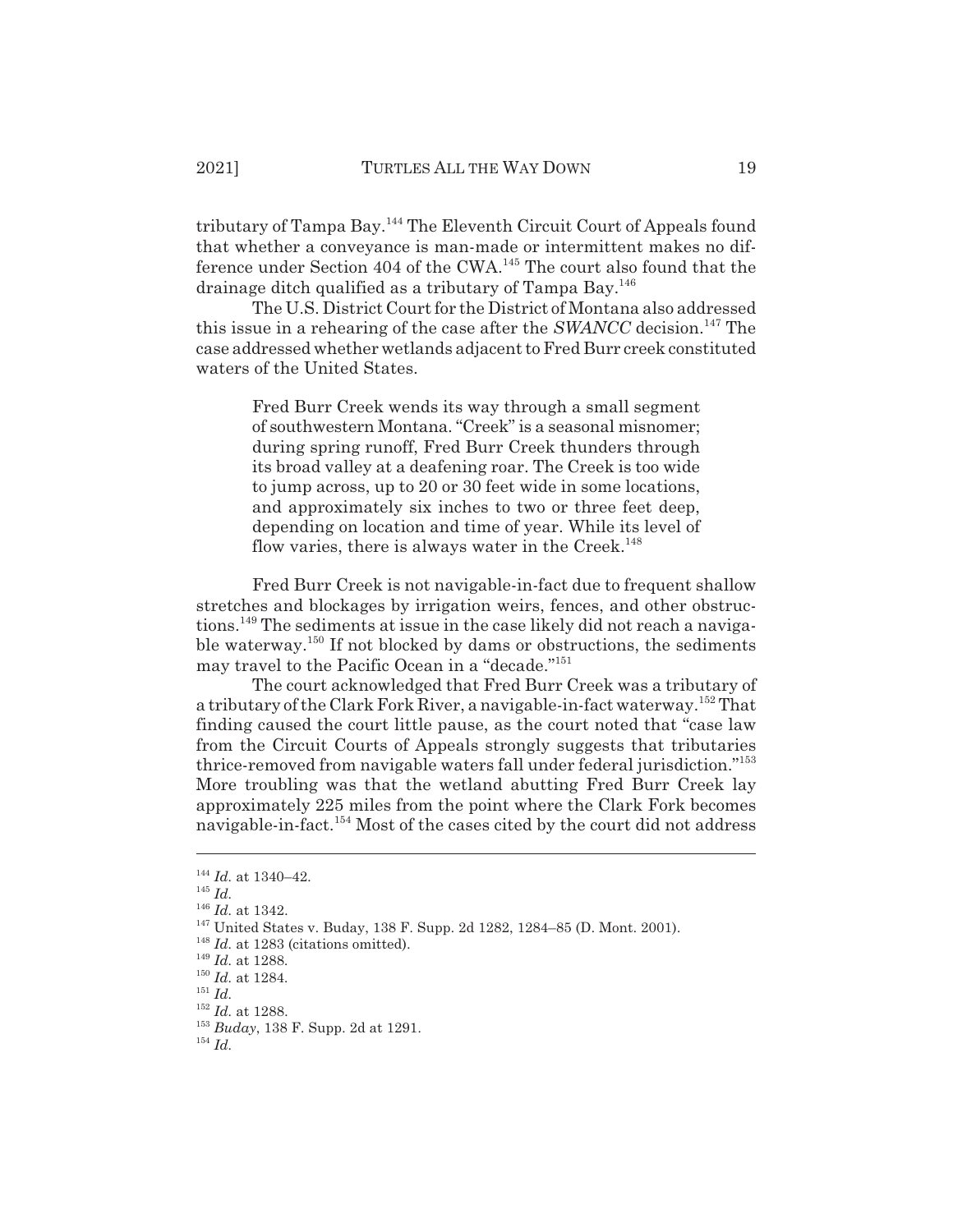distance but appear to address "waters that are geographically relatively near an indisputably navigable water."155

Despite the great distance between the wetlands and a navigable waterway, the court found, based on legislative history and prior case law, that Congress intended to include Fred Burr Creek as a water of the United States.156 Second, finding the Clark Fork to be a channel or potential channel for interstate commerce, the court found that Congress did not exceed its authority in including Fred Burr Creek as jurisdictional.<sup>157</sup> The court analogized Fred Burr Creek's contribution to the waters of the United States to the contributions of the wheat farmer in *Wickard v.*  $Filburn$ <sup>158</sup> to interstate commerce.<sup>159</sup>

*E.* Rapanos v. United States*, 547 U.S. 715 (2006)*

Five years after the *SWANCC* decision, the U.S. Supreme Court revisited the meaning of waters of the United States.<sup>160</sup> Riverside Bay*view* established that wetlands that abutted navigable waterways constituted waters of the United States.<sup>161</sup> The Court in *SWANCC* drew a boundary to jurisdiction, finding that isolated waters frequented by migratory birds did not constitute waters of the United States.162 In *Rapanos*, the Court faced a case in the middle of these clear boundaries—wetlands adjacent to a tributary of a tributary of a navigable water.<sup>163</sup> The case resulted in a fractured 4–4–1 opinion that continues to confound litigants and their attorneys.<sup>164</sup> Ultimately, it appears to have, arguably, generated more confusion than clarity.

1. Facts and Procedural Posture

*Rapanos* involved two consolidated cases and four wetlands in Michigan.165 *Rapanos* deposited fill into wetlands on three different

<sup>157</sup> *Id.*

<sup>155</sup> *Id.*

<sup>156</sup> *Id.* at 1292.

<sup>&</sup>lt;sup>158</sup> 317 U.S. 111 (1942).

<sup>159</sup> *Buday*, 138 F. Supp. 2d at 1293.

<sup>&</sup>lt;sup>160</sup> Rapanos v. United States, 547 U.S. 715, 715 (2006).

<sup>&</sup>lt;sup>161</sup> United States v. Riverside Bayview Homes, Inc., 474 U.S. 121, 134–39 (1985).

<sup>&</sup>lt;sup>162</sup> Solid Waste Agency of Northern Cook County v. United States Army Corps of Eng'rs,

<sup>531</sup> U.S. 159, 162 (2001).

<sup>163</sup> *Rapanos*, 547 U.S. at 716–17.

<sup>164</sup> *Id.*

<sup>165</sup> *Id.* at 729.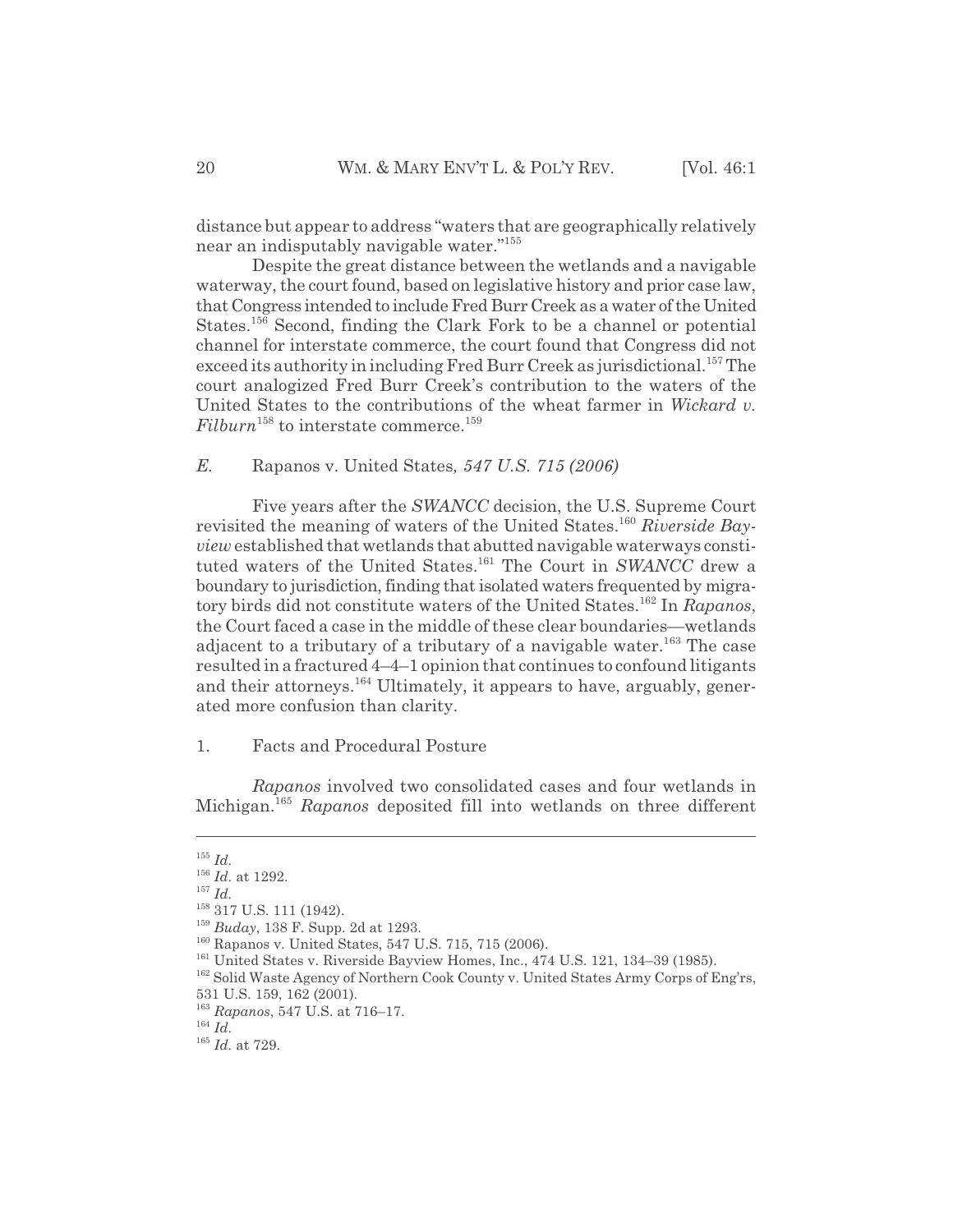sites.<sup>166</sup> The wetlands at one site are connected to a man-made ditch, which drains into a creek, then a river that drains into the Saginaw Bay and Lake Huron.<sup>167</sup> On another site, the wetlands connect to a drain that has a surface connection to a river.<sup>168</sup> At the third site, the wetlands connect to a river that flows into Lake Huron.<sup>169</sup> Whether the connections are continuous or intermittent, or ditches and drains flow continuously or occasionally was not clear from the record.<sup>170</sup> The wetlands lay  $11-20$ miles from the navigable waters in question. $171$ 

In a civil enforcement action, the District Court found that the three wetlands were "adjacent" to waters of the United States and, thus, jurisdictional.<sup>172</sup> The Sixth Circuit Court of Appeals affirmed, finding "hydrological connections between all three sites and the corresponding adjacent tributaries of navigable waters."173

In the other consolidated case, the Carabells were denied a permit to fill a wetland about one mile from Lake St. Clair.<sup>174</sup> A man-made drainage ditch lies along one side of the wetland, separated from the wetland by a 4-foot-long impermeable, man-made berm.175 The ditch runs into another ditch or drain, which connects to a creek that empties into Lake St. Clair.<sup>176</sup>

After exhausting administrative appeals, the Carabells filed suit in the District Court challenging the Corps's jurisdiction over the site. $177$ The District Court found jurisdiction based on adjacency and "a significant nexus to 'waters of the United States.'"178 The Sixth Circuit Court of Appeals affirmed upon a finding of adjacency.<sup>179</sup>

In essence, the *Rapanos* cases address the issue not directly addressed in *Riverside Bayview*—whether a wetland adjacent to a tributary of a navigable water constitutes a water of the United States. *Riverside*

<sup>168</sup> *Id.*

<sup>174</sup> Carabell v. United States Army Corps of Eng'rs, 257 F. Supp. 2d 917, 918 (E.D. Mich. 2003).

<sup>176</sup> *Id.*

<sup>166</sup> *Id.* at 719–21.

<sup>167</sup> *Id.*

<sup>169</sup> *Rapanos*, 547 U.S. at 719–21.

<sup>170</sup> *Id.* at 729.

<sup>171</sup> *Id.* at 720.

<sup>&</sup>lt;sup>172</sup> *Id.* at 729 (citation omitted).

<sup>173</sup> U.S. v. Rapanos, 376 F.3d 629, 643 (6th Cir. 2004).

<sup>175</sup> *Rapanos*, 547 U.S. at 730.

<sup>177</sup> *See Carabell*, 257 F. Supp. 2d at 918–20.

<sup>178</sup> *Rapanos*, 547 U.S. at 730 (citation omitted).

<sup>179</sup> *Id.*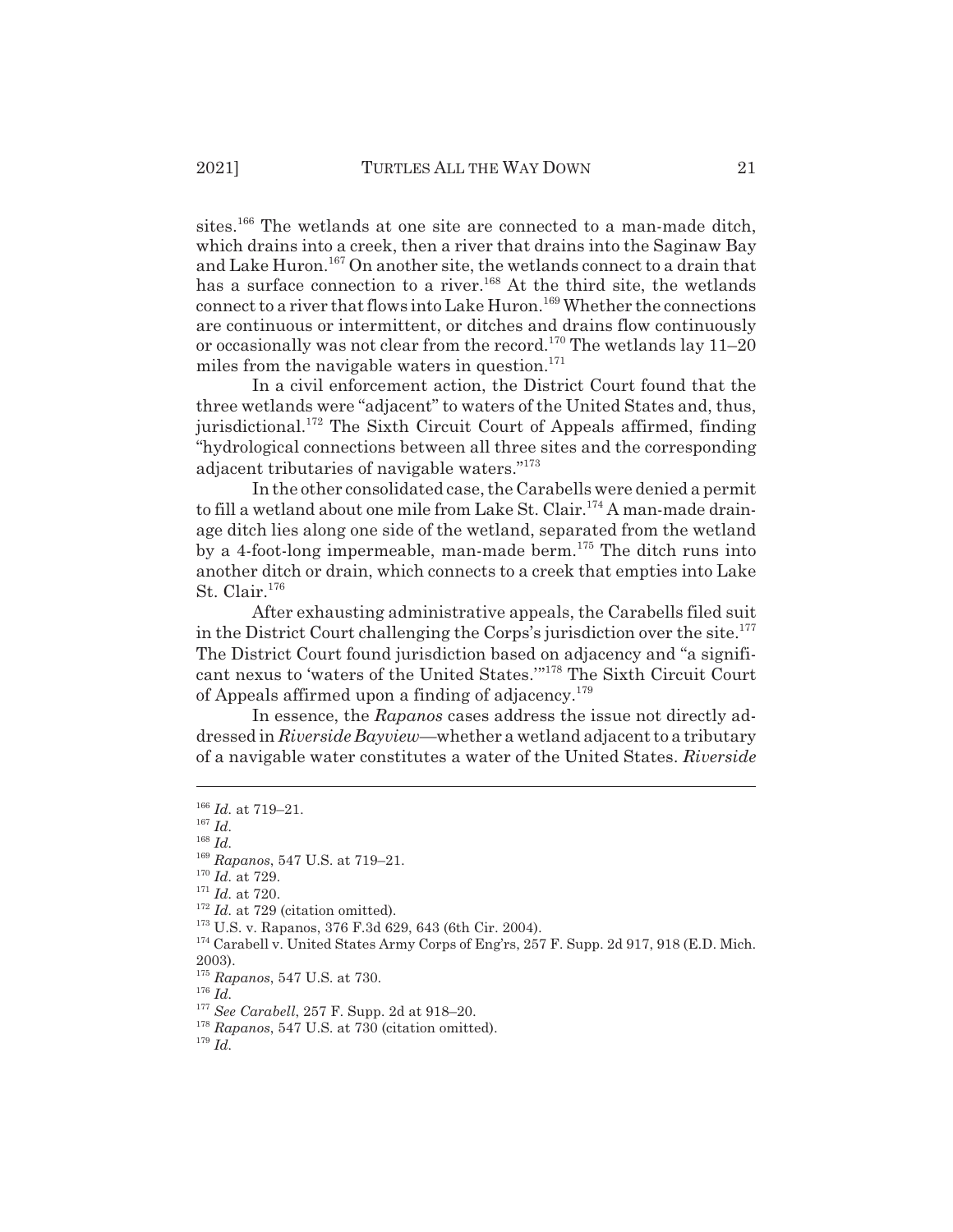*Bayview*'s wetland was adjacent to a navigable-in-fact water body, but the holding included "wetlands adjacent to navigable bodies of water and their tributaries."180 But no tributaries were at issue in *Riverside Bayview,* and, in fact, no regulatory definition of "tributary" existed at that point. The justices in *Rapanos* struggle to define "tributary" and "adjacent."181 The term "tributaries" had not been defined in the statute and regulations at the time of the *Riverside Bayview* decision, nor before the *Rapanos* decision.<sup>182</sup>

In a now-infamous 4–1–4 decision, Justice Scalia writing for the plurality, in which concurring Justice Kennedy joined with respect to the holding, vacated the Sixth Circuit judgment and remanded the case further proceedings.183 Justices Thomas and Alito, along with Chief Justice Roberts, joined Justice Scalia's opinion.<sup>184</sup> Justice Stevens drafted the dissenting opinion, joined by Justices Souter, Ginsburg, and Breyer.185 Chief Justice Roberts also filed a concurring opinion.<sup>186</sup> Justice Breyer also wrote a separate dissenting opinion.<sup>187</sup>

## 2. Plurality Opinion

Justice Scalia's opinion rails against the "U.S. Army Corps of Engineers ("Corps") exercis[ing] the discretion of an enlightened despot"188 while overseeing an "immense expansion of federal regulation of land use . . . under the CWA without any change in the governing statute."189 The plurality opinion posited that a determination that a wetland is covered by the CWA requires two findings. First, the adjacent waterway must contain a "relatively permanent body of water connected to traditional interstate navigable waters."<sup>190</sup> Second, the wetland must have a continuous surface connection (abut) with that water.<sup>191</sup> These two findings harken back to *Riverside Bayview*'s holding that applies where the court finds difficulty in determining where "'water' ends and the 'wetland'

<sup>182</sup> *Id.* at 718.

- <sup>184</sup> *Rapanos*, 547 U.S. at 715.
- <sup>185</sup> *Id.* at 787.
- $^{186}$   $\emph{Id.}$  at 757.
- <sup>187</sup> *Id.* at 810.
- <sup>188</sup> *Id.* at 720.
- <sup>189</sup> *Id.* at 722.
- <sup>190</sup> *Rapanos*, 547 U.S. at 742.

<sup>180</sup> *Id.* at 748.

<sup>181</sup> *Id.* at 724–26.

<sup>183</sup> *Id.* at 757.

<sup>191</sup> *Id.*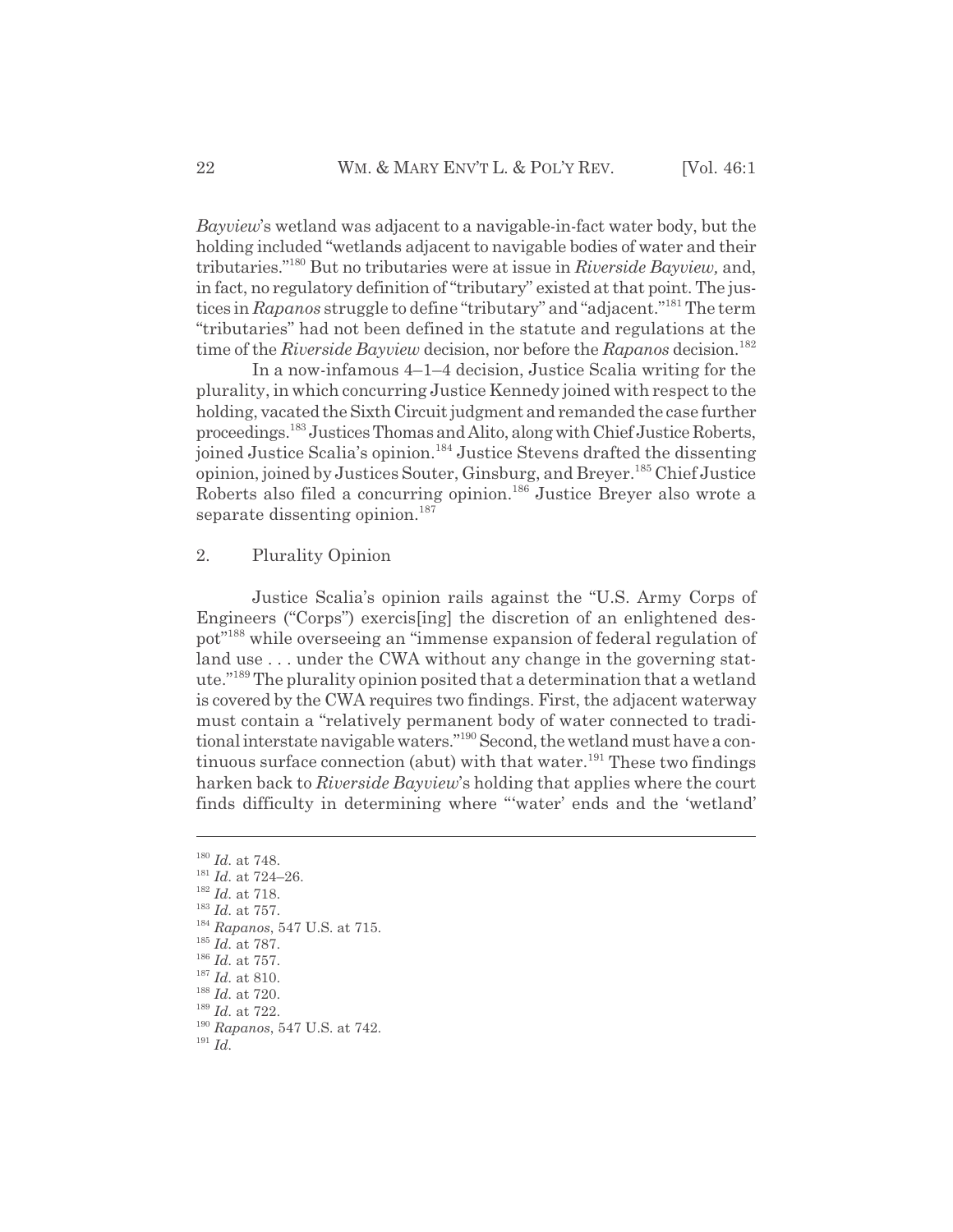begins."192 The first requirement goes to the breadth of the term tributary, while the second refers to the adjacency of a particular wetland. The plurality, then, clarified the appropriate test to apply in this scenario.

#### a. Tributaries

The plurality held that the meaning of "tributaries" within waters of the United States includes "only those relatively permanent, standing or continuously flowing bodies of water 'forming geographic features' that are described in ordinary parlance as 'streams,' 'oceans, rivers, [and] lakes,' . . . and does not include channels through which water flows intermittently or ephemerally, or channels that periodically provide drainage or rainfall."193 Justice Scalia presumably intends that waters must meet this definition to qualify as a tributary to navigable waters. Congress spoke clearly on the matter of "waters" and, applying Step 1 of *Chevron*, "[t]he plain language of the statute simply does not authorize this 'Land Is Waters' approach to federal jurisdiction."194 Even further, the plurality of four justices supported that notion that the plurality's definition constitutes "the only plausible interpretation."195 Justice Kennedy's concurrence noted this assertion and assumes that the plurality theory forecloses any agency regulation to the contrary.<sup>196</sup>

The plurality, therefore, would require that the wetland abuts on "relatively permanent, standing or continuously flowing bodies of water 'forming geographic features' that are described in ordinary parlance as 'streams,' 'oceans, rivers, [and] lakes,' to be considered jurisdictional."197 This ruling falls short of requiring that a tributary be "navigable-in-fact."198

The plurality also addressed the Corps's interpretation of its regulations to include ephemeral streams and drainage ditches as tributaries and, therefore, as waters of the United States.<sup>199</sup> Further, Justice Scalia noted that "man-made, intermittently flowing features, such as 'drain tiles, storm drains systems and culverts' had been interpreted by the Corps as tributaries."200 According to the plurality, drain tiles, storm drain systems,

<sup>192</sup> *Id.*

<sup>&</sup>lt;sup>193</sup> *Id.* at 732–33 (internal citations omitted).

<sup>194</sup> *Id.* at 734.

<sup>195</sup> *Id.* at 739.

<sup>196</sup> *Rapanos*, 547 U.S. at 778 (Kennedy, J., concurring).

<sup>197</sup> *Id.* at 716.

<sup>198</sup> *Id.*

<sup>199</sup> *Id.* at 725.

<sup>200</sup> *Id.* at 727–28.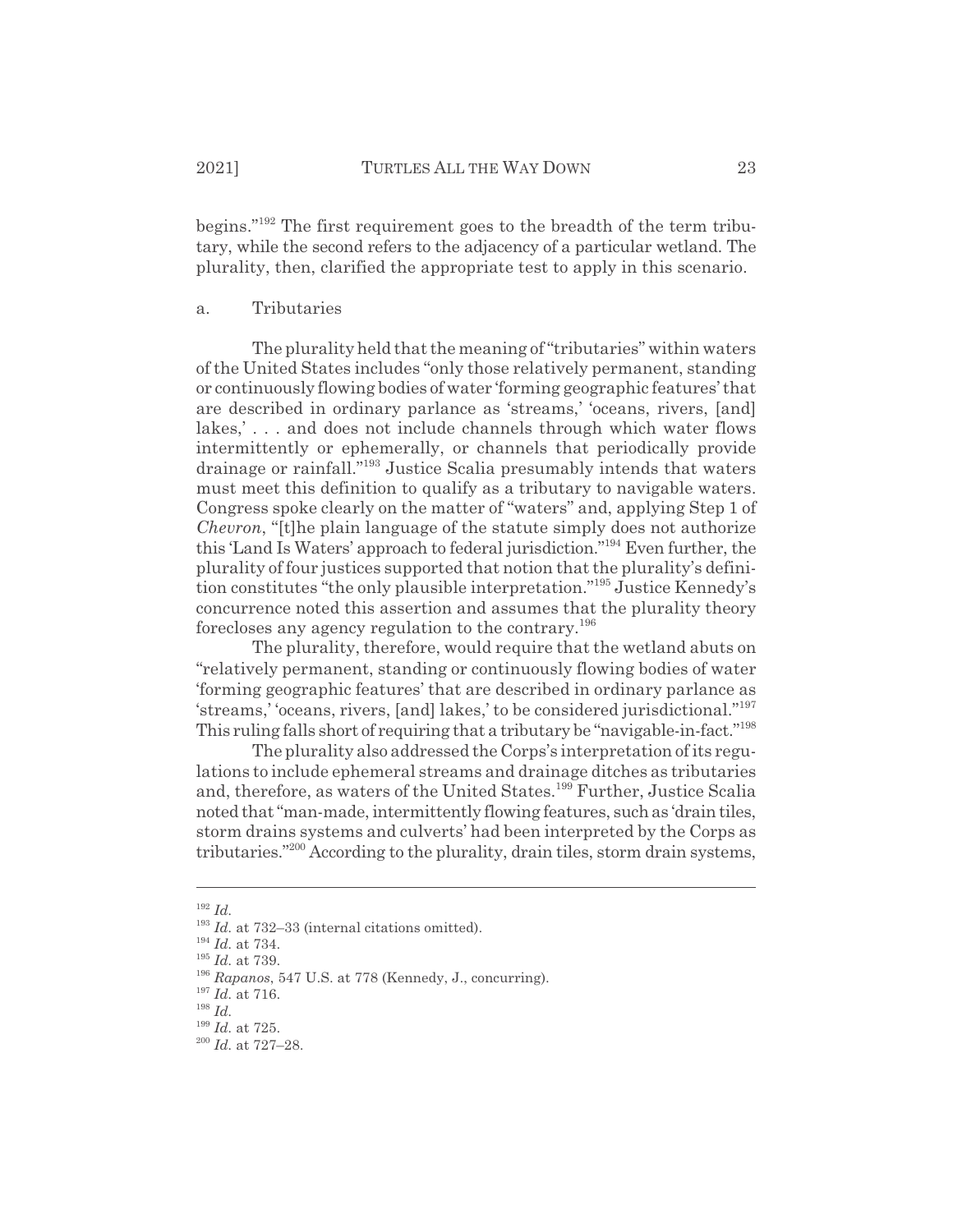and culverts constitute point sources, not waterways.<sup>201</sup> The statute's language indicates that "navigable waters" differ from a "point source" and that a point source is therefore not a navigable water.<sup>202</sup> Point sources carry intermittent flows.203 Many of the conduits classified by the Corps and lower courts as tributaries are actually point sources.<sup>204</sup>

The plurality excludes intermittent waters, ephemeral streams, and "transitory puddles" from waters of the United States.<sup>205</sup> Only "relatively permanent" waters qualify.206 The Corps's interpretation would, the plurality opined, interfere with the state's authority to regulate water and land use, turning the Corps into a federal zoning board.<sup>207</sup> This stretching of the limits of the commerce power urges a narrow interpretation of the Corps's authority.208

## b. Adjacency

After reviewing the history of the interpretation of "waters of the United States" under the CWA, the plurality reviewed *Riverside Bayview*. 209 Justice Scalia summarized that holding as deference to the Corps's interpretation that "waters of United States" include wetlands that "'actually abut- [ted] on' traditional navigable waters."210 *Riverside Bayview* unambiguously found that adjacent means "physically abutting," not merely nearby.211

The plurality opinion referred to the Corps's interpretation of "adjacency" that expanded upon the narrow holding of *Riverside Bayview*. 212 These interpretations broaden the notion of adjacency to include wetlands connected through "directional sheet flow during storm events," lying within the 100-year flood-plain or within 200 feet of a navigable waterway as "adjacent."<sup>213</sup> The plurality rejected this notion of converting the abutment standard to one of a hydrologic connection, even insubstantial,

<sup>201</sup> *Id.* at 735.

<sup>202</sup> *Rapanos*, 547 U.S. at 735.

<sup>203</sup> *Id.*

<sup>204</sup> *Id. See also supra* Section II.C.

<sup>205</sup> *Rapanos*, 547 U.S. at 733.

<sup>206</sup> *Id.* at 734.

<sup>207</sup> *Id.* at 737–38.

<sup>208</sup> *Id.* at 738–39.

<sup>209</sup> *Id.* (discussing 474 U.S. 121 (1985)).

<sup>210</sup> *Id.* at 725 (citing United States f. Riverside Bayview Homes, Inc., 474 U.S. 121, 135 (1985)).

<sup>211</sup> *Rapanos*, 547 U.S. at 748.

<sup>212</sup> *Id.* at 735.

<sup>&</sup>lt;sup>213</sup> *Id.* at 728 (citations omitted).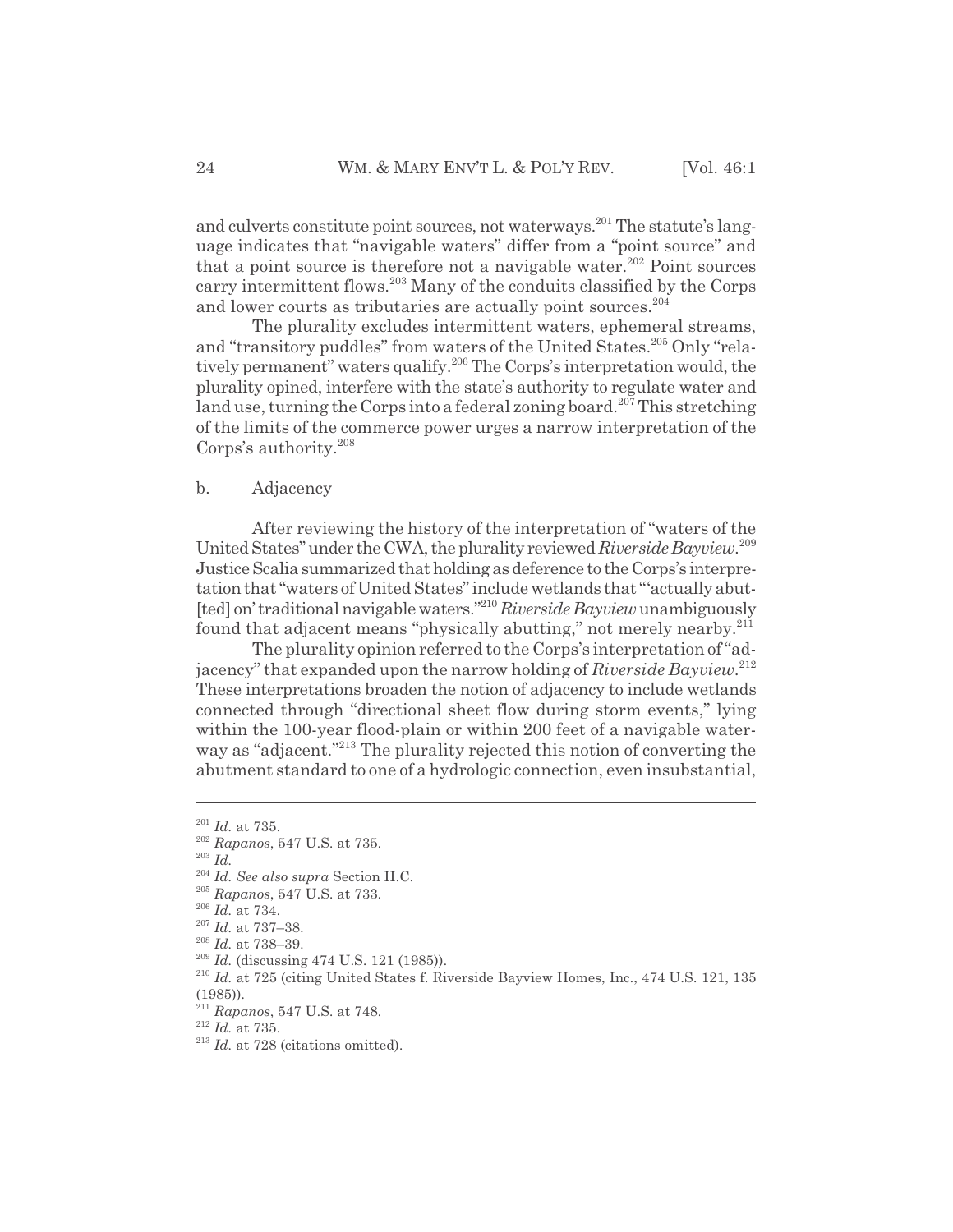as a "significant nexus."214 The plurality continued, "Wetlands with only an intermittent, physically remote hydrologic connection to 'waters of the United States' . . . lack the necessary connection to covered waters that [the Court] described as a 'significant nexus' in *SWANCC*."215

Additionally, Justice Scalia set out, in the plurality's view, the correct standard to determine adjacency. To be adjacent, a wetland must possess "a continuous surface connection that creates the boundarydrawing problem . . . addressed in *Riverside Bayview.*" 216 When Justice Scalia referred to "surface connection," he presumably intended to articulate that the wetland extended to the boundary (abutted) of the navigable water in *Riverside Bayview*. 217 But Justice Scalia did not refer to, as some commentators seem to infer, "surface water connection" with connection to the definition of waters of the United States.<sup>218</sup>

Some courts and commentators have confused Justice Scalia's reference to a surface connection to mean that a continuous surface *water* connection confers jurisdiction.219 That interpretation incorrectly applies the plurality test. The context of the opinion, particularly the use of "continuous surface connection" and abutment synonymously, indicates that the plurality limited *Riverside Bayview* to its facts and require actual abutment. $220$ 

The plurality opinion clearly rejected the notion of hydrologic connections equating to abutment, noting that such a test would make wetlands connected via "the most insubstantial hydrologic connection" may qualify as jurisdictional under such a test.<sup>221</sup> Hydrologic connections

<sup>214</sup> *Id.*

<sup>&</sup>lt;sup>215</sup> *Id.* at 742 (citations omitted).

<sup>216</sup> *Id.* at 757.

<sup>217</sup> *Rapanos*, 547 U.S. at 717, 724–25.

<sup>218</sup> A word search of the *Rapanos* decision finds "surface water connection" twice—once in the Kennedy concurrence. *Id.* at 762. It was used once when the plurality referred to the Appendix to the Petition for Cert. *Id.* at 745. "Surface-water connection" is used six times in the concurrence *Id.* at 762–63, 776, 784.

<sup>219</sup> *See, e.g.*, Clifton Cottrell, The *Wetlands Adjacent to Non-Navigable Waters Less Traveled: Clean Water Act Jurisdiction and the Fifth Circuit*, 43 TEX.ENV'TL.J. 19, 33 (2012); Brandee Ketchum, Note, *Like the Swamp Thing: Something Ambiguous Rises From the Hidden Depths of Murky Waters*—*The Supreme Court's Treatment of Murky Wetland in* Rapanos v. United States, 68 LA. L. REV. 983, 999, 1000, 1002–03, 1010 (2008) (using "surface water connection" and "surface connection" interchangeably); United States v. Gerke Excavating, Inc., 464 F.3d 723, 724–25 (2006) (citing the misinterpretation of the plurality opinion contained in Justice Kennedy's concurring opinion).

<sup>220</sup> *Rapanos*, 547 U.S. at 728, 742, 748.

<sup>221</sup> *Id.* at 728.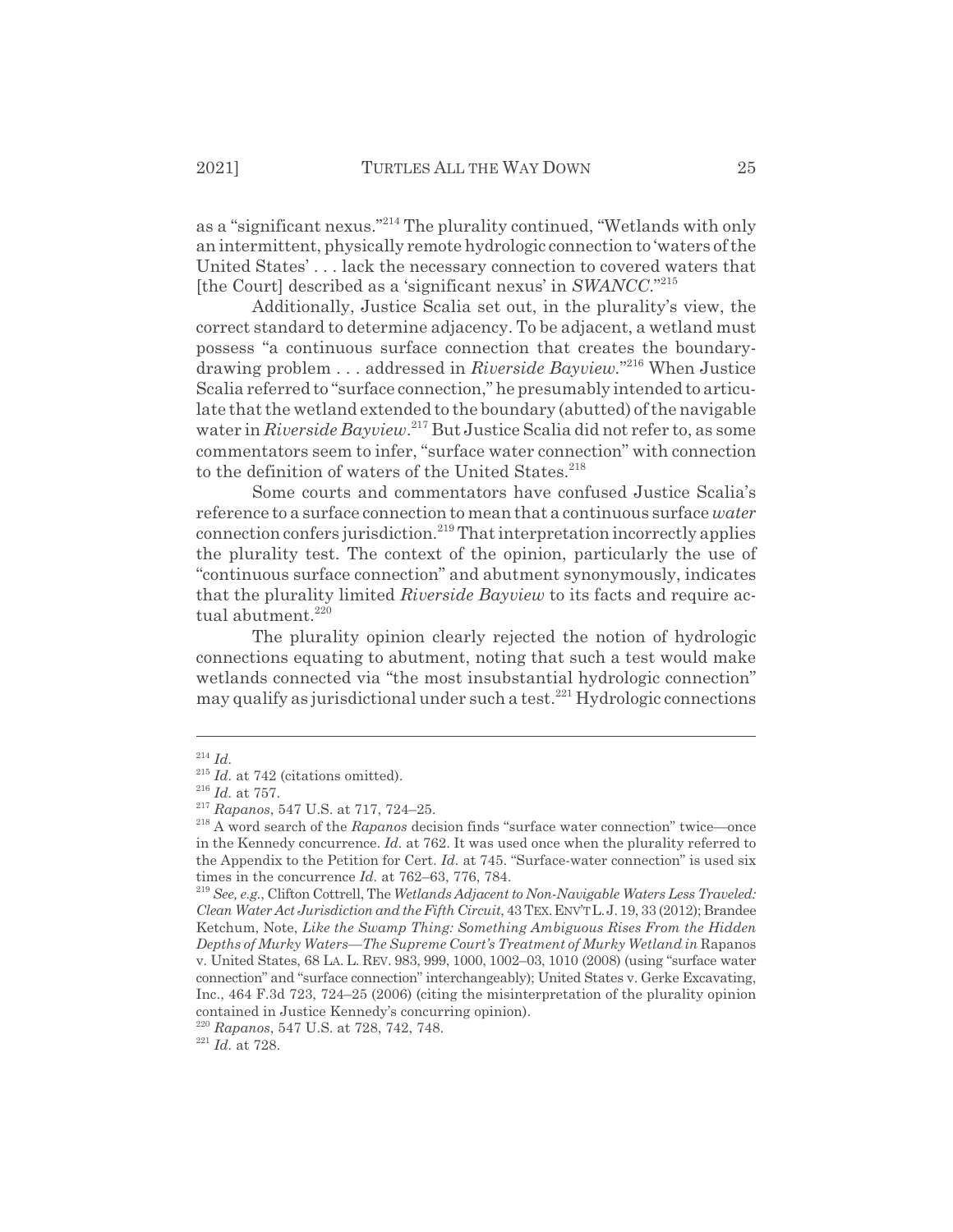fail to evoke the line-drawing problems that compelled deference in *Riverside Bayview*. 222 However, a surface connection constitutes abutment, which may explain, in part, the confusion.

The use of the term "continuous" in connection with surface connection also creates confusion.<sup>223</sup> If a surface hydrologic connection exists, then the wetland abuts the surface water body. Perhaps the modifier "continuous" reinforces the notion of a continuous flow of the water body, but the opinion lacks clarity on that issue. $224$ 

Justice Scalia explained that deference to the agency under *Riverside Bayview* arose, at least in part, from the difficulty in drawing the line between where land ends and water begins.<sup>225</sup> The late Justice further noted that *Riverside Bayview* presented that case with an abutting wetland.<sup>226</sup> No such difficulty exists concerning "isolated" wetlands.<sup>227</sup> Therefore, the plurality held that only adjacent wetlands are jurisdictional.<sup>228</sup> *Riverside Bayview* stands for the principle that abutment, and only abutment, provides the "significant nexus" referred to in *SWANCC* between wetlands and navigable waters.

Contrary to Justice Kennedy's formulation, the plurality understands that abutment and significant nexus as used by the Court in *SWANCC* are synonymous. Justice Kennedy's significant nexus test is therefore misplaced, as the significant nexus test adds an extra requirement to certain types of wetlands that abut tributaries.<sup>229</sup> The plurality bemoaned the lack of clear definitions for tributary and adjacent.<sup>230</sup> Where the wetlands abut navigable waters, the wetlands become indistinguishable from the waters of the United States.<sup>231</sup>

From the plurality opinion:

Therefore, *only* those wetlands with a continuous surface connection to bodies that are "waters of the United States"

<sup>222</sup> *Id.* at 742. A groundwater connection existed in *Riverside Bayview*, another fact that indicates that Justice Scalia was referring to actual abutment. *See* United States v. Riverside Bayview Homes, Inc., 474 U.S. 121, 130–31 (1985).

<sup>223</sup> *Rapanos*, 547 U.S. at 733.

<sup>224</sup> *Id.* at 729, 733, 736.

<sup>225</sup> *Id.* at 740.

<sup>226</sup> *Id.*

 $\,$   $^{227}$   $Id.$  at 741.

<sup>228</sup> *Id.* at 724, 726, 730.

<sup>&</sup>lt;sup>229</sup> Note, however, that Justice Kennedy did not equate adjacency to abutment, as did the plurality. *Rapanos*, 547 U.S. at 775.

<sup>230</sup> *Id.* at 735, 738, 742.

<sup>231</sup> *Id.* at 756.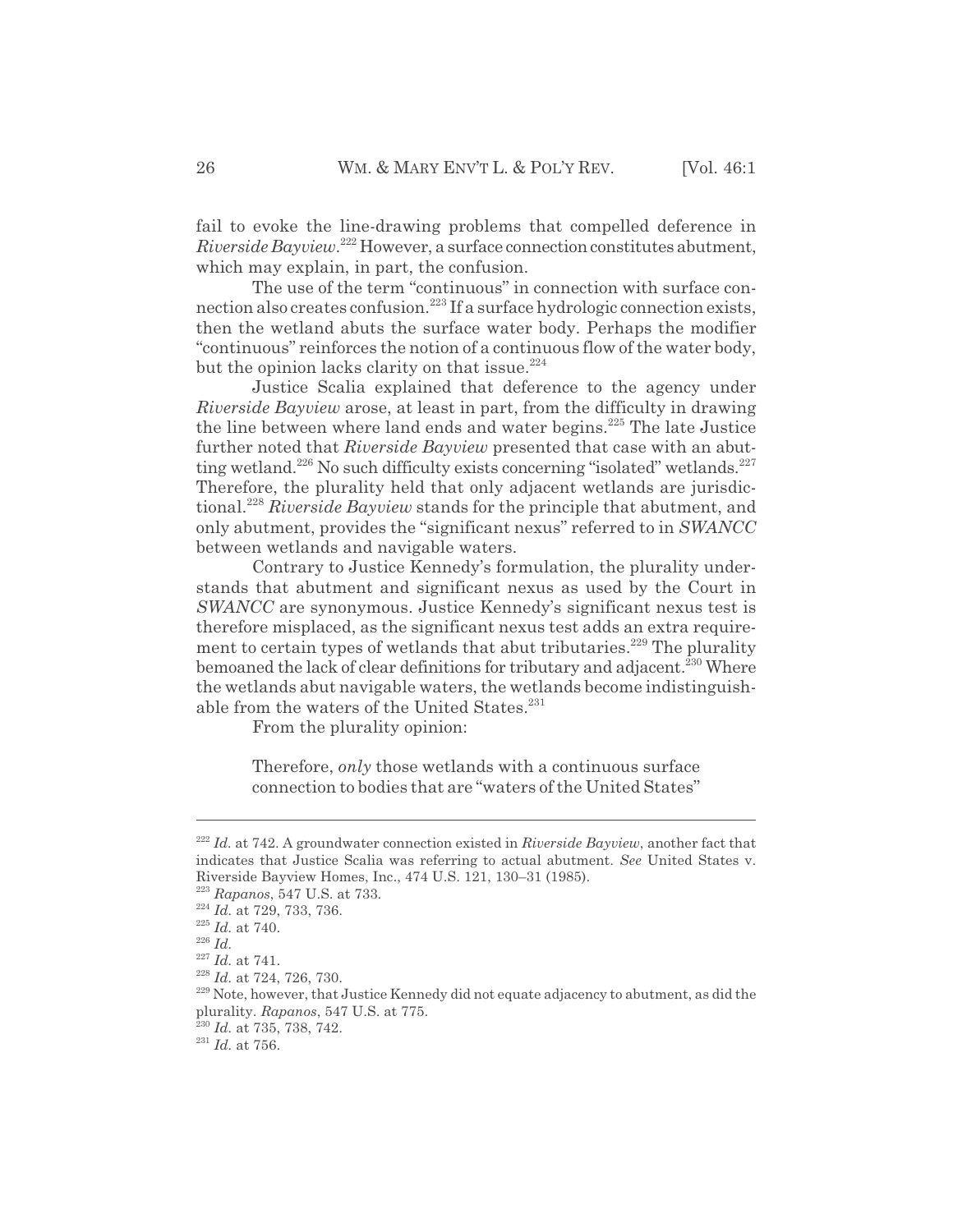in their own right, so that there is no clear demarcation between "waters" and wetlands, are "adjacent to" such waters and covered by the Act. Wetlands with only an intermittent, physically remote hydrologic connection to "waters of the United States" do not implicate the boundary-drawing problem of *Riverside Bayview,* and thus lack the necessary connection to covered waters that we described as a "significant nexus" in *SWANCC*. Thus, establishing that wetlands such as those at the Rapanos and Carabell sites are covered by the Act requires two findings: first, that the adjacent channel contains a "wate[r] of the United States," (*i.e.*, a relatively permanent body of water connected to traditional interstate navigable waters); and second, that the wetland has a continuous surface connection with that water, making it difficult to determine where the "water" ends and the "wetland" begins.<sup>232</sup>

3. Concurring Opinion (Kennedy)

Justice Kennedy's concurrence sets out the test that is most often used after *Rapanos*, which has also generated the most uncertainty.<sup>233</sup> The "significant nexus" test (drawn from the first use of the phrase in *SWANCC*) grants the Corps jurisdiction over "adjacent wetlands"<sup>234</sup> where a significant nexus exists between the wetlands and "navigable waters in a traditional sense."235

The term "significant nexus" is used only once in *SWANNC*. 236 Even then, the term merely referred to the holding in *Riverside Bayview*, an opinion that does not mention the term at all.<sup>237</sup> Neither the statute nor any regulations promulgated to the point of the *Rapanos* opinion

 $^{232}$  *Id.* at 742 (internal citations omitted).

<sup>&</sup>lt;sup>233</sup> See generally Precon Dev. Corp. v. United States Army Corps of Eng'rs, 633 F.3d 278, 281 (4th. Cir. 2010); Sackett v. United States EPA, No. 19-35469, 2021 U.S. App. LEXIS 24329, at \*1 (9th Cir. Aug. 9, 2021); Lewis v. United States Army Corp of Eng'rs, No. 18-1838 SECTION: "S" (1), 2020 U.S. Dist. LEXIS 149115, at \*1 (E.D. La. Aug. 18, 2020).

<sup>&</sup>lt;sup>234</sup> Whether the Kennedy test includes "waters" adjacent to navigable-in-fact waters is unclear. Justice Kennedy referred only to wetlands. *Rapanos*, 547 U.S. at 759–87 (Kennedy, J., concurring).

<sup>&</sup>lt;sup>235</sup> *Id.* at 779 (Kennedy, J., concurring).

<sup>&</sup>lt;sup>236</sup> Solid Waste Agency of Northern Cook County v. United States Army Corps of Eng'rs, 531 U.S. 159, 167 (2001).

<sup>237</sup> *See generally* United States v. Riverside Bayview Homes, Inc., 474 U.S. 121 (1985).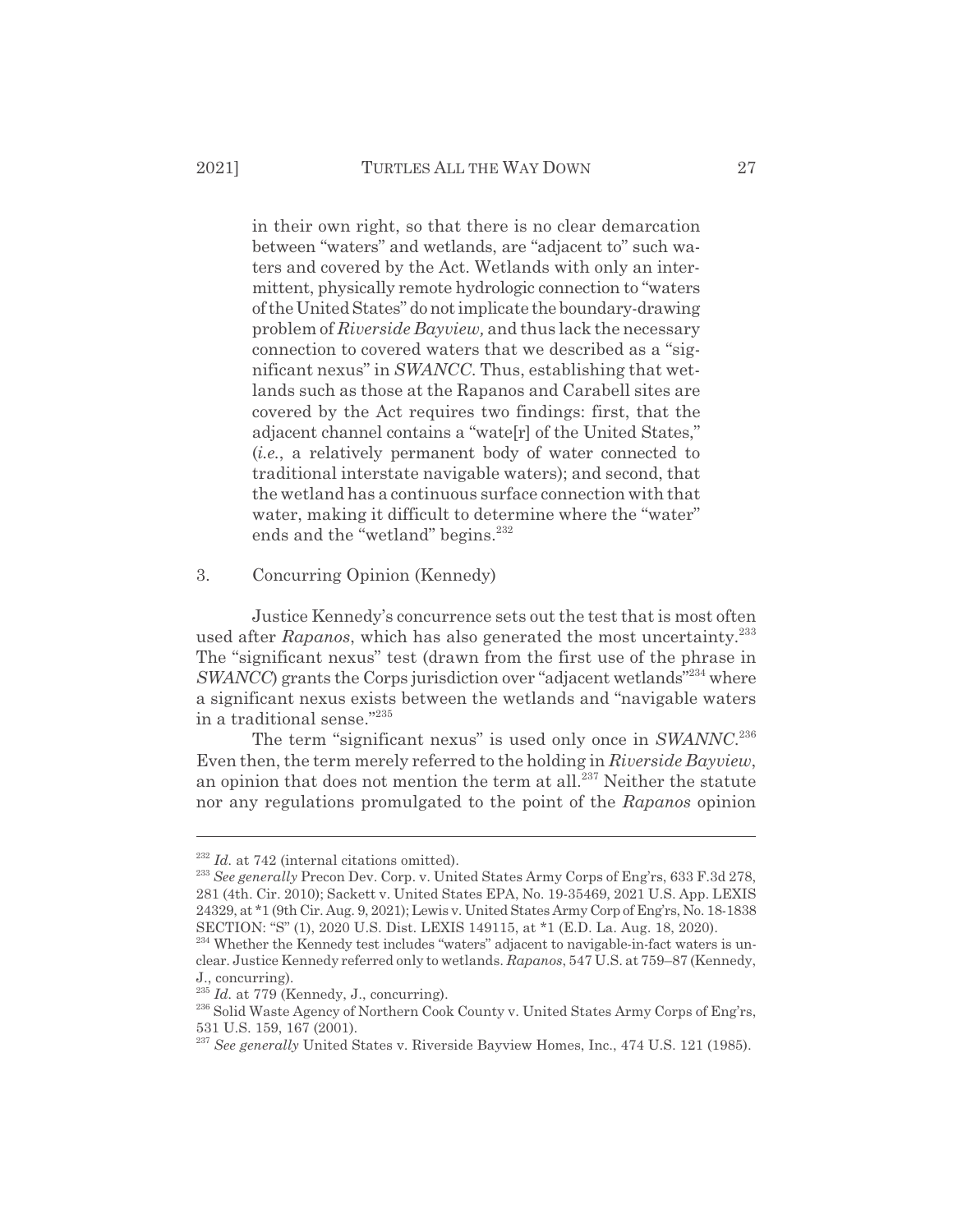mentioned significant nexus. The dissenting opinion notes this anomaly,  $238$ as well as the plurality, meaning that 8 of 9 justices did not support the significant nexus test. The plurality characterizes the Kennedy test as "devis[ing] his new statute all on his own."239

Justice Kennedy characterizes the holding in *SWANCC* as a finding that the substantial nexus that controlled in *Riverside Bayview* was lacking with respect to the isolated pits in *SWANNC*. 240 However, the majority opinion in *SWANCC* never applied any significant nexus analysis, instead finding that Congress had clearly spoken to the issue of isolated waters.

Justice Kennedy found that a significant nexus automatically exists when a wetland is adjacent to a navigable-in-fact water body.<sup>241</sup> Wetlands adjacent to waters not navigable-in-fact<sup> $242$ </sup> possess this nexus where the wetlands, "either alone or in combination with similarly situated lands in the region, significantly affect the chemical, physical, and biological integrity of other covered waters more readily understood as 'navigable."<sup>243</sup> The plurality opinion characterized Justice Kennedy's concurrence as seizing upon a term that appears nowhere in the CWA, but arose from a single U.S. Supreme Court case.244 However, similar to the plurality, Justice Kennedy opined that a "mere hydrologic connection" fails to equate to a significant nexus "in all cases."245

Justice Kennedy finds that the Corps's definition of "adjacent" is reasonable and entitled to deference.<sup>246</sup> Added to the four dissenting justices, who would also defer, a majority of the Court found the definition of adjacent a reasonable one.

Justice Kennedy also appears to find that the Corps's standard for jurisdiction over adjacent wetlands is based upon a reasonable interpretation of the statute under the *Chevron* test.<sup>247</sup> However, the concurrence reasoned that the Corps's interpretation of "tributary" is too broad and interpreting the statute in this way is not reasonable.<sup>248</sup> Therefore, a

<sup>238</sup> *Rapanos*, 547 U.S. at 807 (Stevens, J., concurring).

<sup>239</sup> *Id.* at 756.

<sup>240</sup> *Id.* at 766–67, 774.

<sup>&</sup>lt;sup>241</sup> *See id.* at 759 (Kennedy, J., concurring).

<sup>&</sup>lt;sup>242</sup> Presumably this water must also be a tributary.

<sup>243</sup> *Rapanos*, 547 U.S. at 780 (Kennedy, J., concurring).

<sup>244</sup> *Id.* at 753.

<sup>&</sup>lt;sup>245</sup> *Id.* at 784 (Kennedy, J., concurring).

<sup>246</sup> *Id.* at 775.

<sup>247</sup> *Id.* at 780 (Kennedy, J., concurring) (applying the reasoning of *Riverside Bayview*).

<sup>248</sup> *See id.* at 780–82.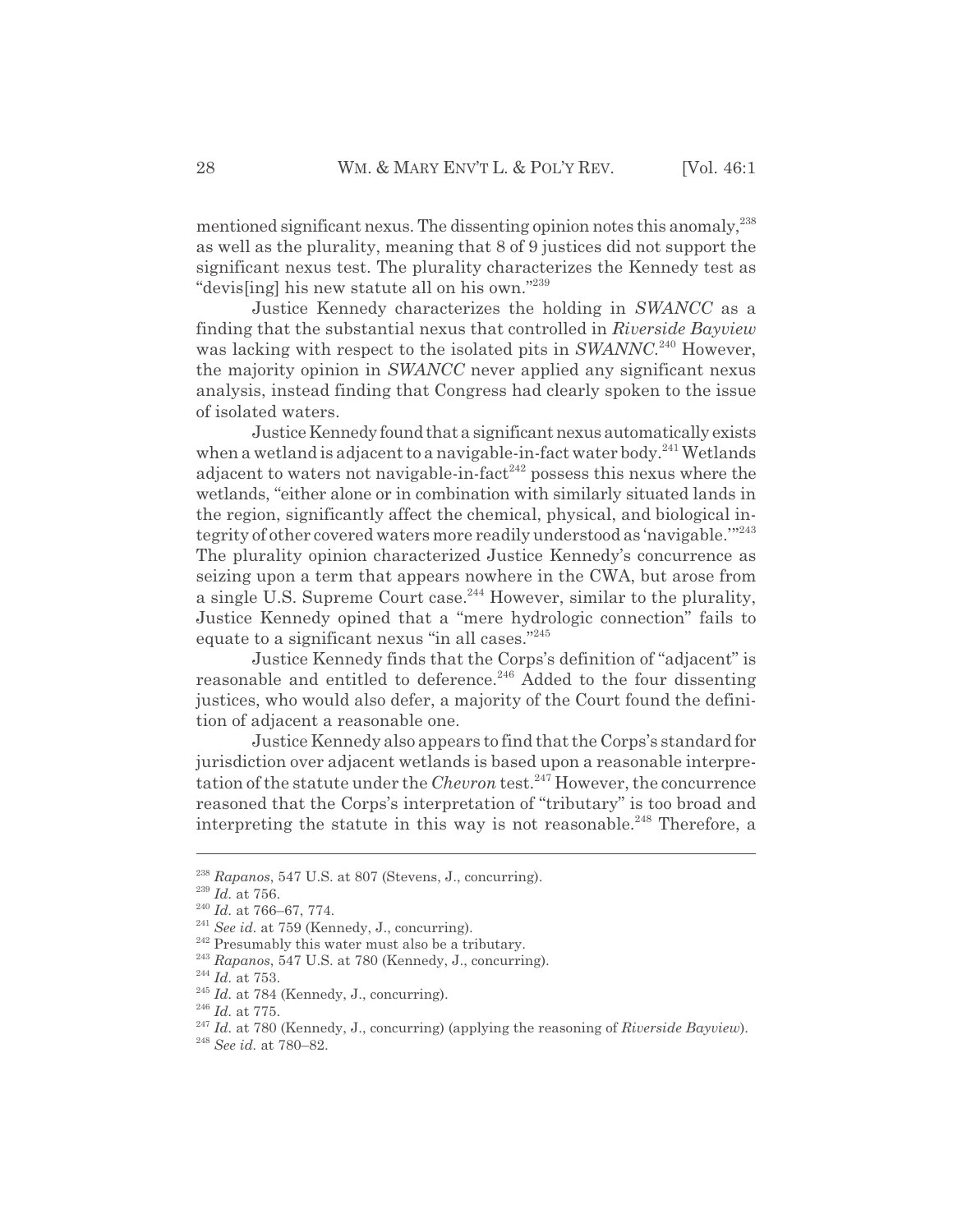case-by-case analysis is necessary for making jurisdictional determinations for wetlands adjacent to waters not navigable-in-fact.<sup>249</sup>

Therefore, Justice Kennedy's concurrence interprets jurisdiction much more expansively than the plurality, yet more narrowly in some respects. Under the Kennedy test, a significant nexus per se (and hence jurisdiction) exists between a wetland and an adjacent navigable-in-fact water.<sup>250</sup> In contrast, under the plurality test, the adjacent waterway need not be navigable-in-fact to be jurisdictional, so long as the adjacent water is continuous and relatively permanent.<sup>251</sup> However, the plurality believes that jurisdiction stops at adjacency to a continuous and relatively permanent water.<sup>252</sup> Under the significant nexus test propounded by Justice Kennedy, an intermittent or ephemeral stream may be jurisdictional, depending on the particular facts.<sup>253</sup> For example, assume a wetland adjacent to a continuous and relatively permanent tributary that is not navigable-in-fact. The plurality would find this to be jurisdictional, while Kennedy would only do so if a significant nexus is present. Justice Kennedy also claims that the significant nexus test is "*the* most reasonable interpretation," again raising doubts as to whether an agency interpretation otherwise would be worthy of deference.<sup>254</sup>

Justice Kennedy appears to misinterpret the plurality when he states that "when a surface-water connection is lacking, the plurality forecloses jurisdiction over wetlands that abut navigable-in-fact waters even though such navigable waters were traditionally subject to federal authority."255 The plurality opinion states that if a "surface connection" exists with navigable water, the wetland is jurisdictional. $256$ 

Justice Scalia used "surface connection" interchangeably with "abuts." So, Justice Scalia (the plurality rule) states that if the wetland abuts certain waterways, the wetland is jurisdictional.<sup>257</sup> Justice Scalia never uses the term "surface-water connection" except in referring to the lower court opinions. If some hydrologic connection exists, but there is no physical abutment, Justice Scalia would appear to believe jurisdiction is

<sup>249</sup> *Rapanos*, 547 U.S. at 782.

<sup>250</sup> *Id.* at 767, 772.

<sup>251</sup> *Id.* at 716, 726.

<sup>252</sup> *Id.* at 732.

<sup>253</sup> *Id.* at 767, 776, 782, 787.

 $^{254}$   $Id.\;$  at 756–57.

<sup>255</sup> *Rapanos*, 547 U.S. at 776.

<sup>256</sup> *Id.* at 757.

<sup>&</sup>lt;sup>257</sup> *Id.* at 717, 725, 735, 740.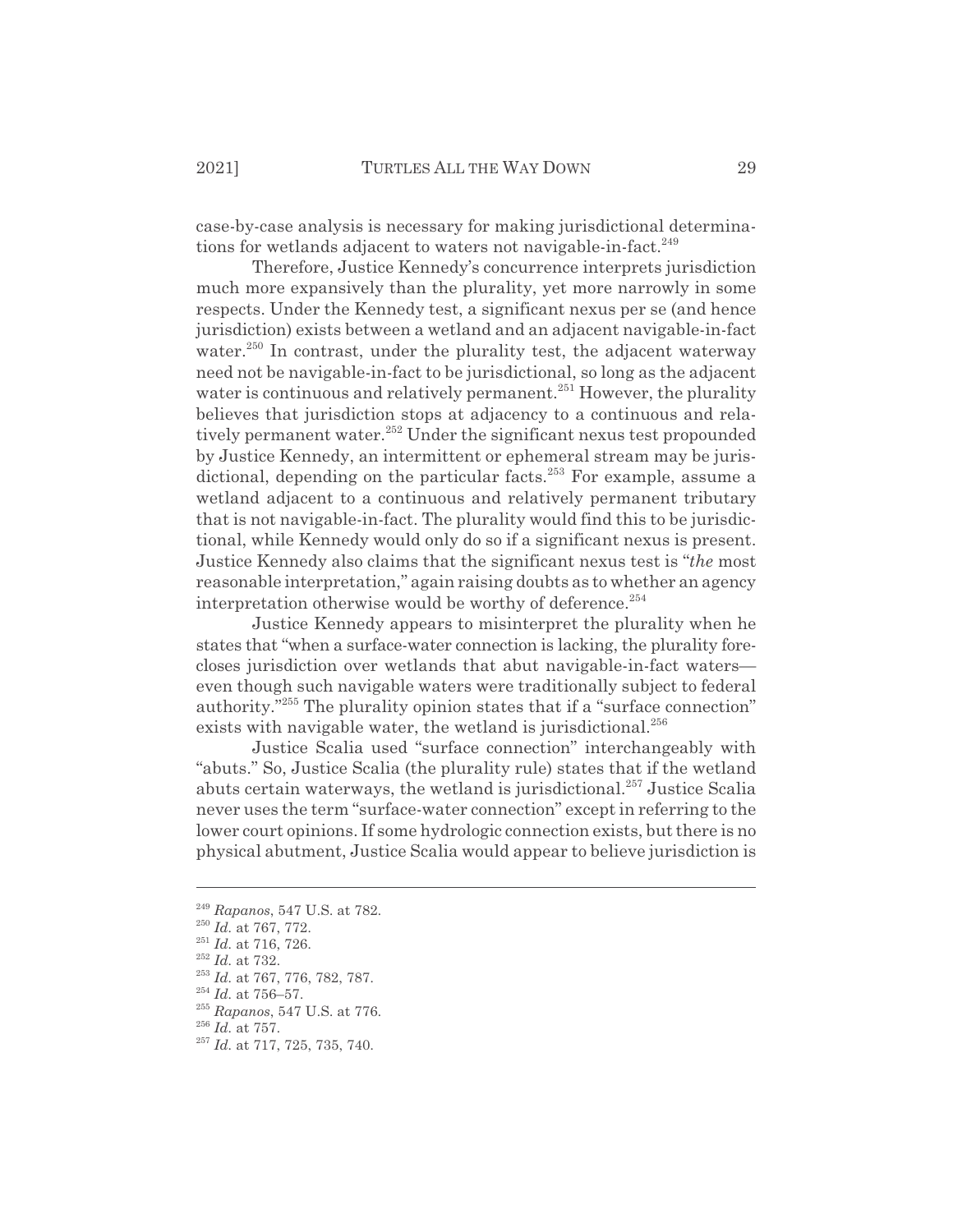lacking.258 Justice Kennedy uses "surface-water connection" and "surface connection" interchangeably. Scalia uses "surface connection" and "abut" interchangeably. Clearly, a disconnect exists.

For example, Justice Kennedy refutes the plurality's finding that a continuous surface connection is required, in part, by using the flooding context.259 In a flood, the surface *water* comes into contact with the wetlands only intermittently.<sup>260</sup> However, that analysis is irrelevant to the plurality's rule, which examines abutment, not the source of water for the wetland. The relevance of the source of the wetland characteristics was rejected in *Riverside Bayview*. 261

More directly, Justice Kennedy incorrectly concludes that where a surface-*water* connection is lacking, but abutment exists, the plurality would find no jurisdiction.<sup>262</sup> This analysis misinterprets the plurality's decision. The concurring opinion also presumes that the plurality would find jurisdiction where a surface water connection exists, but the wetland does not abut the waterway.<sup>263</sup> On the contrary, the plurality would find no jurisdiction where a surface *water* connection exists, but the wetland fails to abut the navigable waterway.

However, Justice Kennedy would not defer to the Corps's existing "standard" for tributaries.<sup>264</sup> The Corps "deems a water a tributary if it feeds into a traditional navigable water (or a tributary thereof) and possesses an ordinary high-water mark. . . . <sup>"265</sup> This standard is overbroad, allowing for "regulation of drains, ditches and streams remote from any navigable-in-fact water."266 The concurring opinion concludes that adjacency to navigable-in-fact waters provides a sufficient nexus for regulation, but a significant nexus must be established on a case-by-case basis for wetlands adjacent to non-navigable tributaries. $267$ 

4. Dissenting Opinion

The dissenting opinion criticizes both the plurality and the Kennedy concurrence for failing to grant sufficient deference to the agency, given

<sup>258</sup> *Id.* at 742.

<sup>259</sup> *Id.* at 773–74.

<sup>&</sup>lt;sup>260</sup> *Id.* (emphasis added).

<sup>&</sup>lt;sup>261</sup> United States v. Riverside Bayview Homes, Inc., 474 U.S. 121, 129-30 (1985).

<sup>262</sup> *Rapanos*, 547 U.S. at 776 (Kennedy, J., concurring).

<sup>263</sup> *Id.*

<sup>264</sup> *Id.* at 780–81.

<sup>265</sup> *Id.* at 781.

<sup>266</sup> *Id.*

<sup>&</sup>lt;sup>267</sup> *Id.* at 782 (Kennedy, J., concurring).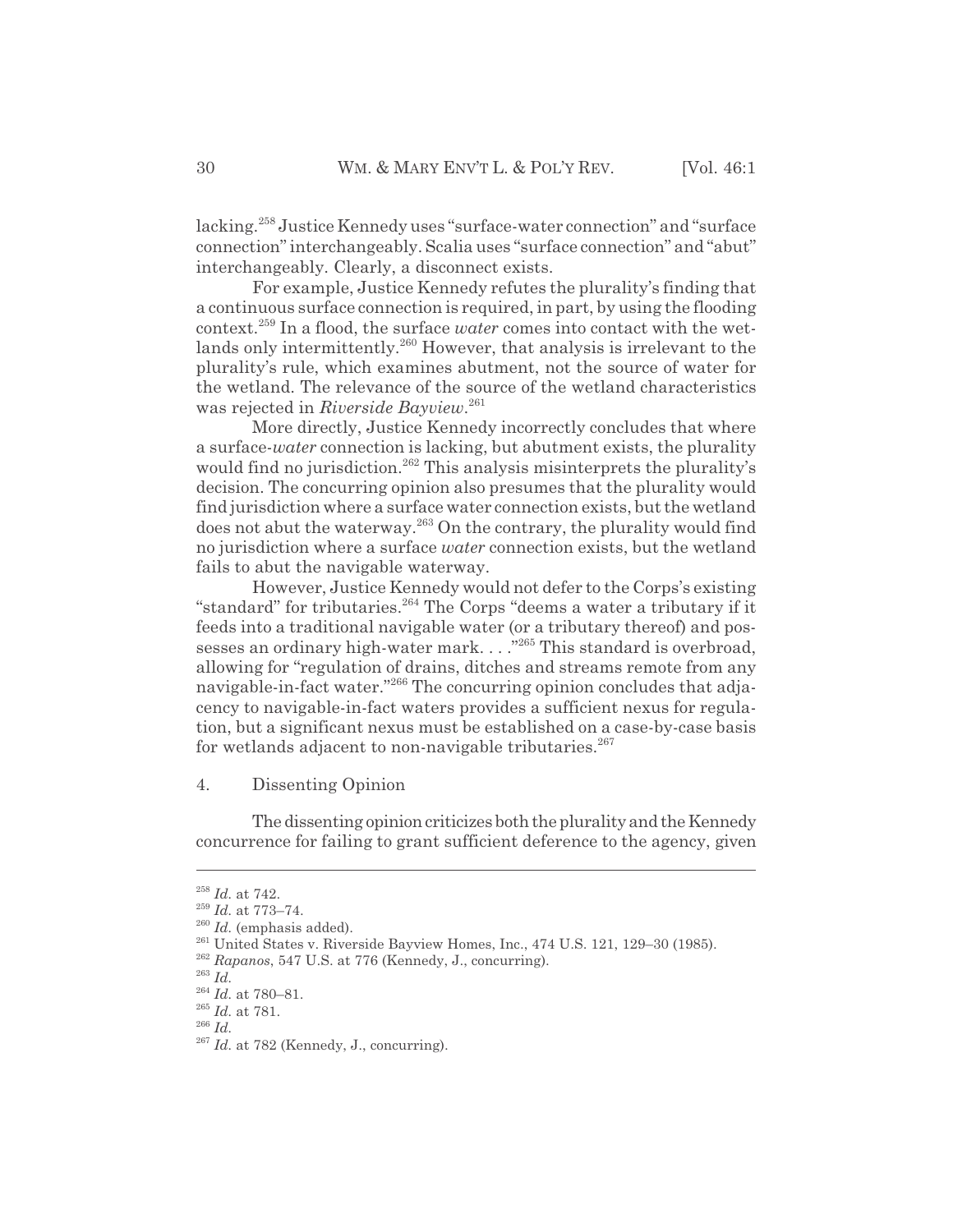the "technical and complex character of the issues at stake" and the "nature of the congressional delegation to the agency."268 Justice Stevens applies Step 2 of *Chevron* and finds that the Corps's interpretation is a reasonable one.269 Justice Stevens finds the analysis "straightforward"—the Corps "has determined that wetlands adjacent to tributaries of traditionally navigable water preserve the quality of our Nation's waters . . . ," a "quintessential example of the Executive's reasonable interpretation of a statutory provision."<sup>270</sup> The plurality and Kennedy decisions amounted to a "judicial amendment of the CWA."271

The plurality opinion describes the dissent as finding that "'the waters of the United States' include any wetlands 'adjacent' (no matter how broadly defined) to 'tributaries' (again, no matter how broadly defined) of traditional navigable waters."272 Meanwhile, Justice Kennedy objects to the dissent reading the term "navigable waters" entirely out of the CWA and giving too much deference to the Corps.<sup>273</sup>

Acknowledging that *Riverside Bayview* involved a wetland that abutted a navigable waterway, the dissent nonetheless asserts that the Court deferred to the Corps's definition of adjacent, which included wetlands in "reasonable proximity" to navigable waters and wetlands adjacent to tributaries of navigable waters.274 Therefore, *Riverside Bayview* controls according to the dissent, even though no tributary was involved.<sup>275</sup>

The dissent opined that the plurality's reliance on *SWANCC* was misplaced, as *SWANCC* involved "waters," not "wetlands."276 The dissent considers *Rapanos* and *Riverside Bayview* as equivalent cases—wetlands adjacent to navigable waters or tributaries of navigable waters.<sup>277</sup> Left unaddressed by the dissent is whether the Corps's interpretation of the undefined term tributary is worthy of deference.

<sup>268</sup> *Rapanos*, 547 U.S. at 787–88 (Stevens, J., dissenting).

<sup>269</sup> *Id.* at 788.

<sup>270</sup> *Id.*

 $271$  *Id.* One may reasonably question whether the U.S. Supreme Court holds the authority to, instead of merely remanding the case to the agency, essentially engage in rule-making and promulgate its own definition of waters of the United States. The plurality and Kennedy decisions may more accurately be described as amending the regulations that implement the Clean Water Act.

<sup>272</sup> *Id.* at 746.

<sup>273</sup> *Id.* at 778–79.

<sup>274</sup> *Rapanos*, 547 U.S. at 792–93 (Stevens, J., dissenting).

<sup>275</sup> *Id.* at 792.

<sup>276</sup> *Id.* at 794.

<sup>277</sup> *Id.* at 796.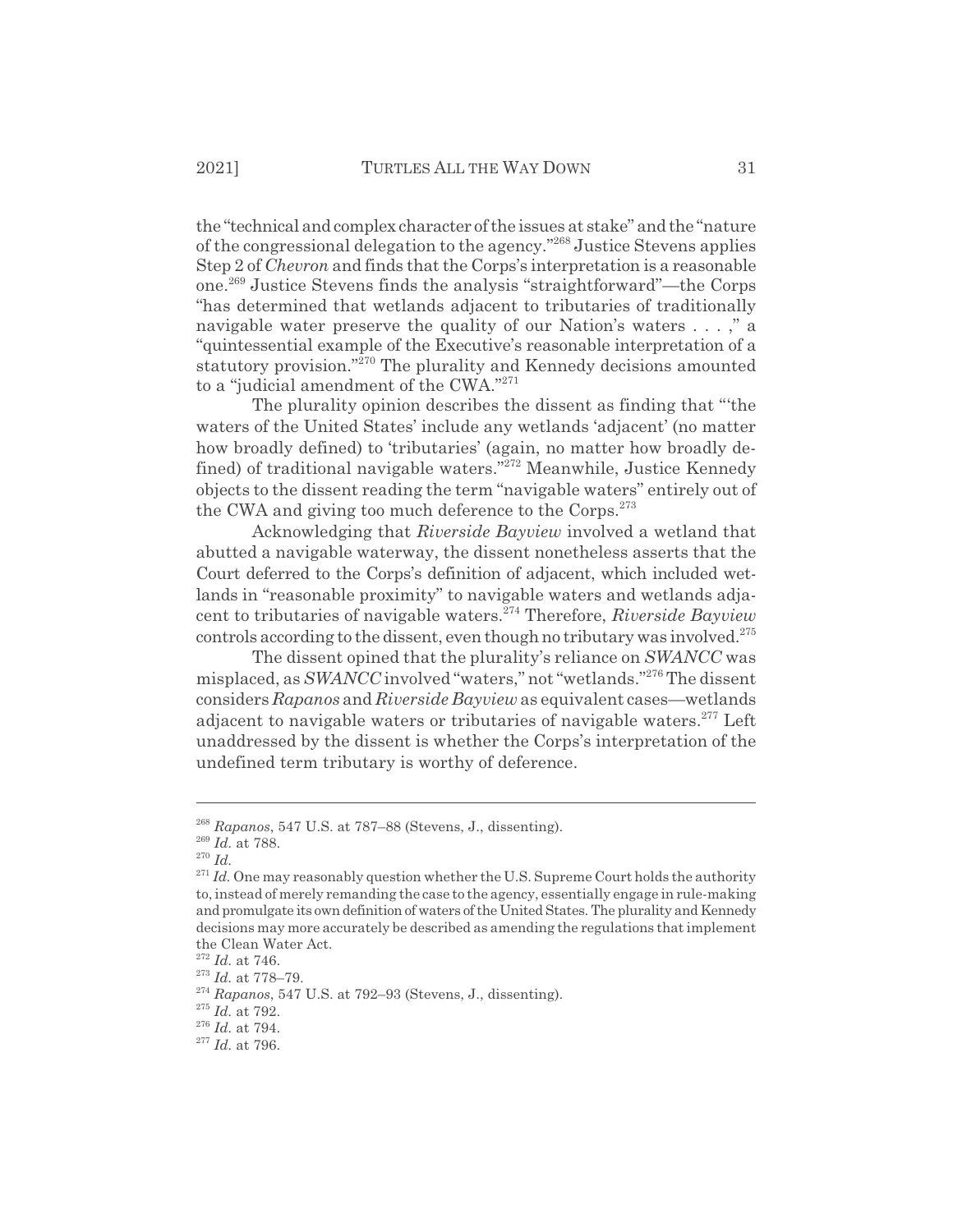The dissent also misinterprets the plurality test. The plurality would allow, according to the dissent, a developer to fill a wetland that "border[s] traditionally navigable waters or their tributaries" that "perform the essential function of soaking up overflow waters during hurricane season" because the "wetlands lack a surface connection with the adjacent waterway the rest of the year."278 This interpretation conflicts with the clear language of the plurality that a wetland that abuts relatively permanent water that connects to traditional navigable waters constitutes waters of the United States.<sup>279</sup> Justice Kennedy's "significant nexus" test similarly draws the ire of the dissent as constituting a "judicially crafted rule distilled from" the passing use of the term "significant nexus" in the SWANCC case.<sup>280</sup>

The dissent also uses dictionary references to assert that "adjacent" includes more than just wetlands that abut a waterway.<sup>281</sup> More importantly, the dissent argues, the question is whether the Corps's definition of adjacent is reasonable, not whether the plurality would define the term differently.<sup>282</sup> Finally, the dissent notes that since the four dissenters would find that wetlands defined as waters of the United States under either the plurality test or the Kennedy test are indeed waters of the United States, lower courts should similarly find that wetlands qualify if meeting either test.<sup>283</sup>

## 5. Other Opinions

Justice Breyer's separate dissent asserts that Congress intended to invoke the Commerce Clause's full extent when enacting the CWA.284 The Court improperly adds a "significant nexus" requirement into the statute.<sup>285</sup> Congress intended that the Court defer to the agency's expertise, so the agency should immediately craft new regulations.<sup>286</sup>

Chief Justice Roberts wrote a separate concurring opinion, mainly to chide the Corps for failing to enact rules to clarify the meaning of

<sup>278</sup> *Id.* at 805.

<sup>279</sup> *Id.* at 742.

<sup>280</sup> *Rapanos*, 547 U.S. at 807 (Stevens, J., dissenting).

 $\real^{281}$   $Id.$  at 805.

<sup>282</sup> *Id.* at 805–06.

<sup>283</sup> *Id.* at 810.

 $284$  *Id.* at 811 (Breyer, J., dissenting).

<sup>285</sup> *Id.*

<sup>286</sup> *Rapanos*, 547 U.S. at 811–12.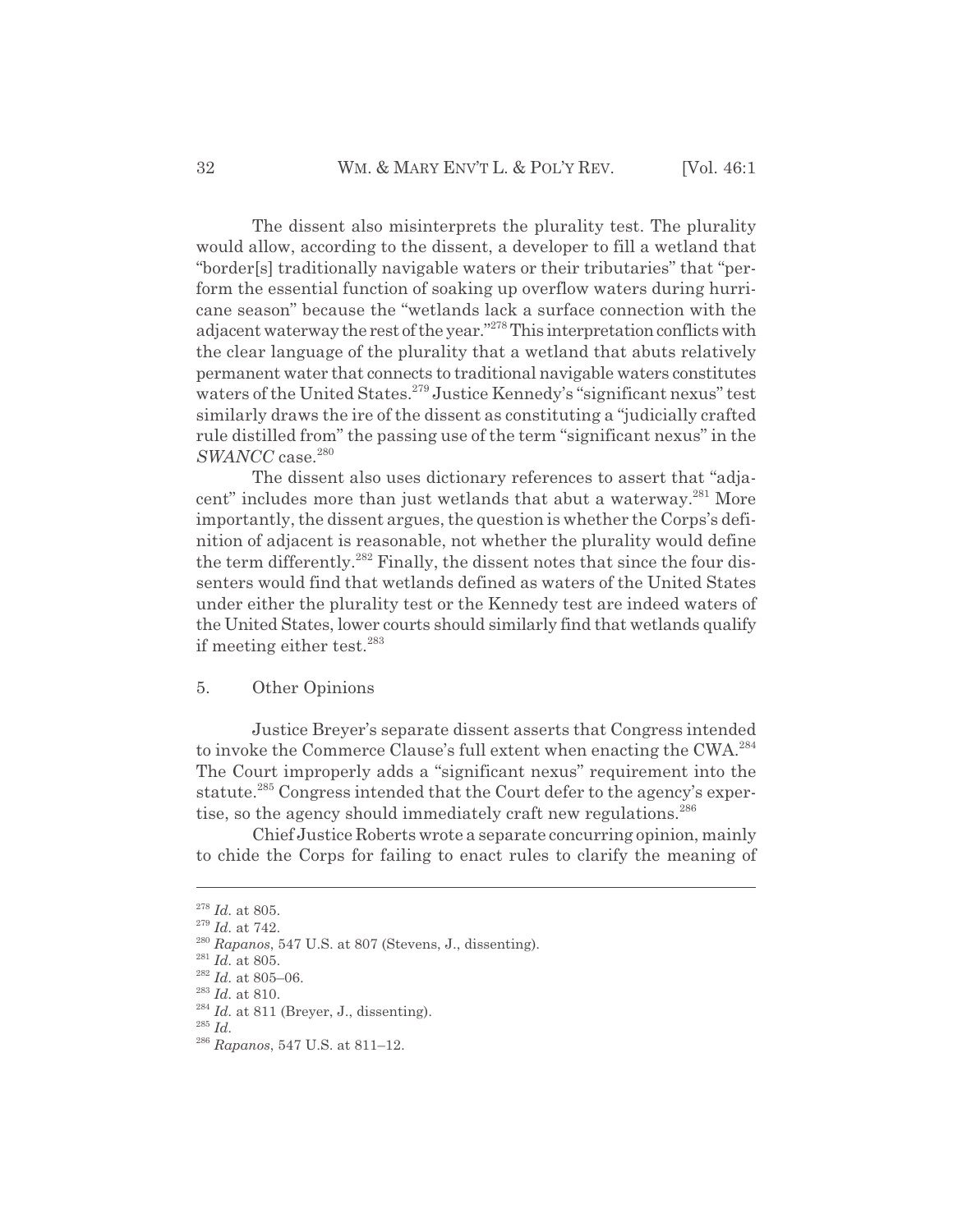WOTUS.287 The Chief Justice noted that the Court rejected the Corps's position that its authority was "essentially limitless" in this respect in *SWANCC*. 288 Such rules, conceded Roberts, would be subject to *Chevron* deference.<sup>289</sup> Although the Corps and EPA initiated a rule-making, the "proposed rulemaking went nowhere."290 Chief Justice Roberts bemoans how easily the fractured opinion in *Rapanos* could have been avoided by rule-making.<sup>291</sup>

## III. POST *RAPANOS* RULE-MAKING

In the absence of a statutory definition of "waters of the United States," in light of the decades of legal debate over the meaning of this term, and perhaps in response to the chiding of Chief Justice Roberts in his *Rapanos* concurrence, the EPA set out to promulgate a rule defining "waters of the United States."292 Far from ending the controversy surrounding the meaning of waters of the United States, the confusion and debates have only increased.<sup>293</sup>

#### *A. Obama Administration WOTUS Rule*

The Environmental Protection Agency and the U.S. Army Corps of Engineers issued a proposed definition of WOTUS in 2014.294 Numerous stakeholder groups had requested this action as well.<sup>295</sup> The agencies received over one million comments on the proposed rule and published the final rule in June 2015, which would go into effect on August  $28, 2015$ <sup>296</sup>

 $^{287}$  *Id.* at 757–58 (Roberts, C.J., concurring).

<sup>288</sup> *Id.* at 757.

<sup>289</sup> *Id.* at 758.

 $^{\scriptscriptstyle 290}$   $Id.$  at 758.

<sup>291</sup> *Id.*

<sup>&</sup>lt;sup>292</sup> See Definition of "Waters of the United States" Under the Clean Water Act, 79 Fed. Reg. 22,188 (proposed Apr. 21, 2014).

<sup>293</sup> Richard M. Glick & Oliver F. Jamin, '*Waters of the United States': Nearly 50 Years of Jurisdictional Uncertainty, and More to Come*, 26 J. WATER L. 147, 150–51 (2020).

<sup>294</sup> *See* Definition of "Waters of the United States" Under the Clean Water Act, 79 Fed. Reg. at 22,188.

<sup>295</sup> *See* EPAWEB ARCHIVE, *Persons and Organizations Requesting Clarification of "Waters of the United States" by Rulemaking*, https://archive.epa.gov/epa/sites/production/files /2014-03/documents/wus\_request\_rulemaking.pdf [https://perma.cc/WJ3G-Q4JS].

<sup>296</sup> *See* Clean Water Rule: Definition of "Waters of the United States" Final Rule 80 Fed Reg. 37,054 (June 29, 2015).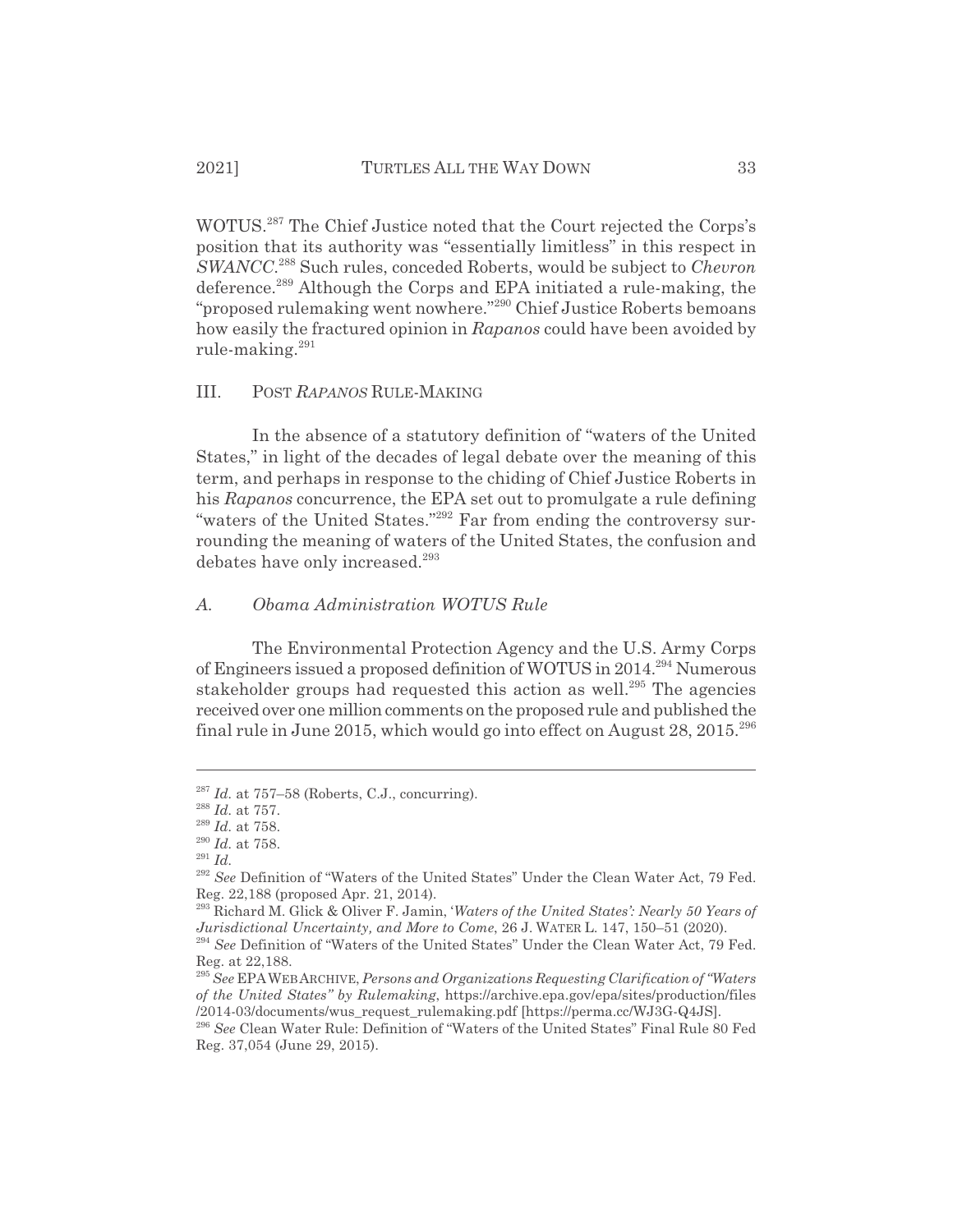For purposes of clarity, we will refer to this as the "Obama Rule" or the "WOTUS Rule."

#### 1. The Text of the WOTUS Rule

The agencies attempted to interpret the scope of WOTUS "using the goals, objectives and policies of the statute, the Supreme Court case law, the relevant and available science, and the agencies' technical expertise and experience as support."<sup>297</sup> In particular, the rule cites the "significant nexus standard" as "an important element of the agencies' interpretation" of the CWA.<sup>298</sup> This rule essentially provides seven categories of jurisdictional waters.

### a. Categorically Jurisdictional Waters

First, certain waters are categorically jurisdictional: traditional navigable waters, interstate waters, including interstate wetlands, the territorial seas, and impoundments of waters identified as WOTUS.<sup>299</sup> The definitions of these three categories did not change from the prior regulations/interpretations of the WOTUS Rule.<sup>300</sup> Traditional navigable waters, the territorial seas, impoundments of waters identified as a WOTUS have not been subject to much of the controversy surrounding the WOTUS Rule.<sup>301</sup> Interstate waters, however, were not included in the Trump definition, creating a significant difference as discussed below.<sup>302</sup>

#### b. Definitionally Jurisdictional Waters

Second, the rule designates two categories of waters as jurisdictional if the waters meet the definitions included in the WOTUS Rule.<sup>303</sup> Much of the controversy and legal debate surrounding the WOTUS Rule focuses on these definitions of tributaries and adjacent waters.<sup>304</sup>

<sup>297</sup> *Id.*

<sup>298</sup> *Id.*

<sup>299</sup> *See* 33 C.F.R. § 328.3(a)(1)–(4) (2020).

 $300$  33 C.F.R. § 328.3(a)(1)–(2), (4), (6) (2015).

<sup>301</sup> Staff Report, *Federal Judge Vacates Trump-Era WOTUS Rule Replacement*, COASTALRE VIEW.ORG (Aug. 31, 2021), https://coastalreview.org/2021/08/federal-judge-vacates-trump -era-wotus-rule-replacement/ [https://perma.cc/HK7J-Y9YT].

<sup>302 33</sup> C.F.R. § 328.3(a)(1)–(4) (2020).

 $303$  *Id.* §§ 328.3(a)(2), (4), (c)(1), (12).

<sup>304</sup> Staff Report, *supra* note 301.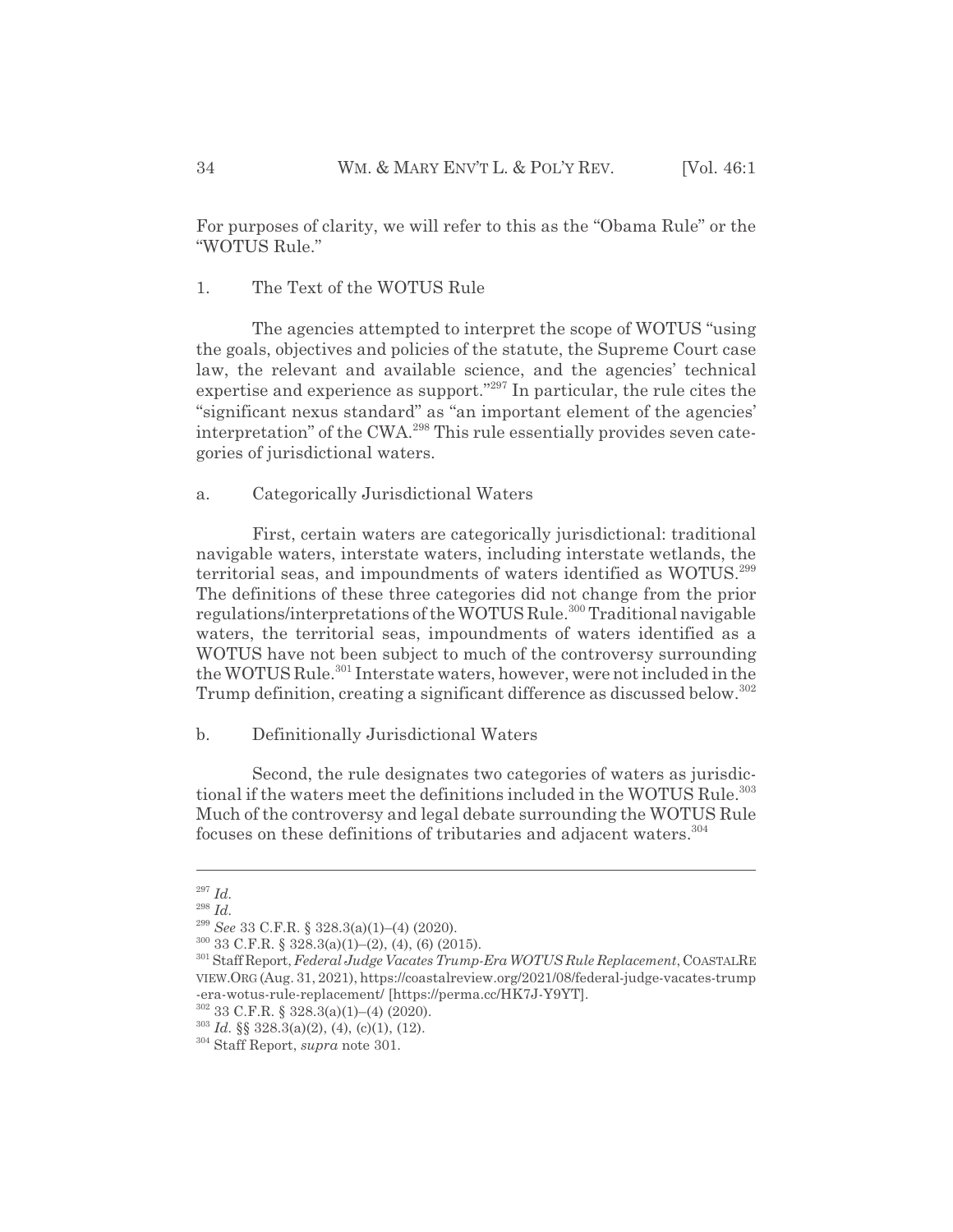#### 1) Tributaries

The Obama Rule defined tributaries for the first time under the CWA and provided that all tributaries of traditional navigable waters, interstate waters, and the territorial seas are considered a WOTUS.305 Tributaries are defined as "water that contributes flow, either directly or through another water," to a traditional navigable water, interstate water, or territorial sea "that is characterized by the presence of the physical indicators of a bed and banks and ordinary high water mark."306 Tributaries can be naturally occurring, man-made, or man-altered and "include[] waters such as rivers, streams canals, and ditches not [otherwise] excluded" by the Obama Rule.<sup>307</sup>

## 2) Adjacent Waters

The Obama Rule also provides that "all waters adjacent" to traditional navigable waters, interstate waters, the territorial seas, impoundments of a WOTUS, and tributaries, including wetlands,<sup>308</sup> ponds, lakes, oxbows, impoundments, and similar waters, are jurisdictional.<sup>309</sup>

Two additional definitions prove critical to understanding the meaning of adjacent waters under this Rule. First, adjacent under the regulations, "means bordering, contiguous, or neighboring" and includes "waters separated by [] dikes or barriers, natural river berms, [and] beach dunes . . . ."310 Second, the Obama Rule defines neighboring waters as "all waters located within 100 feet of the ordinary high water mark" of traditional navigable waters, interstate waters, the territorial seas, impoundments of a WOTUS, and tributaries; "all waters located within the 100-year floodplain" of traditional navigable waters, interstate waters, the territorial seas, impoundments of a WOTUS, and tributaries; and "all waters located within 1,500 feet of the high tide line"<sup>311</sup> of a traditional

<sup>305</sup> *See* 33 C.F.R. §§ 328.3(a)(1)–(3), (c)(3) (2015).

<sup>306</sup> *Id.* §§ 328.3(c)(3).

<sup>307</sup> *Id.*

 $^{308}$  Wetlands are defined as "those areas that are inundated or saturated by surface or groundwater at a frequency and duration sufficient to support, and that under normal circumstances do support a prevalence of vegetation typically adapted or life in saturated soil conditions" including "swamps, marshes, bogs, and similarly areas." *Id.* § 328.3(b),  $(a)(1)–(6)$ .

<sup>309</sup> *See id.* § 328.3(a)(1)–(6).

 $310$  *Id.* § 328.3(c)(1).

<sup>&</sup>lt;sup>311</sup> The "high tide line" is the "intersection of the land with the water's surface at the maximum height reached by a rising tide."  $33 \text{ C.F.R.}$   $\S §$   $328.3(a)(1)–(5)$ ,  $(c)(2)(i)–(iii)$ .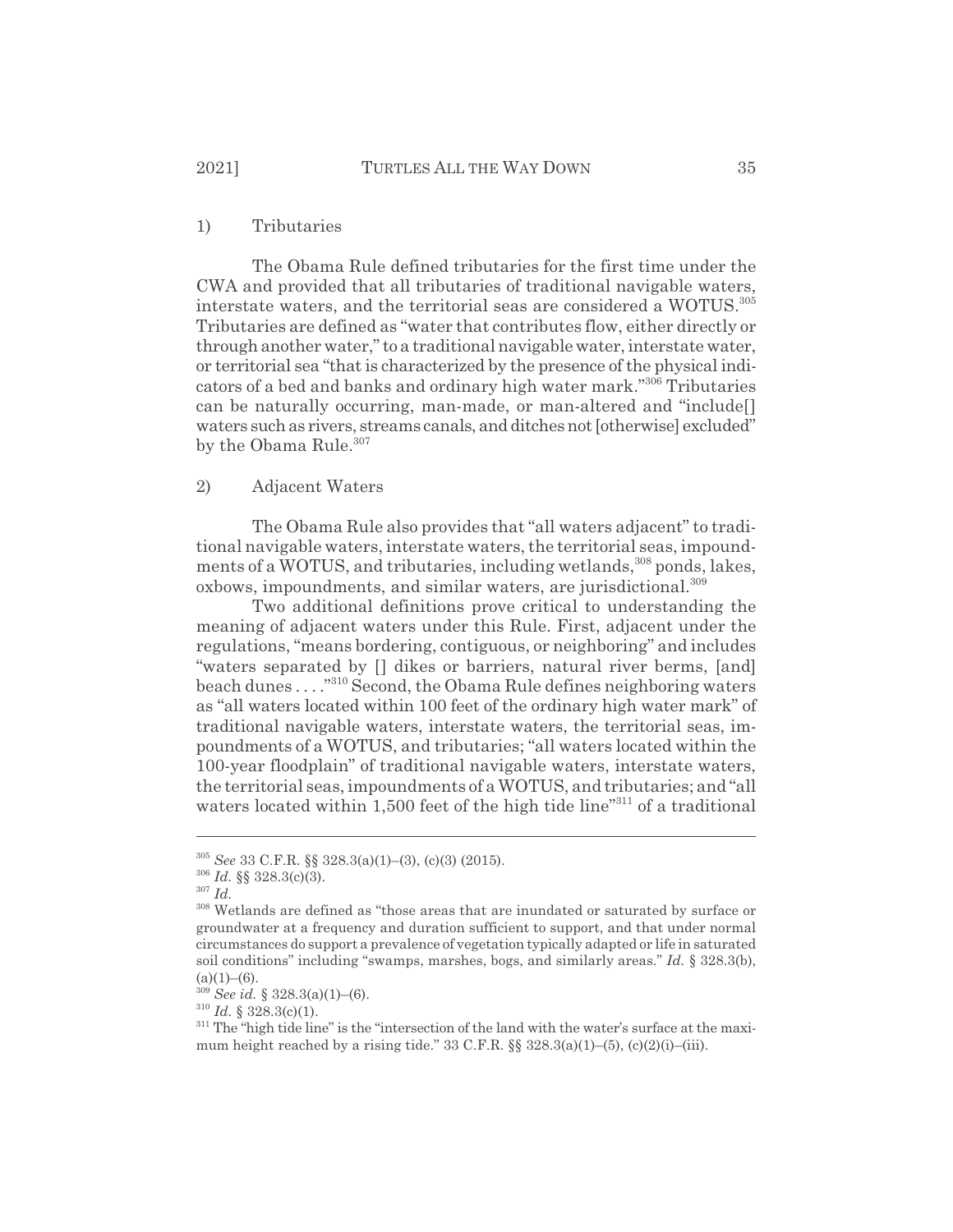navigable water, interstate water, or the territorial seas.<sup>312</sup> If any portion of a water body is located within these bounds, the entire water is considered neighboring.<sup>313</sup>

With regard to open waters such as ponds or lakes, the adjacent waters include any wetlands within or abutting the ordinary high-water mark.<sup>314</sup> Adjacent waters include all waters that connect segments of traditional navigable waters, interstate waters, the territorial seas, impoundments of a WOTUS, and tributaries.<sup>315</sup>

The WOTUS Rule expressly excludes "[w]aters being used for established normal farming, ranching, and silviculture activities," from the "adjacent" definition, citing to the Section 404 exception defining normal farming, silviculture, and ranching activities "such as plowing, seeding, cultivating, minor drainage, harvesting for the production of food, fiber, and forest products, or upland soil and water conservation practices."316

#### c. Case-by-Case Evaluation

"Certain waters would be subject to a case-by-case, factual evaluation of whether nor not they are a WOTUS based on the existence of a significant nexus to a jurisdictional water."317 The waters included within the WOTUS rule's significant nexus test include a much wider range of waters than intended by Justice Kennedy's concurring opinion.<sup>318</sup> Justice Kennedy applied the significant nexus only to adjacent wetlands.<sup>319</sup>

The WOTUS Rule defines "significant nexus" as "a water, including wetlands, either alone or in combination with other similarly situated waters in the region, significantly affects the chemical, physical, or biological integrity of" traditional navigable waters, interstate waters, or territorial seas.<sup>320</sup> The effect must be more than speculative or insubstantial.<sup>321</sup> The Obama Rule lists several functions relevant to analyzing

 $312$  *Id.* § 328.3(a)(1)–(3).

 $313$  *Id.* § 328.3(c)(2)(i)–(iii).

 $314$  *Id.* § 328.3(c)(1).

 $315$  *Id.* § 328.3(c)(1) (2015).

<sup>316</sup> *Id.* § 328.3(c)(1); *see also* 33 U.S.C. § 1344(f)(1)(a).

<sup>317</sup> Jesse J. Richardson & Tiffany D. Lashmet, *Agriculture and the Clean Water Act: WOTUS, Groundwater and More WOTUS, and Agriculture*, AM.BAR ASS'N (Jan. 10, 2020), https:// www.americanbar.org/groups/environment\_energy\_resources/publications/am/2020-01 -10-agriculture-and-the-clean-water-act/ [https://perma.cc/D52B-ZS2G].

<sup>318</sup> *See id.*

<sup>319</sup> Rapanos v. United States, 547 U.S. 715, 779 (2006) (Kennedy, J., concurring).

 $320$  33 C.F.R. § 328.3(c)(5) (2015).

<sup>321</sup> *Id.*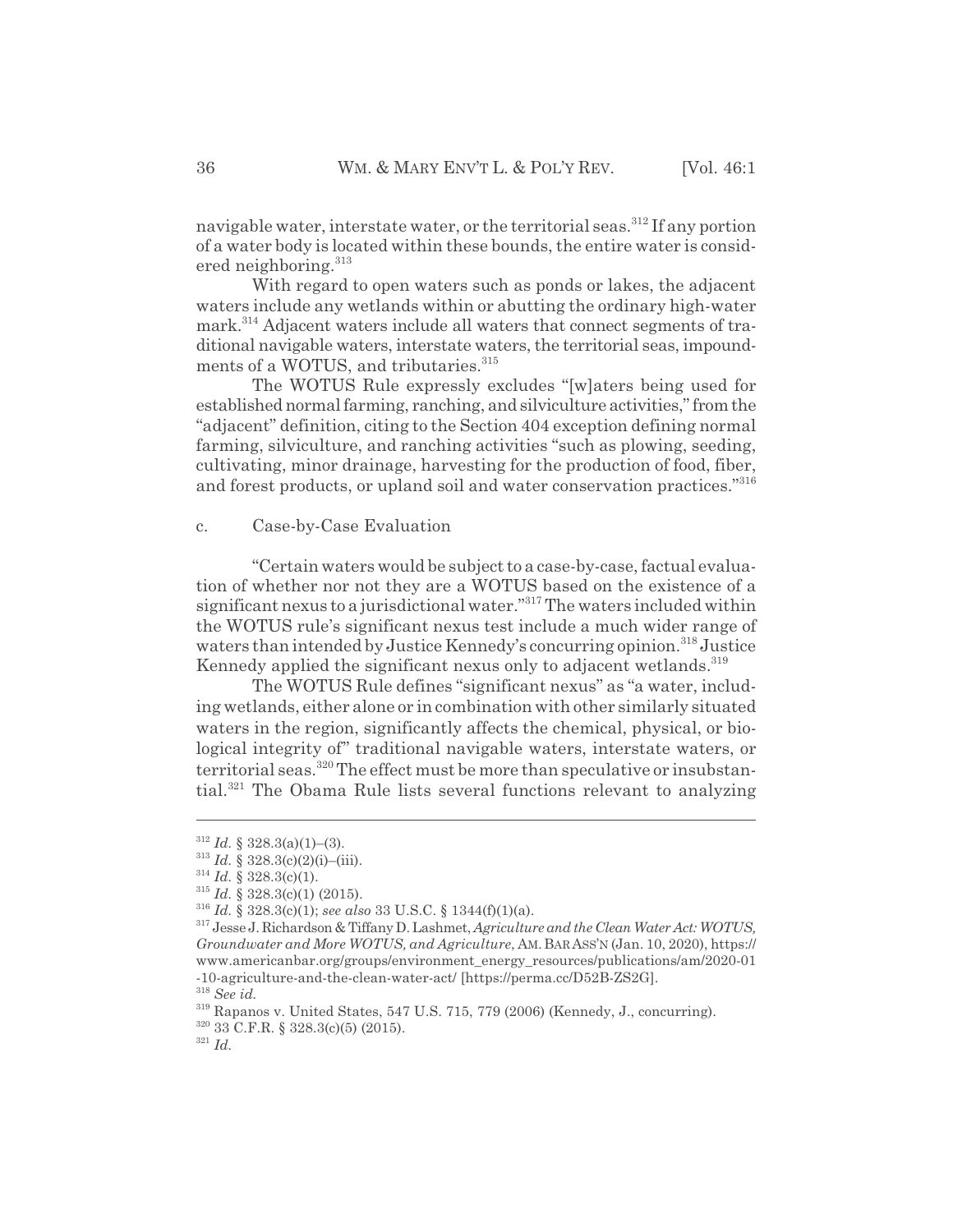significant nexus, including "sediment trapping; nutrient recycling; pollutant trapping, transformation, filtering, and transport; retention and attenuation of floodwaters; runoff storage; contribution of flow; export of organic matter; export of food resources, and; provision of life cycle dependent aquatic habitat."<sup>322</sup>

1) Regional Water Features with a Significant Nexus

Certain regional water features are jurisdictional if the features possess a "significant nexus" to traditional navigable waters, interstate waters, or the territorial seas.<sup>323</sup> For purposes of the significant nexus analysis, all waters "similarly situated" within the "watershed that drains" into the jurisdictional water will be aggregated.<sup>324</sup> The waters included under this category are:

> (i) prairie potholes (a complex of glacially formed wetlands, usually occurring in depressions that lack permanent natural outlets, located in the upper Midwest); (ii) Carolina and Delmarva bays (ponded, depressional wetlands that occur along the Atlantic coastal plain); (iii) Pocosins (evergreen shrub and tree dominated wetlands found predominantly along the Central Atlantic Coastal plain); (iv) Western vernal pools (seasonal wetlands located in parts of California and associated with topographic depression, soils with poor drainage, mild, wet winters and hot, dry summers); and (v) Texas coastal prairie wetlands (freshwater wetlands that occur as a mosaic of depressions, ridges, intermound flats, and mima mound wetlands located along the Texas Gulf Coast).<sup>325</sup>

The analysis of whether a feature listed in this category has a "significant nexus" to waters used or susceptible to use in interstate commerce, interstate waters, or the territorial seas is to be conducted on a case-bycase basis. $326$ 

<sup>322</sup> *Id.*

 $324$  *Id.* 

<sup>325</sup> *Id.*

<sup>323</sup> *See id.* § 328.3(a)(7).

<sup>326 33</sup> C.F.R. § 328.3(a)(7) (2015).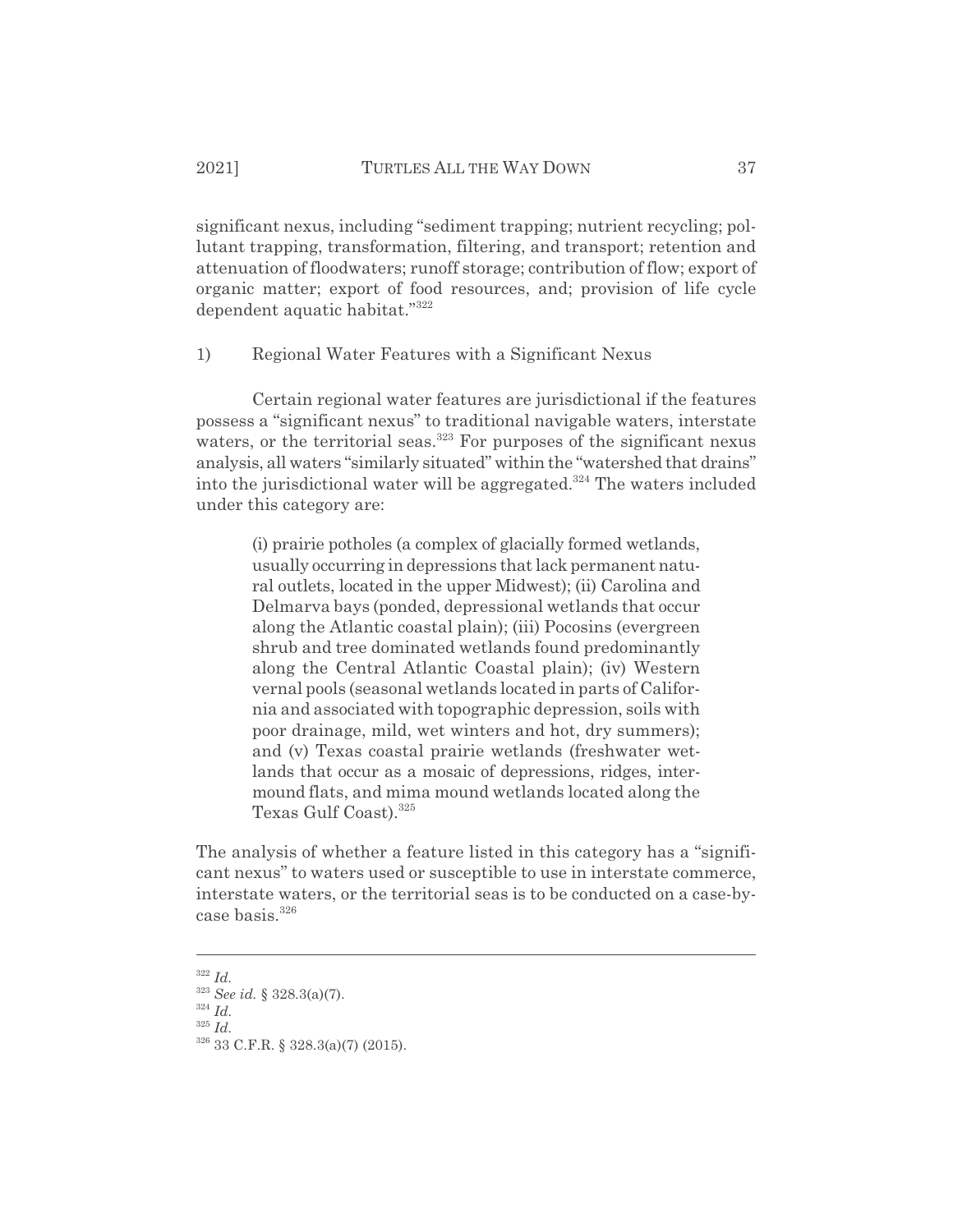2) Proximity to Flood-Plain or High Tide Line with a Significant Nexus

The Obama Rule includes as jurisdictional all waters that are determined on a case-specific basis to have a significant nexus to a traditional navigable water, interstate water, or territorial sea and are either (1) "located within the 100-year floodplain" of a traditional navigable waters, interstate waters, or territorial sea or (2) "within 4,000 feet of the high tide line or ordinary high water mark" of a traditional navigable waters, interstate waters, territorial sea, impoundment of jurisdictional water, or tributary.<sup>327</sup> Any water determined to have a significant nexus that is only partially within the flood-plain or within 4,000 feet of the high tide line or ordinary high-water mark shall be entirely deemed a WOTUS. 328

## d. Categorical Exclusions

The Obama Rule lists numerous waters that are categorically excluded from the definition of WOTUS, even if the waters meet the terms of the definitions in the Rule.<sup>329</sup> These include:

- Waste treatment systems;
- Prior converted cropland;
- Ditches with ephemeral flow that are not a relocated tributary or excavated in a tributary;
- Ditches with intermittent flow that are not a relocated tributary, excavated in a tributary, or drain wetlands;
- Ditches that do not flow either directly or through another water into traditional navigable waters, interstate waters, or territorial sea;
- Artificially irrigated areas that would revert to dry land should application of water to that area cease;
- Artificial, constructed lakes and ponds created in dry land such as farm and stock watering ponds, irrigation ponds, settling basins, fields flooded for rice growing, log cleaning ponds, or cooling ponds;

<sup>327</sup> *See id.* § 328.3(a)(8).

<sup>328</sup> *Id.*

<sup>329</sup> Richardson & Lashmet, *supra* note 317.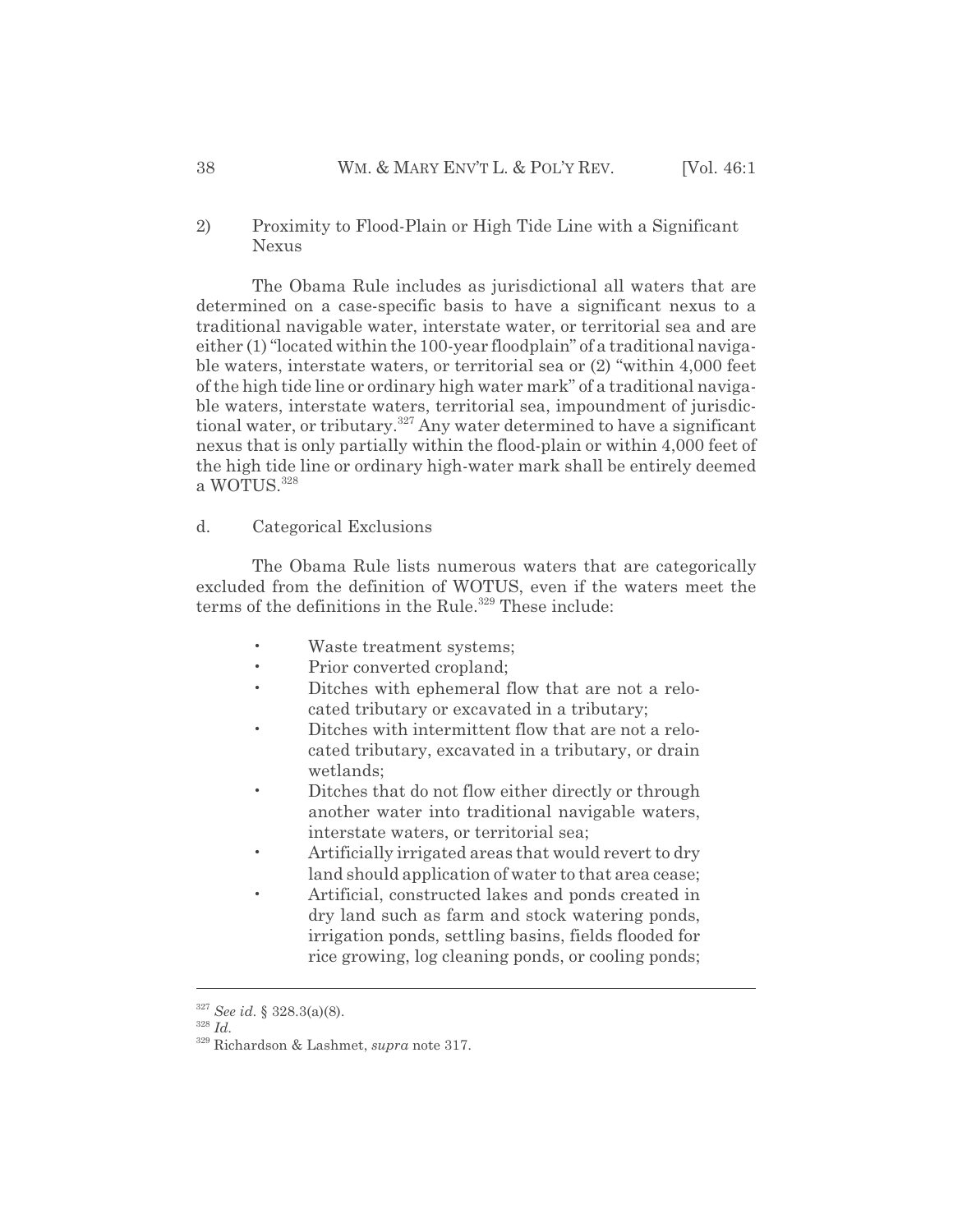- Artificial reflecting pools or swimming pools on dry land;
- Small ornamental waters created on dry land;
- Water-filled depressions created in dry land incidental to mining or construction;
- Erosional features such as gullies, rills, or other ephemeral features that do not meet the definition of a tributary, non-wetland swale, and lawfully constructed grassed waterways;
- Puddles;
- Groundwater (including groundwater drained through subsurface drainage systems);
- Stormwater control features constructed to convey, treat, or store stormwater that are created in dry land; and
- Wastewater recycling structures constructed on dry land, groundwater recharge basins, percolation ponds built for wastewater recycling, and water distributary structures built for wastewater recycling.<sup>330</sup>
- 2. Litigation

A flurry of litigation challenged both the Obama Rule itself and the Trump Administration's later procedural approach to repeal and revise the Rule.

## a. Challenges to Obama Rule

Upon publication of the Obama Rule, lawsuits were filed across the country by thirty-one states and fifty-three non-state parties, including environmental groups and industry groups representing agriculture, forestry, and recreational interests.331 These cases were filed in both federal district courts and federal courts of appeal across the country.<sup>332</sup> Numerous court decisions related to the Obama Rule have been issued.<sup>333</sup> The

<sup>330 33</sup> C.F.R. § 328.3(b) (2015).

<sup>331</sup> *See* Revised Definition of "Waters of the United States," 84 Fed. Reg. 4154, 4161 (proposed Feb. 14, 2019) (to be codified at 33 C.F.R. § 328).

<sup>332</sup> *Id.*

<sup>333</sup> *See*, *e.g.*, North Dakota v. United States EPA, 127 F. Supp. 3d 1047, 1051–52, 1060 (D.N.D. 2015) (issuing injunction in thirteen states); Ohio v. United States Army Corps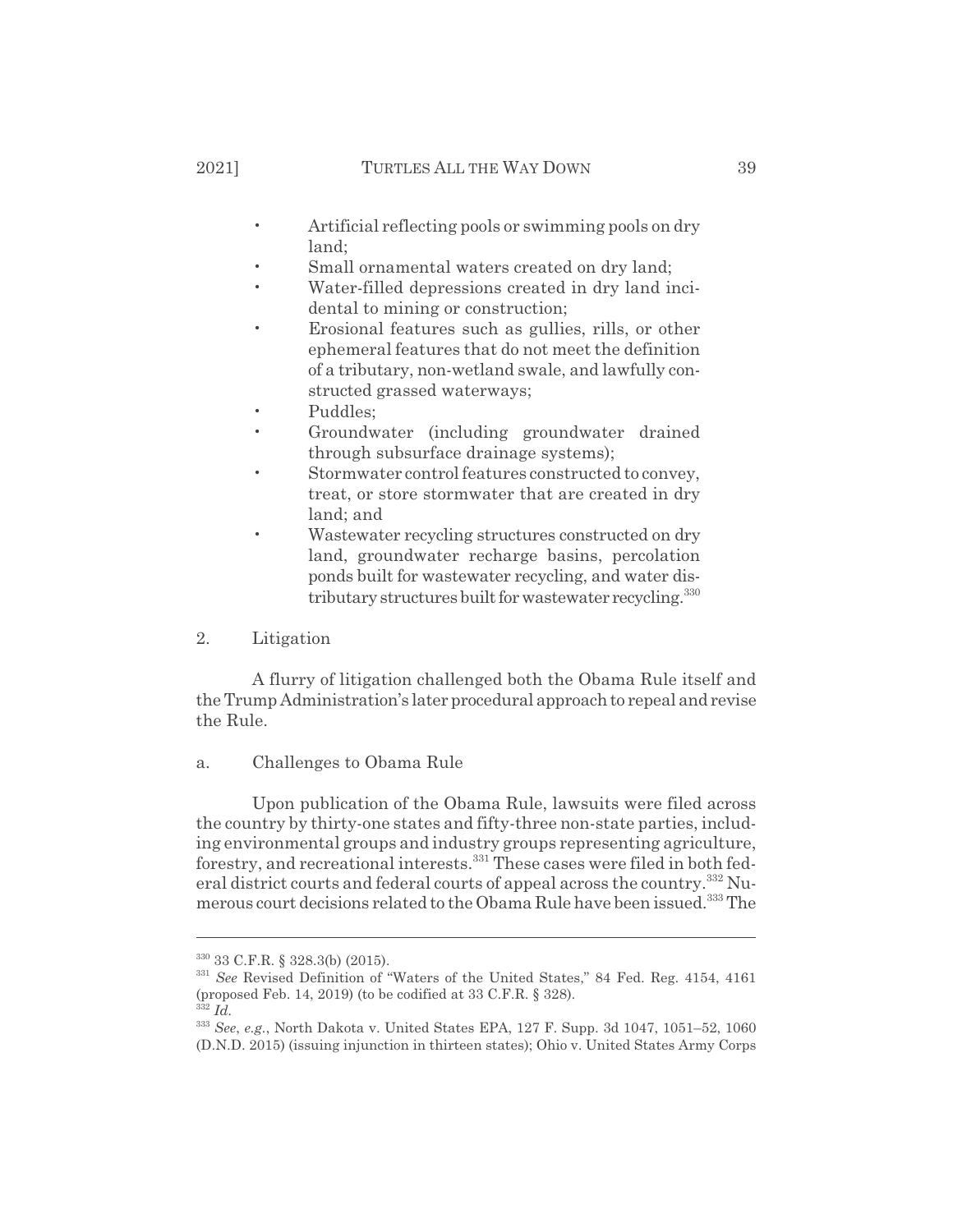myriad of decisions, including numerous injunctions being issued, resulted in a patchwork of the WOTUS Rule's applicability.<sup>334</sup> Prior to its repeal in December 2019, the WOTUS Rule formed the default rule, binding unless legal action prevented the rule's applicability in a jurisdiction.<sup>335</sup> At that time, judicial action blocked the rule in twenty-seven states: Alabama, Alaska, Arkansas, Arizona, Florida, Georgia, Iowa, Indiana, Idaho, Kansas, Kentucky, Louisiana, Missouri, Mississippi, Montana, North Carolina, Nebraska, Nevada, New Mexico,336 North Dakota, South Carolina, South Dakota, Texas, Utah, West Virginia, Wisconsin, and Wyoming.<sup>337</sup> In these states, the pre–Obama Rule case law and regulatory structure discussed

of Eng'rs, 803 F.3d 804, 808–09 (6th Cir. 2015) (issuing nationwide stay of Obama Rule); Nat'l Ass'n of Mfrs. v. United States Dep't of Def., 138 S. Ct. 617, 621 (2017) (holding proper venue for legal challenges to WOTUS definition is district court and not direct review in Circuit Courts of Appeals); Murray Energy Corp. v. United States Dep't of Def., 713 Fed. App. 489, 490–91 (6th Cir. 2018) (lifting nationwide stay of Obama Rule in light of the Supreme Court's decision in *Nat'l Ass'n of Mfrs.*); Georgia v. Pruitt, No. 15-cv-79, slip op. at 10 (S.D. Ga. June 8, 2018) (issuing eleven-state injunction); Texas v. United States EPA, No. 3:15-cv-162, 2018 U.S. Dist. LEXIS 160443, at \*4 (S.D. Tex. Sept. 12, 2018) (enjoining the rule in three states); Texas v. United States EPA, No. 3:15-cv-00162, Memorandum Opinion and Order (S.D. Tex. May 28, 2019) (holding EPA violated APA in passing final Obama Rule based upon significant differences between proposed and final rules); Oklahoma *ex rel.* Hunter v. United States EPA, No. 15-CV-0381-CVE-FHM, *Opinion and Order* (May 29, 2019) (denying motion for preliminary injunction to prevent enforcement of Obama Rule in Oklahoma upon finding no proof of irreparable harm). 334 EPA, U.S. ARMY REPEAL 2015 RULE DEFINING "WATERS OF THE UNITED STATES" ENDINGREGULATORY PATCHWORK,EPA(Sept. 12, 2019), https://www.epa.gov/newsreleases /epa-us-army-repeal-2015-rule-defining-waters-united-states-ending-regulatory-patchwork

<sup>[</sup>https://perma.cc/FN77-8GQR].

<sup>335</sup> *About Waters of the United States*, EPA, https://www.epa.gov/wotus/about-waters-united -states#history [https://perma.cc/8XAZ-GTP8] (last updated Sept. 3, 2021).

<sup>&</sup>lt;sup>336</sup> Initially, New Mexico was part of the thirteen-state injunction issued by the North Dakota federal court. In March 2019, New Mexico filed a motion to leave the case, which was granted by the court. In granting that motion, the court stated the injunction would be lifted, but said that it would remain in effect as to Intervenor-Plaintiff Coalition of Arizona/New Mexico Counties for Stable Economic Growth, which represents New Mexicans across the state. Both attorneys for the Coalition and New Mexico state officials have said they believe the court's order preserves the injunction in New Mexico, meaning the Obama Rule does not apply at this time. *See* Ellen M. Gilmer & Ariel Wittenberg, *Court Sides with WOTUS Foes as Legal Fight Gets Messier*, E&E NEWS (May 29, 2019), https://www.eenews.net/stories/1060425141 [https://perma.cc/6BDD-8CYG].

<sup>337</sup> *See* Revised Definition of "Waters of the United States," 84 Fed. Reg. 4154, 4162 (proposed Feb. 14, 2019) (to be codified at 33 C.F.R. § 328); North Dakota v. United States EPA, 127 F. Supp. 1047 (D.N.D. 2015); Georgia v. Pruitt, No. 15-cv-79, slip op. at 10 (S.D. Ga. June 8, 2018); Texas v. United States EPA, No. 3:15-cv-162, 2018 U.S. Dist. LEXIS 160443, at \*4 (S.D. Tex. Sept. 12, 2018).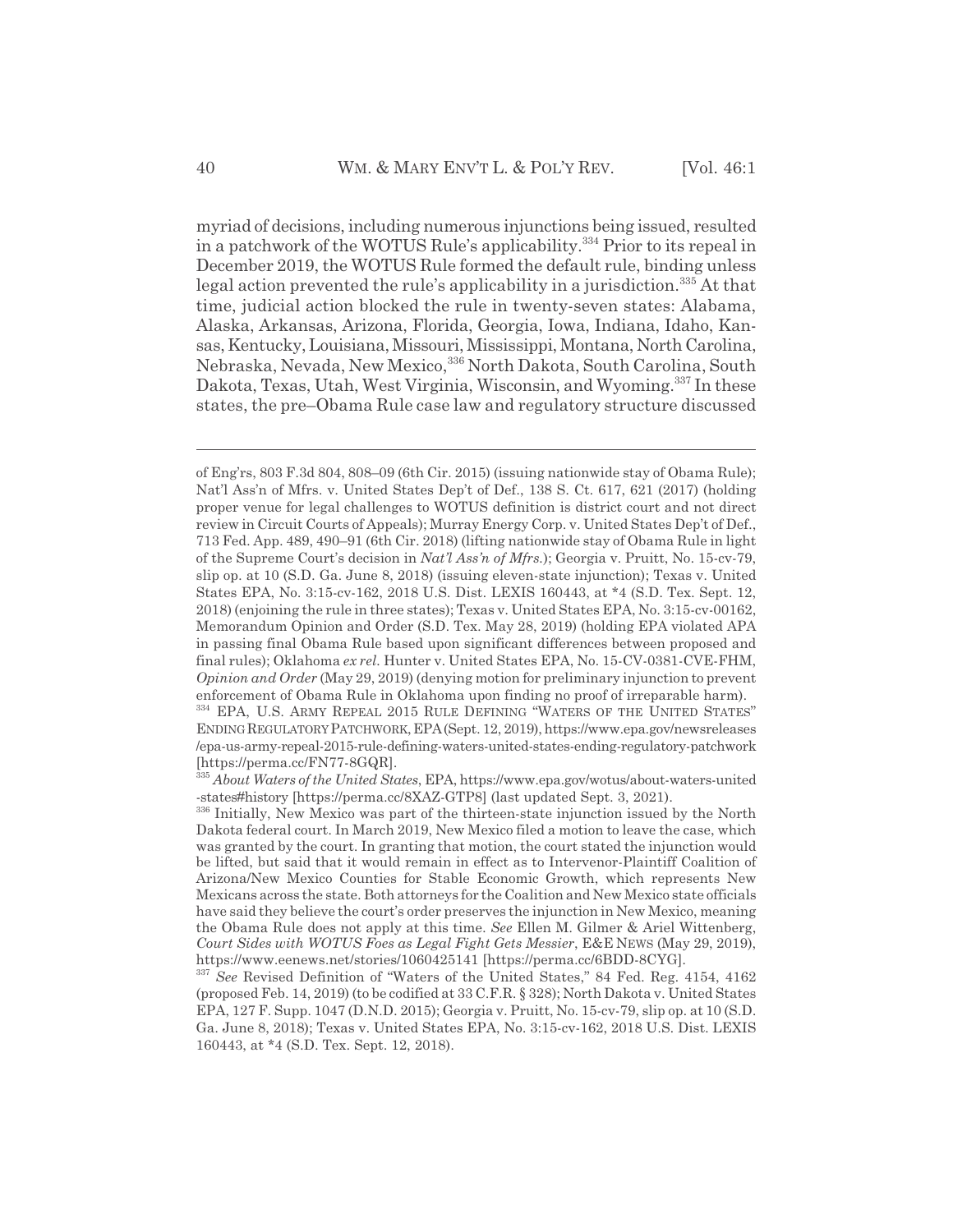in *supra* Part III remained the applicable law.<sup>338</sup> For the remaining twentythree states, the WOTUS Rule was in place: California, Colorado, Connecticut, Delaware, Hawaii, Illinois, Maine, Maryland, Massachusetts, Michigan, Minnesota, New Hampshire, New Jersey, New York, Ohio, Oklahoma, Oregon, Pennsylvania, Rhode Island, Tennessee, Vermont, Virginia, and Washington.<sup>339</sup>

The legal challenges to the Rule were similar in many of the cases. Plaintiffs primarily alleged that the EPA violated its authority under the CWA and violated the Administrative Procedures Act in promulgating the WOTUS Rule.340 In *Georgia v. Wheeler*, the court held that the new WOTUS definition violated the EPA's authority pursuant to the CWA with regard to several elements of the definition.<sup>341</sup>

First, the court found the WOTUS Rule's inclusion of "interstate waters, including interstate wetlands" to be overly broad as "read[ing] navigability out of the CWA."<sup>342</sup> The Court noted that interstate waters could include isolated ponds like those in *SWANCC* and even those isolated waters with no significant nexus to jurisdictional waters.<sup>343</sup> This result was particularly problematic given the definitions of adjacent and tributary, which could extend jurisdiction beyond even the isolated pond to those waters within 4,000 feet of said interstate water.<sup>344</sup> Thus, this portion of the rule exceeded the EPA's authority under the CWA.<sup>345</sup>

Second, the court found the Rule's definition of tributaries similarly overreached.<sup>346</sup> The possibility of determining the presence of a bed and banks and an ordinary high-water mark of tributaries using mapping technology, historical data, and computer-based modeling, even if not physically present, proved particularly troubling to the court.<sup>347</sup> The court reasoned that the rule strayed too far from Justice Kennedy's significant nexus test as there need not actually be sufficient volume and

<sup>338</sup> Brent Carson et al., *Federal Judge Limits the Reach of the WOTUS Rule*, NAT'LL.REV. (Sept. 5, 2021), https://www.natlawreview.com/article/federal-judge-limits-reach-wotus -rule [https://perma.cc/VG39-8TNP].

<sup>339</sup> *See id.*

<sup>340</sup> *See, e.g.*, Georgia v. Wheeler, 418 F. Supp. 3d 1336, 1343 (S.D. Ga. 2019).

<sup>341</sup> *Id.* at 1344.

<sup>342</sup> *Id.* at 1358.

<sup>343</sup> *Id.* at 1359.

<sup>344</sup> *Id.*

<sup>345</sup> *Id.* at 1360.

<sup>346</sup> Note that the U.S. District Court for the District of North Dakota reached a similar conclusion with regard to the "tributary" definition when analyzing the plaintiffs' likelihood of success on the merits on a motion for injunction. *Compare Wheeler*, 418 F. Supp. 3d at 1361*with* North Dakota v. United States EPA, 127 F. Supp. 3d 1047, 1055–56 (D.N.D. 2015). <sup>347</sup> *Wheeler*, 418 F. Supp. 3d at 1361.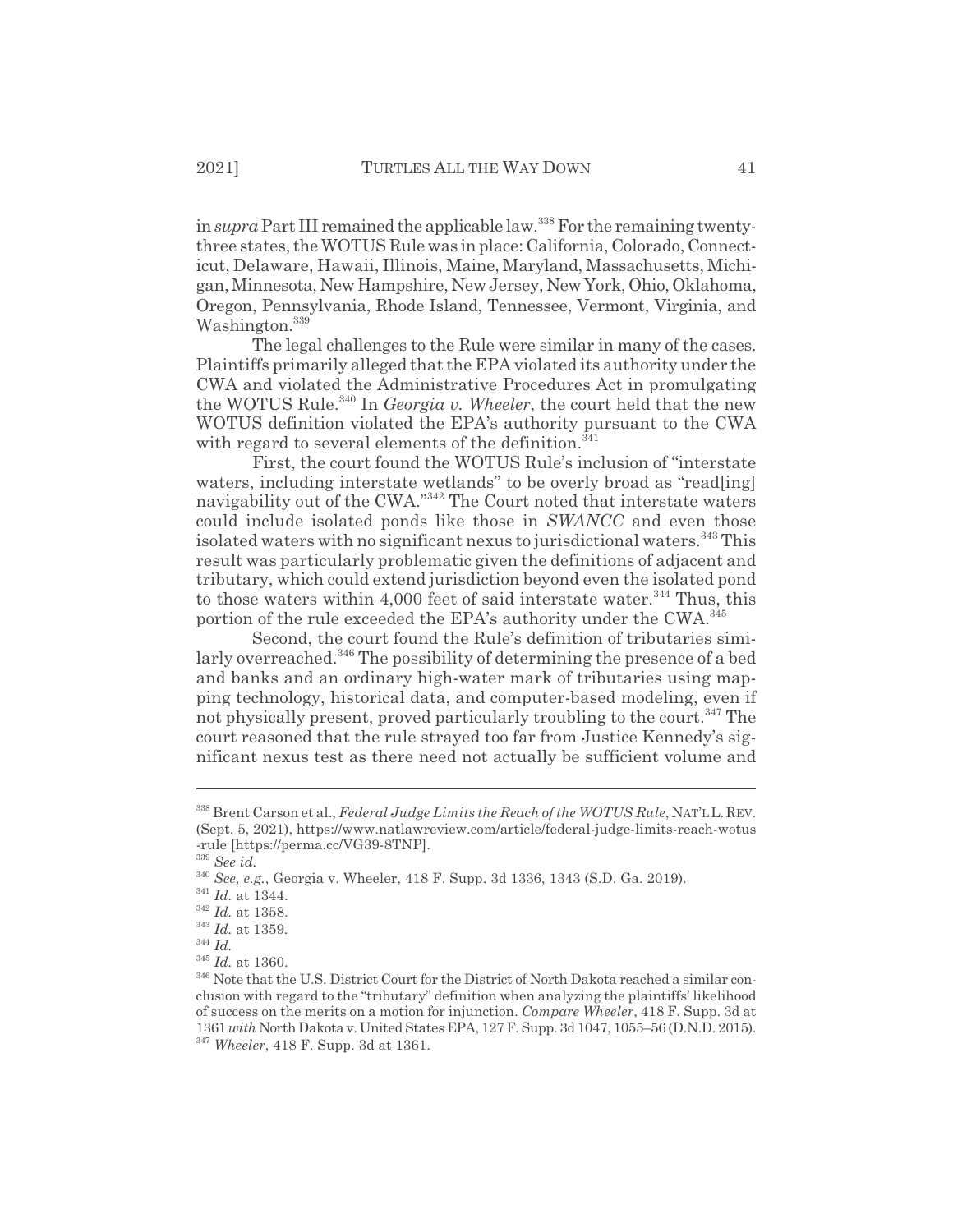flow physically present in an area so long as computer programs can determine they have been there sometime in the past.<sup>348</sup> An additional concern was expressed with regard to the West, where physical features like an ordinary high-water mark could be "randomly and inconsistently distributed throughout the landscape."<sup>349</sup> Again, the Court held the definition too broad for the authority granted by the CWA.<sup>350</sup>

Third, the Court held that the definition of adjacent waters included no significant nexus requirement and, instead, relied upon the distance from a flood-plain, ordinary high-water mark, or high tide line also violated the CWA.351 The Court noted, "selecting a 100-year floodplain on this basis may well be practical and convenient, but it does not show how or why the waters within that floodplain, as opposed to a different floodplain, have a significant nexus to navigable waters."352

Next, the Court turned to the WOTUS Rule's case-by-case approach concerning certain physical features like prairie potholes.<sup>353</sup> Because jurisdiction for these features would require proof of significant nexus to a jurisdictional water, the Court found this category to be within the CWA's scope.354

Finally, concerning the Administrative Procedures Act challenge, the court held that many of the provisions in the final rule were not a "logical outgrowth" of the proposed rule, including the distance limits for adjacent and case-by-case waters and the existence of a farming exception for adjacent waters but not for tributaries.<sup>355</sup> The Court compared the text of the proposed rule and the final rule and agreed that no logical outgrowth existed from the proposed rule.<sup>356</sup> Further, the interested parties were prevented from making substantive comments on the final rule due to this issue, which all violated the Administrative Procedures Act.<sup>357</sup> The Court also found the WOTUS Rule arbitrary and capricious

<sup>348</sup> *Id.*

<sup>349</sup> *Id.* at 1362.

<sup>350</sup> *Id.* at 1362–63.

<sup>351</sup> *Id.* at 1363.

<sup>352</sup> *Id. at* 1366.

<sup>353</sup> *Wheeler*, 418 F. Supp. 3d at 1367–68, 1368 n.8.

<sup>354</sup> *Id.* at 1369.

<sup>355</sup> *Id.* at 1372.

<sup>356</sup> Georgia v. Wheeler, 418 F. Supp. 3d 1336, 1376–78 (S.D. Ga. 2019), *appeal dismissed sub nom.*, Georgia Ex. Rel. Carr v. McCarthy, 19-14237-CC, 2019 WL 7761571 (11th Cir. Dec. 26, 2019), and reconsideration denied, 2:15-CV-00079, 2020 WL 6948800 (S.D. Ga. Jan. 3, 2020).

<sup>357</sup> *See also* Texas v. United States EPA, 389 F. Supp. 3d 497, 504, 506 (S.D. Tex. 2019) (holding final rule's definition of adjacent waters as compared to the proposed rule definition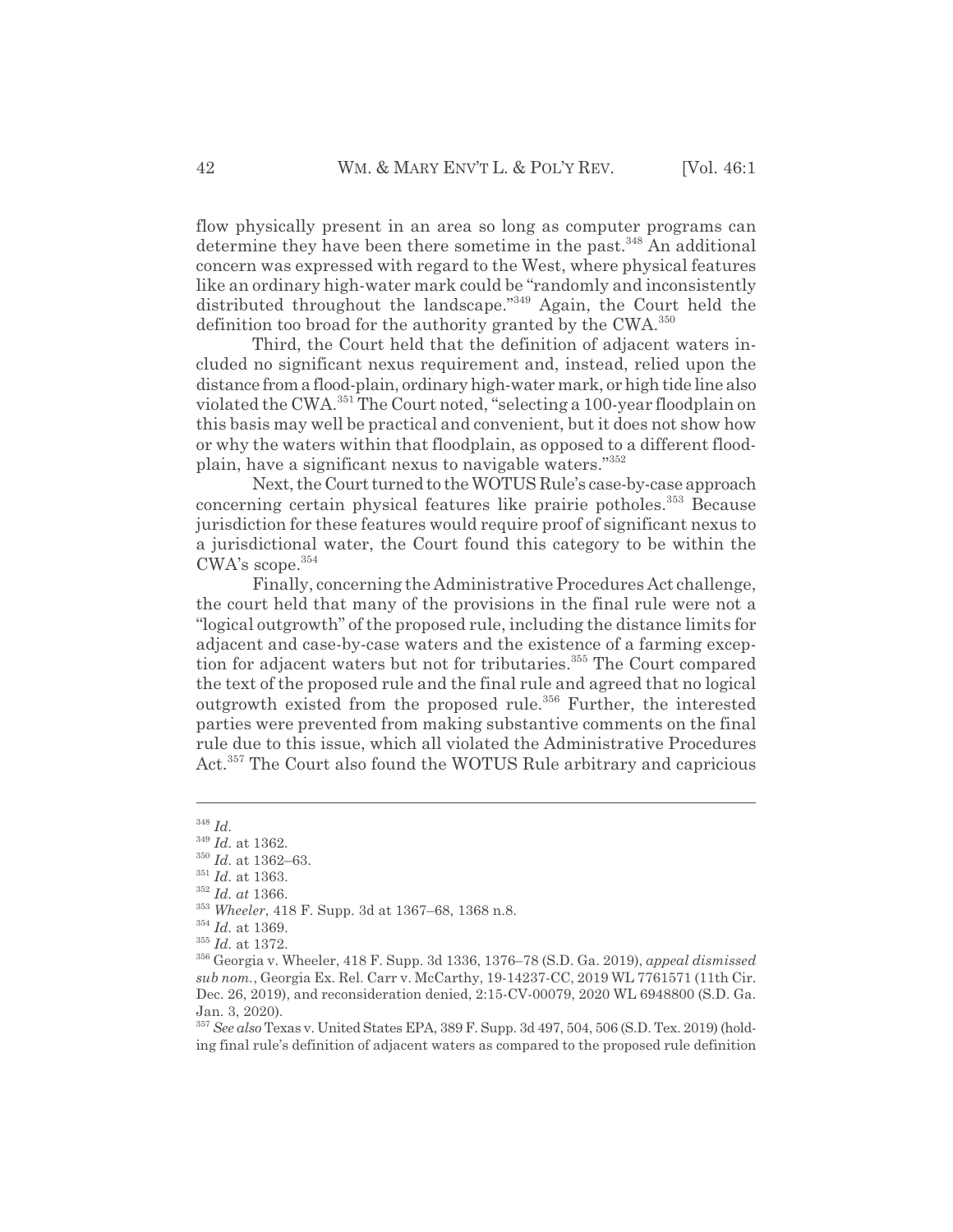regarding the farming exception applying to adjacent waters and not tributaries, the use of the 100-year flood-plain to identify case by case and adjacent waters, and the 1,500-foot limit for adjacent waters.<sup>358</sup>

While the National Wildlife Federation and One Hundred Miles initially appealed this decision to the U.S. Court of Appeals for the Eleventh Circuit, the parties voluntarily dismissed that lawsuit in December 2019.<sup>359</sup>

## b. Challenges to Rescind/Revise Rule

Another line of litigation related to the WOTUS Rule arose in 2018 when the Trump EPA issued a final rule setting the applicability date of the Obama Rule as February 6, 2020.<sup>360</sup> The result of this final rule would have been to delay the implementation of the Obama Rule.<sup>361</sup> During that time, the Trump administration would propose its own version of a definition.362 This final rule delaying the application was challenged in several district courts by various states and environmental groups.<sup>363</sup> Two federal courts ruled in favor of the challengers and vacated the final rule delaying the WOTUS Rule's applicability.<sup>364</sup> The Trump EPA chose not to challenge these rulings, instead focusing on the new proposed Navigable Waters Protection Rule definition discussed in Part V below.<sup>365</sup>

deprived "Plaintiffs of a meaningful opportunity to comment and possibly deconstruct the Final Connectively Report" thereby violating the APA); North Dakota v. United States EPA, 127 F. Supp. 3d 1047, 1051 (D.N.D. 2015) (plaintiffs likely to succeed on merits of same claim).

<sup>358</sup> *See also* North Dakota v. United States EPA, 127 F. Supp. 3d at 1057 (noting Plaintiffs were likely to succeed on the merits because the 4,000-foot standard from a high-water mark is arbitrary and capricious).

<sup>359</sup> Georgia *ex. rel.* Carr v. McCarthy, No. 19-14237-CC, 2019 WL 7761571, at \*1 (11th Cir. Dec. 26, 2019).

<sup>360</sup> *See* Definition of "Waters of the United States"—Addition of an Applicability Date to 2015 Clean Water Rule, 83 Fed. Reg. 5200 (Feb. 6, 2018).

<sup>361</sup> Rachel Neumann, *Is the Trump Administration's New WOTUS Definition a Restoration of Federalism or a Retreat from Principles of Environmental Protection?*, 22 DENV.WATER

L. REV. 703, 705, 707, 713 (2019).

<sup>362</sup> *Id.* at 705.

<sup>363</sup> Jacob Aronson & Marc Bruner, *EPA Delays Applicability of Clean Water Rule While Challenges to Rule Proceed in District Courts*, PERKINS COIE, CAL. LAND USE & DEV. L. REP. (Apr. 4, 2018), https://www.californialandusedevelopmentlaw.com/2018/04/04/epa -delays-applicability-of-clean-water-rule-while-challenges-to-rule-proceed-in-district-courts/ [https://perma.cc/G7RL-MJRC].

<sup>364</sup> *See* South Carolina Coastal Conservation League v. Pruitt, 318 F. Supp. 3d 959, 962–63 (D.S.C. 2018); Puget Soundkeeper All. v. Wheeler, No. C15-1342-JCC, 2018 WL 6169196, at \*7 (W.D. Wash. Nov. 26, 2018).

<sup>365</sup> *See* Exec. Order No. 13,778, 82 Fed. Reg. 12,497 (Feb. 28, 2017).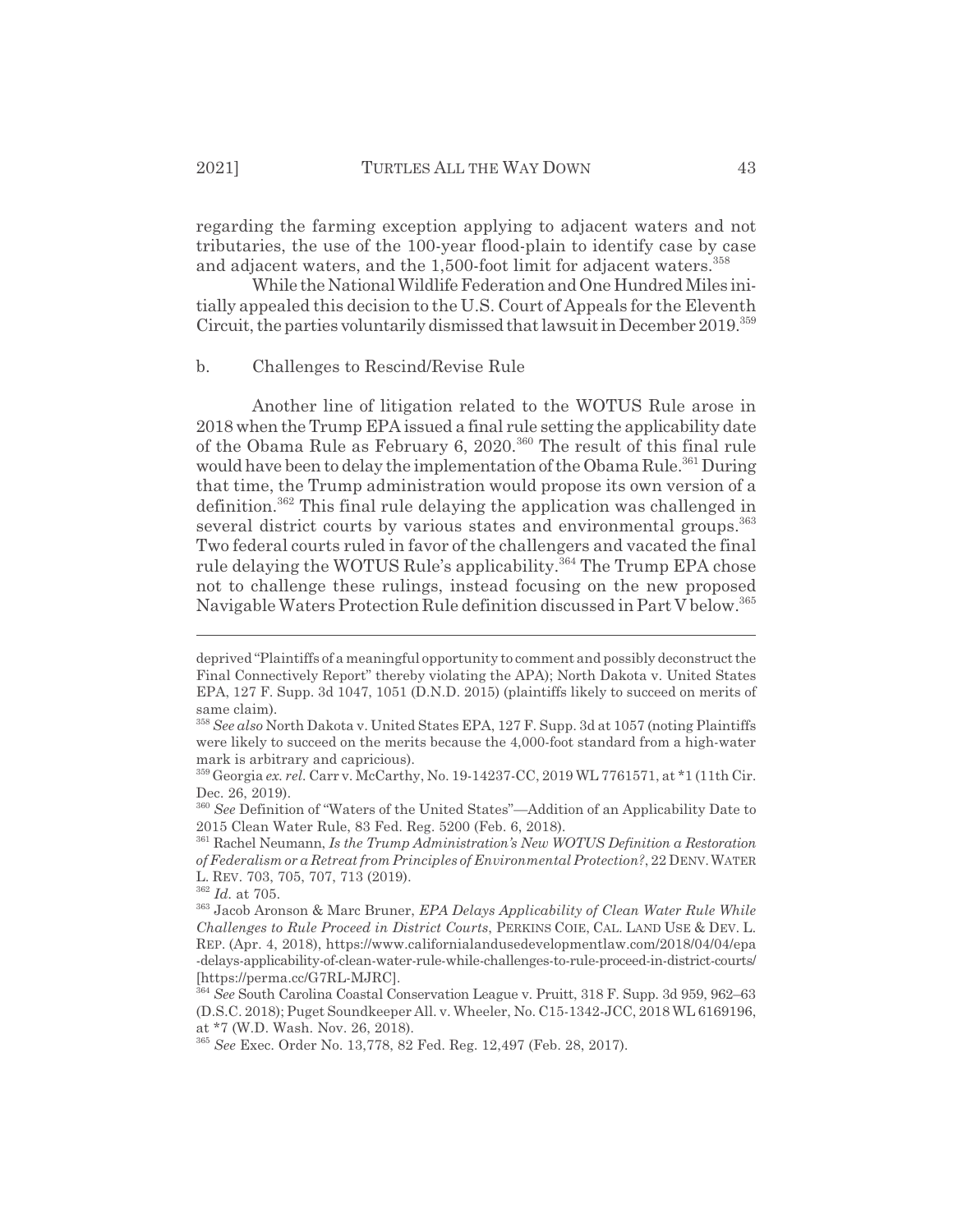#### *B. Trump Administration Navigable Waters Protection Rule*

Within one month after his inauguration, President Trump issued an Executive Order requiring the EPA and Corps of Engineers to either rescind or revise the WOTUS rule and to consider interpreting the term waters of the United States in a manner consistent with Justice Scalia's plurality opinion in *Rapanos*. 366

In July 2017, as part of a two-step process, the EPA published a proposed rule referred to as the "step-one rule" to rescind the Obama Rule and essentially recodify the regulatory definition of WOTUS that existed before the Obama Rule's enactment.367 A year later, on July 12, 2018, the agencies published a supplemental notice of public rule-making to clarify, supplement, and seek additional comment on the Step One notice of proposed rule-making.368 A final "step-one rule," known as the Repeal Rule, was effective on December 23, 2019.<sup>369</sup> This rule "implemented the pre-2015 Rule regulations informed by applicable agency guidance documents and consistent with Supreme Court decisions and longstanding agency practice."370 Although several lawsuits challenged the Repeal Rule, no rulings have been issued in such lawsuits, leaving the Repeal Rule in effect nationwide.<sup>371</sup>

On December 11, 2018, the EPA and Corps of Engineers issued a proposed their "step-two" rule to revise the definition of WOTUS.<sup>372</sup> Public comment was allowed from February 14, 2019, through April 15, 2019.373 The final rule, termed the Navigable Waters Protection Rule, was released in January 2020 and became effective on June 22, 2020.<sup>374</sup>

<sup>366</sup> *Id.*

<sup>367</sup> *See* Definition of "Waters of the United States"—Recodification of Pre-Existing Rules,

<sup>82</sup> Fed. Reg. 34,899, 34,900 (proposed July 27, 2017). *See also* discussion *supra* Part II. <sup>368</sup> *See* Definition of "Waters of the United States"—Recodification of Preexisting Rule,

<sup>83</sup> Fed. Reg. 32,227, 32,230–31 (July 12, 2018).

<sup>369</sup> Definition of "Waters of the United States"—Recodification of Pre-Existing Rules, 84 Fed. Reg. 56,626 (proposed Oct. 22, 2019).

<sup>370</sup> *Id.* at 56,661.

<sup>371</sup> *See* California v. Wheeler, 467 F. Supp. 3d 864, 870 (N.D. Cal. 2020); *see, e.g.*, Pascua Yaqui Tribe v. United States EPA, CV-20-00266-TUC-RM, 2021 WL 3855977, at \*1 (D. Ariz. Aug. 30, 2021); Puget Soundkeeper All. v. Wheeler, C20-0950-JCC, 2020 WL 5095 463, at \*1 (W.D. Wash. Aug. 28, 2020).

<sup>&</sup>lt;sup>372</sup> See Revised Definition of "Waters of the United States," 84 Fed. Reg. 4154 (proposed Feb. 14, 2019) (the "Trump Rule").

<sup>373</sup> *Id.*

<sup>&</sup>lt;sup>374</sup> The Navigable Waters Protection Rule: Definition of "Waters of the United States," 85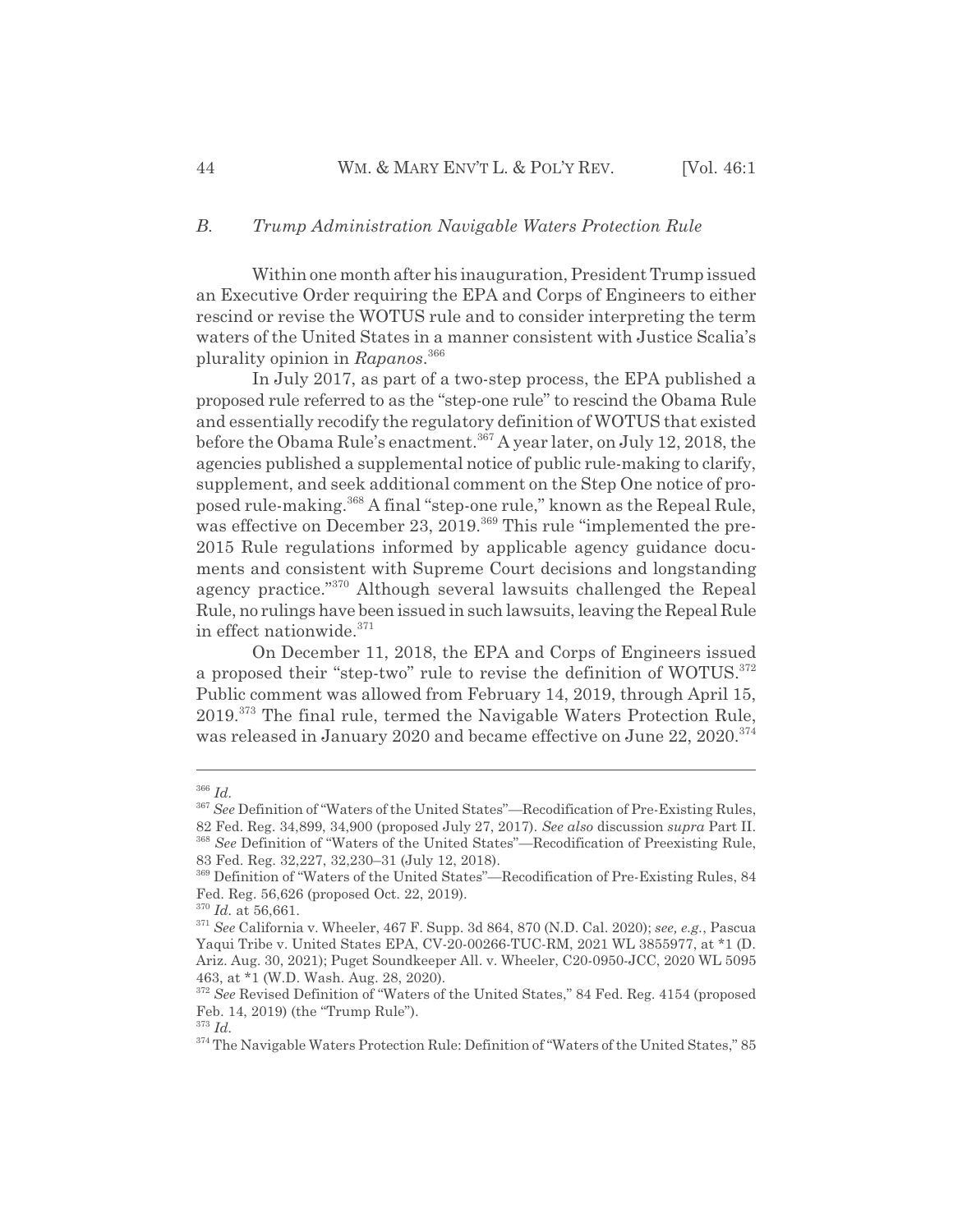1. The Text of the Navigable Waters Protection Rule ("NWPR")

The final NWPR essentially includes three sections: (1) Jurisdictional waters;  $(2)$  Non-jurisdictional waters; and  $(3)$  Definitions.<sup>375</sup>

a. Jurisdictional Waters

The NWPR defines waters of the United States as:

- (i) The territorial seas, and waters currently used, previously used, or may be susceptible to use in interstate or foreign commerce, including waters subject to the ebb and flow of the tide;<sup>376</sup>
- (ii) Tributaries;
- (iii) Lakes, ponds, and impoundments of jurisdictional waters; $377$  and
- (iv) Adjacent wetlands.<sup>378</sup>

As with the Obama Rule, the definitions of tributary and adjacent wetlands are critical to understanding the scope of the Trump waters of the United States definition.

The Trump Rule defines a tributary as "a river, stream, or similar naturally occurring surface water channel that contributes surface water

 $378$  *Id.* § 328.3(c)(1)(i)–(iv).

Fed. Reg. 22,250 (Apr. 21, 2020) (to be codified at 33 C.F.R. § 328.3); *Proposed Revised Definition of WOTUS—Public Hearing*, EPA, https://www.epa.gov/wotus/proposed-revised -definition-wotus-public-hearing [https://perma.cc/T2QU-4GB5] (last updated May 14, 2021). 375 33 C.F.R. § 328.3(a)–(c) (2020).

<sup>&</sup>lt;sup>376</sup> "Those waters that rise and fall in a predictable and measurable rhythm or cycle due to the gravitational pulls of the moon and sun." *Id.* § 328.3(a); These waters end where "the rise and fall of the water surface can no longer be practically measured in a predictable rhythm due to masking by hydrologic, wind, or other effects." 33 C.F.R. § 328.3(c)(11).

 $377$  Defined as standing bodies of open water that contribute surface flow to a jurisdictional water identified in category 1(i) in a typical year either directly or through a tributary; lake, pond, or impoundment of jurisdictional water; or adjacent wetland. *Id.* §§ 328.3(a)(3–4), (c)(6). A lake, pond or impoundment does not lose its jurisdictional status if it contributes surface water flow to a downstream jurisdictional water in a typical year through a channelized non-jurisdictional surface water feature, through a culvert, dike, spillway, or similar artificial feature, or through a debris pile, boulder field, or similar natural feature. *Id.* It is also jurisdictional if it is inundated by flooding from a water in categories  $(1)(i)$ ,  $(ii)$ , and (iii) above. *Id.* § 328.3(c)(6).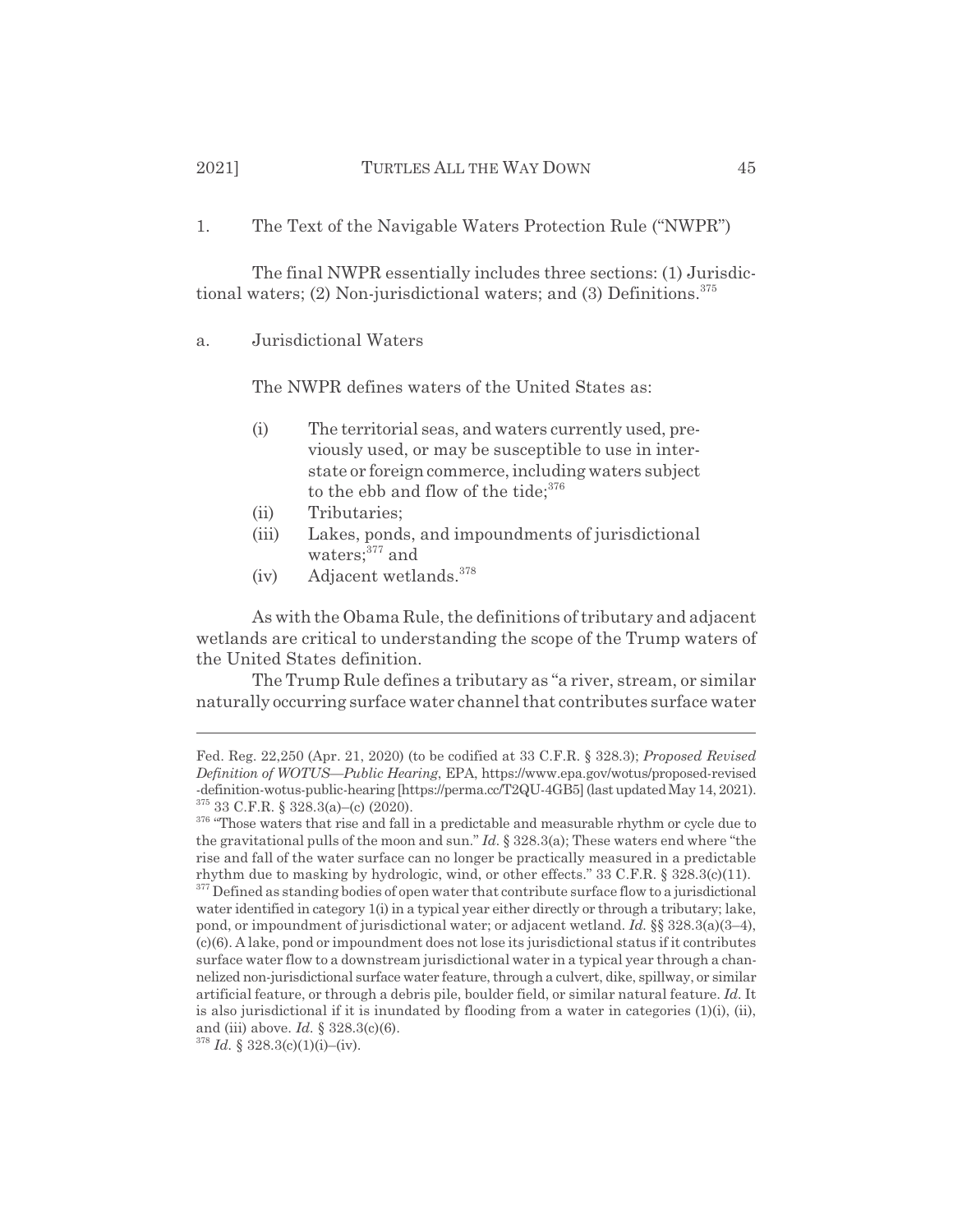flow" into a jurisdictional water in category 1(i) "in a typical year either directly or through" a tributary; lake, pond, or impoundment of jurisdictional water; or adjacent wetland.<sup>379</sup> A tributary must be perennial<sup>380</sup> or intermittent<sup>381</sup> in a typical year.<sup>382</sup>

The NWPR defines adjacent wetlands<sup>383</sup> as those that:

- (A) abut, meaning to touch at least one point or side of, a water identified in category  $(1)(i)$ ,  $(ii)$ , or  $(iii)$ above;
- (B) are inundated by flooding from a water identified in category (1)(i), (ii), or (iii) above in a typical year;
- (C) are physically separated from a water identified in category  $(1)(i)$ ,  $(ii)$ , or  $(iii)$  above only by a natural berm, bank, dune, or similar natural feature, or;
- (D) are physically separated from a water identified in category  $(1)(i)$ ,  $(ii)$ , or  $(iii)$  above only by an artificial dike, barrier, or similar artificial structure so long as that structure allows for a direct hydrologic surface connection between the wetlands and the water identified in category  $(1)(i)$ ,  $(ii)$ , or  $(iii)$  above in a typical year, such as through a culvert, flood or tide gate, pump, or similar artificial feature. $384$

"An adjacent wetland is jurisdictional in its entirety when a road or similar artificial structure divides the wetland, so long as the structure allows for a direct hydrologic surface connection through or over that structure in a typical year."385

<sup>379</sup> *Id.* § 328.3(c)(12).

<sup>380</sup> Perennial is defined as having "surface water flowing continuously year-round." *Id.* § 328.3(c)(8), (12).

<sup>&</sup>lt;sup>381</sup> Intermittent is defined as "surface water flowing continuously during certain times of the year and more than in direct response to precipitation (e.g., seasonally when the groundwater table is elevated or when snowpack melts)." 33 C.F.R. § 328.3(c)(5).  $382$  *Id.* § 328.3(c)(12).

<sup>&</sup>lt;sup>383</sup> "Wetlands" are "areas that are inundated or saturated by surface or groundwater at a frequency and duration sufficient to support, and that under normal circumstances do support, a prevalence of vegetation typically adapted for life in saturated soil conditions. Wetlands generally include swamps, marshes, bogs, and similar areas." *Id.* § 328.3(c)(16).  $384$  *Id.* § 328.3(c)(1).

<sup>385</sup> *Id.* § 328.3(b)(iv).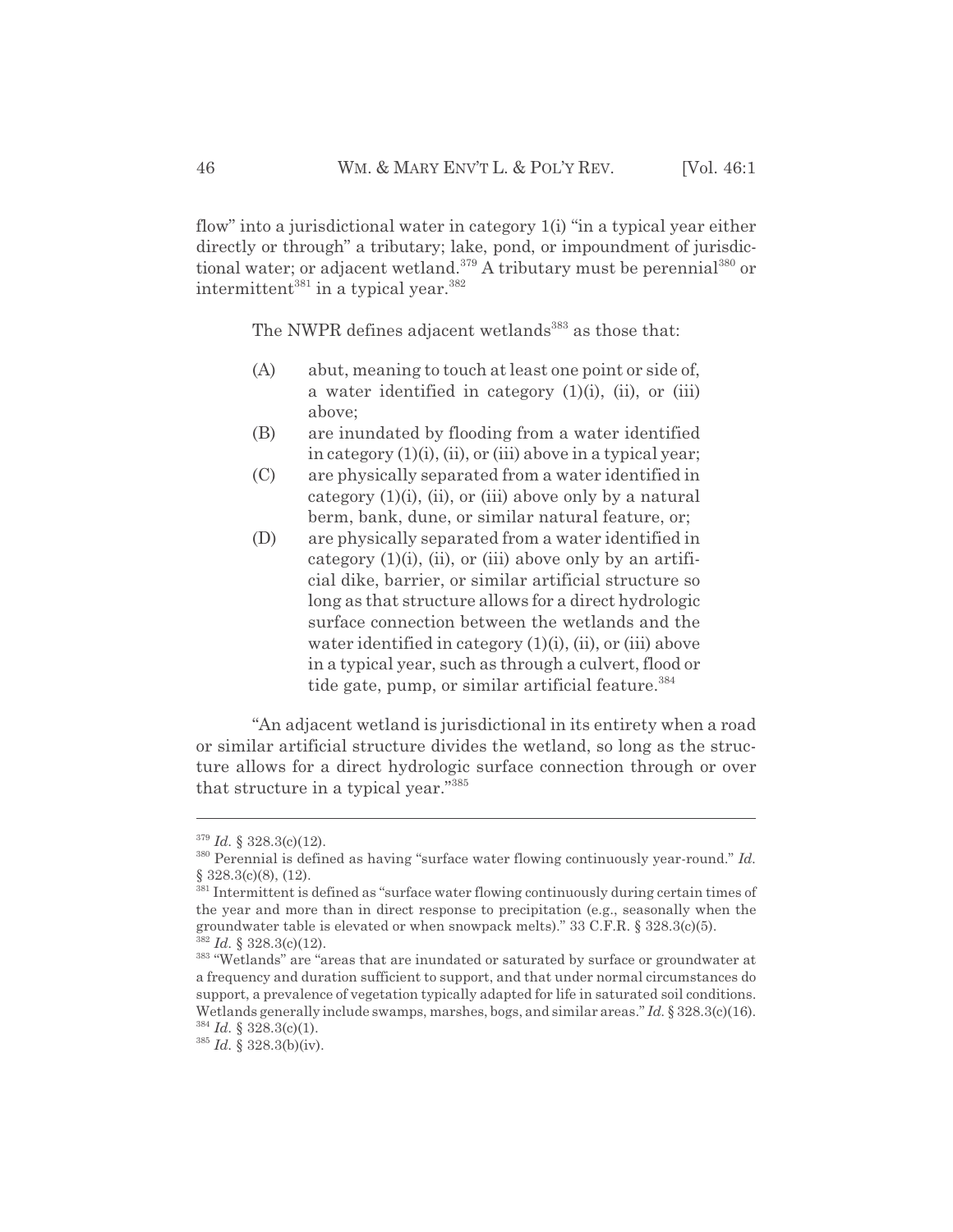#### b. Non-jurisdictional Waters

The NWPR excludes the following categories from the definition of "waters of the United States," meaning the CWA is inapplicable:

- (i) Waters or water features not identified as "jurisdictional waters" under this definition;
- (ii) Groundwater, including groundwater drained through subsurface drainage systems;
- (iii) Ephemeral<sup>386</sup> features, including ephemeral streams, swales, gullies, rills, and pools;
- (iv) Diffuse stormwater run-off and directional sheet flow over upland;
- (v) Ditches that are not waters identified in Section (1)(i) or (ii) of the definition, and those portions of ditched constructed in waters identified in Section (1)(iv) of this definition that do not satisfy the definition of adjacent wetlands;
- (vi) Prior converted cropland; $387$
- (vii) Artificially irrigated areas, including fields flooded for ag production, that would revert to upland<sup>388</sup>

<sup>388</sup> Any "area that under normal circumstances does not satisfy all three wetland factors (*i.e.*, hydrology, hydrophobic vegetation, hydric soils) . . . and does not lie below the ordinary high water mark or the high tide line of a jurisdictional water." 33 C.F.R. § 328.3(c)(14). The ordinary high-water mark is defined as:

that line on the shore established by the fluctuations of water and indicated by physical characteristics such as a clear, natural line impressed on the bank, shelving, changes in the character of soil, destruction of terrestrial vegetation, the presence of litter and debris, or other appropriate means that consider the characteristics of the surrounding areas.

Id. § 328.3(c)(7). The high tide line is defined as "the line of intersection of the land with the water's surface at the maximum height reached by a rising tide." *Id.* § 328.3(c)(4). In

<sup>&</sup>lt;sup>386</sup> "Surface water flowing or pooling only in direct response to precipitation (e.g., rain or snow fall)." *Id.* § 328.3(c)(3).

<sup>387</sup> The Obama Rule did not define prior converted cropland, but the Trump Rule did include the following definition: Any area that, prior to 12/23/85, was "drained or otherwise manipulated for the purpose, or having the effect, of making production" of agricultural products possible. The Navigable Waters Protection Rule: Definition of "Waters of the United States," 85 Fed. Reg. at 22,320 (Apr. 21, 2020). Designations made by the USDA will be recognized. *Id.* at 22,320. An area is no longer considered prior converted cropland when the area is abandoned and has reverted to wetlands. *Id.* at 22,326. Abandonment occurs when prior converted cropland is not used for, or in support of, agricultural purposes at least once in the immediately preceding 5 years. *Id.*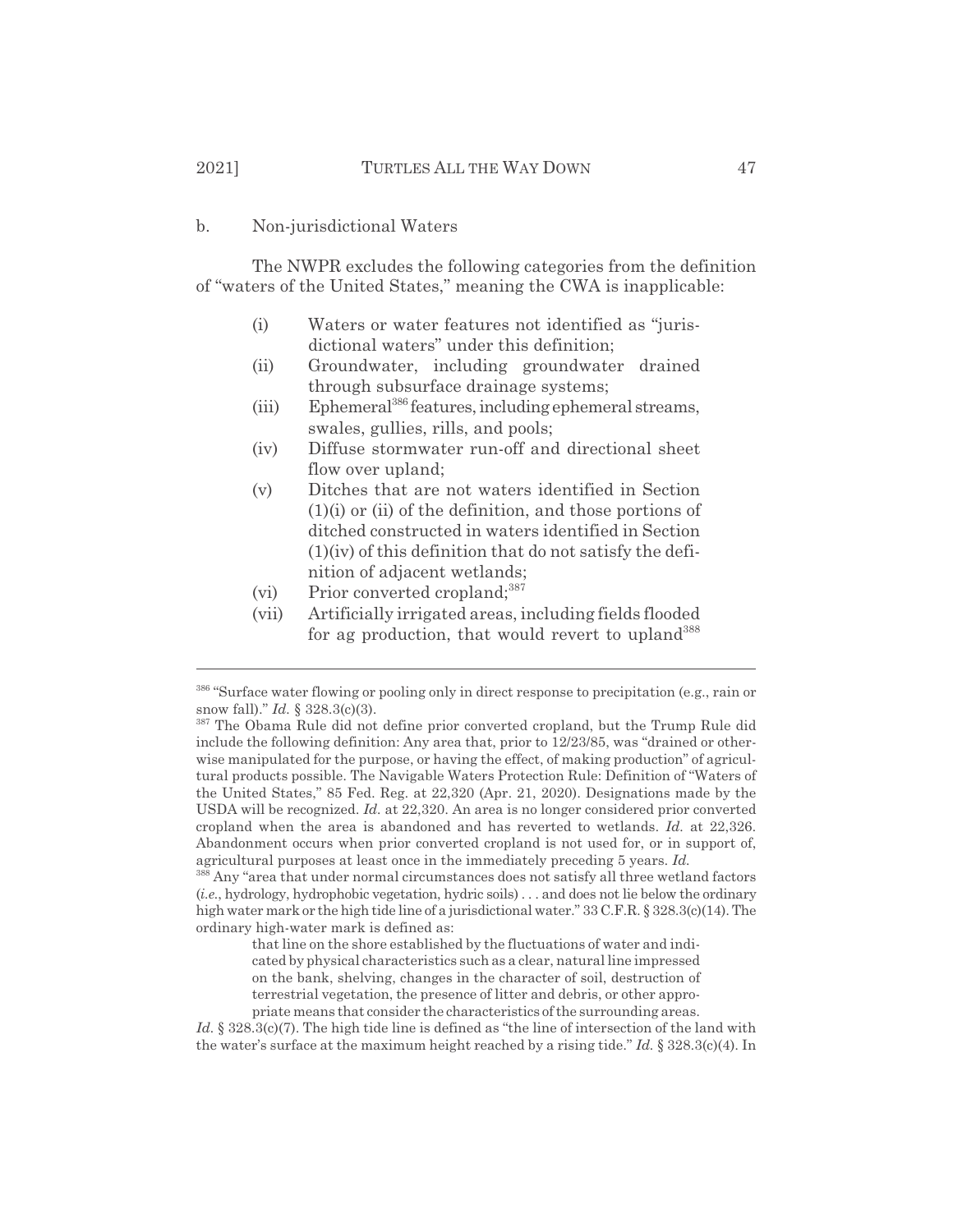should application of irrigation water to that area cease;

- (viii) Artificial lakes and ponds, including water storage reservoirs and farm, irrigation, stock watering, and log cleaning ponds, constructed or excavated in upland or non-jurisdictional waters, so long as those artificial lakes and ponds are not impoundments of jurisdictional waters that meet the definitions of "lakes and ponds and impoundments of jurisdictional waters" discussed in section (1)(iii) above;
- (ix) Water-filled depressions constructed or excavated in upland or in non-jurisdictional waters incidental to mining or construction activity, and pits excavated in upland or non-jurisdictional waters for the purpose of obtaining fill, sand, or gravel;
- (x) Stormwater control features constructed or excavated in upland or in non-jurisdictional waters to convey, treat, infiltrate, or store stormwater runoff;
- (xi) Groundwater recharge, water reuse, and wastewater recycling structures, including detention, retention, and infiltration basins and ponds, constructed or excavated in upland or in non-jurisdictional waters; and
- (xxi) Waste treatment systems.389
- 2. Litigation

As was the case with the WOTUS Rule, the ink was not dry on the final NWPR when lawsuits began flooding in.390 Extremely broad in

*Id.*

the absence of actual data, this may be determined "by a line of oil or scum along the shore objects, a more or less continuous deposit of fine shell or debris on the foreshore or berm, other physical markings or characteristics, vegetation lines, tidal gages, or other suitable means that delineate the general height reached by a rising tide." *Id.* The line includes:

spring high tides and other high tides that occur with periodic frequency but does not include storm surges in which there is a departure from the normal or predicated reach of the tide due to the piling up of water against a coast by strong winds, such as those accompanying a hurricane or other intense storm.

 $389$  40 C.F.R. § 120.2(2)(i)–(xxi) (2020).

<sup>390</sup> Clean Water Rule Definition of "Waters of the United States," 80 Fed. Reg. 37,054 (June 29, 2015); *see infra* discussion note 391.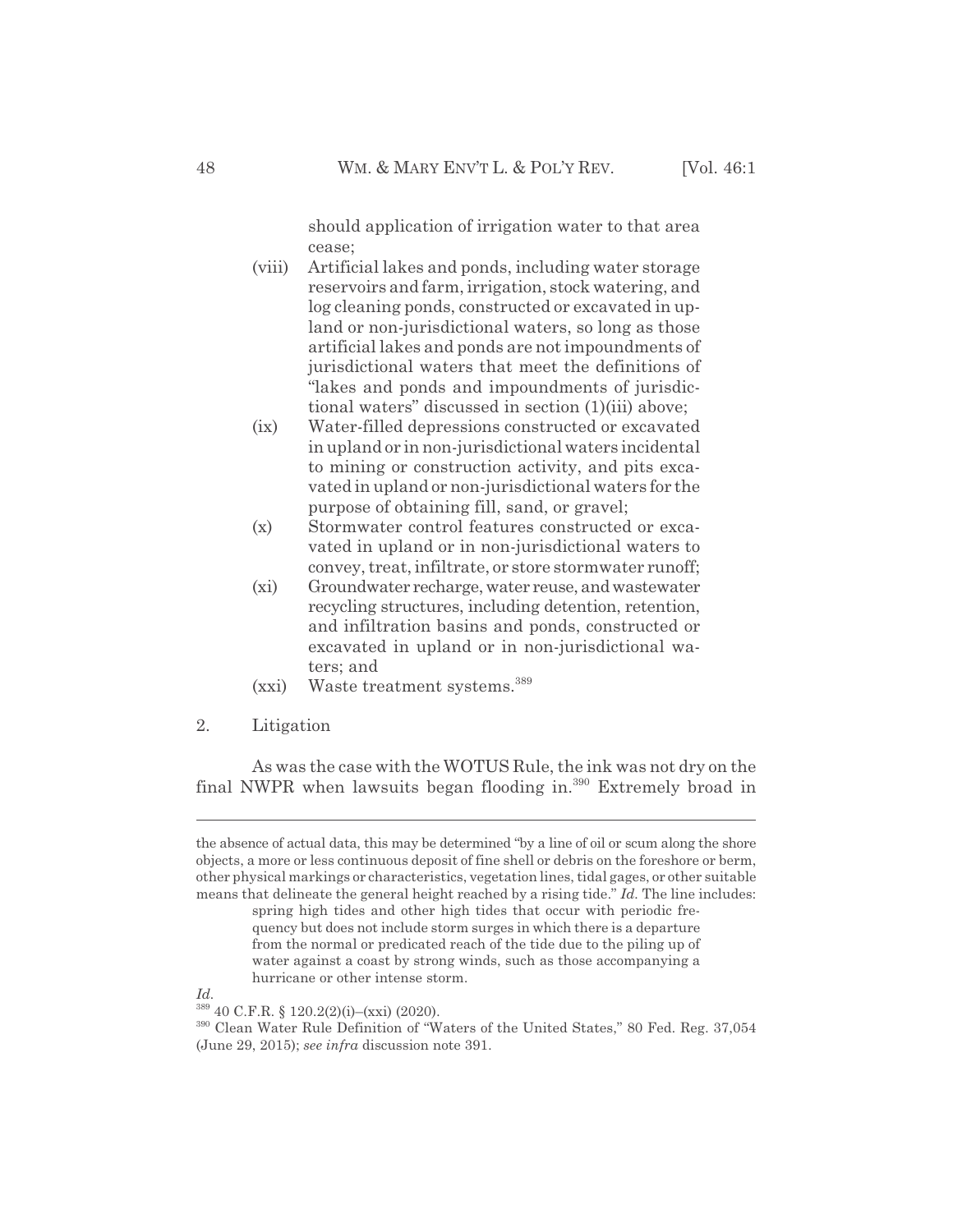scope, some claim the NWPR is too narrowly written, while others claim the provisions are overly broad.<sup>391</sup>

<sup>391</sup> *See* Complaint at 3, Pascua Yaqui Tribe v. United States EPA, No. CV-20-00266-TUC -RM, 2021 U.S. Dist. LEXIS 163921 (D. Ariz. Aug. 30, 2021) (claiming NWPR is contrary to the purpose of the Clean Water Act and arbitrary and capricious because it did not analyze the scientific importance of protecting ephemeral and intermittent streams); Motion for Preliminary Injunction at 1–3, State of California et al. v. Wheeler, No. 3:20-cv-03005-RS, 467 F. Supp. 3d 864 (N.D. Cal. 2020) (several states claim NWPR fails to properly interpret Clean Water Act, fails to consider prior factual findings and fails to provide a reasoned explanation to change long-term policy); Complaint at 2–6, State of California, et al. v. Wheeler, No. 3:20-cv-4869 (N.D. Cal. July 21, 2020) (lawsuit by California, Washington, New York, Colorado, Connecticut, Illinois, Maine, Maryland, Massachusetts, Michigan, Minnesota, Nevada, New Jersey, New Mexico, North Carolina, Oregon, Rhode Island, Vermont, Virginia, Wisconsin and the District of Columbia claiming rule arbitrary and capricious in disregarding prior agency policy and failure to consider statutory objective); Colorado v. United States EPA, 445 F. Supp. 3d 1295, 1311–13 (D. Colo. 2020) (motion for injunction granted for Colorado finding likelihood of success on the merits arguing that *Rapanos* already foreclosed this approach because five justices rejected Scalia's similar definitional approach); Complaint at 3–5, 33–36, Environmental Integrity Project v. Wheeler, No. 1:20-cv-1734 (D.D.C. June 25, 2020) (interpretation foreclosed by *Rapanos*, failure to consider relevant and important factors in drafting rule, no reasonable basis for departing from scientific evidence, prior factual findings, or policy and practice); Motion for Preliminary Injunction at 13, 26, New Mexico Cattle Growers' Assn. v. United States EPA., Case No. 1:19-cv-00988-RB-SCY (D.N.M. May 26, 2020) (arguing that NWPR and 1986 definition are both too broad and advocating for definition of "waters used in commerce"); Complaint at 37–40, Navajo Nation v. Wheeler, Case No. 2:20-CV -00602-MV-GJF, Doc. (D.N.M. June 22, 2020) (failure to consider impact of new rule on tribal waters and treaty rights and failure to consider whether Recession Rule and NWPR frustrate or promote the Clean Water Act's purpose); Complaint at 7–8, South Carolina Coastal Conservation League v. Wheeler, No. 2:20-CV-01687-DCN (D.S.C. Apr. 29, 2020) (allege arbitrary and capricious reversal of policy and failure to allow meaningful opportunity to comment on rule); Complaint at 12–14, 27–28, Puget Soundkeeper All. v. United States EPA, No. 2:20-cv-00950 (W.D. Wash. June 22, 2020) (arguing that exclusion of interstate waters, elimination of ephemeral waters under the definition of tributaries, and other various changes in the 2020 WOTUS Rule, the Plaintiffs assert the 2020 rule is contrary to the Clean Water Act and that action was arbitrary and capricious for failure to explain change in position); Second Amended Complaint at 36–43, Washington Cattlemen's Ass'n v. United States EPA, No. 2:19-cv-00569-JCC (W.D. Wash. May 4, 2020) (amended complaint filed challenging 2020 Rule's regulation of all intermittent tributaries, nonnavigable perennial tributaries, and non-navigable lakes and ponds, and non-abutting wetlands); Plaintiff's Reply Brief in Support of Second Motion for Preliminary Injunction at 12, Oregon Cattlemen's Ass'n v. United States EPA, No. 3:19-cv-00564-AC (D. Or. July 20, 2020) (seeking to enjoin application of intermittent tributary and non-abutting wetlands provisions); Complaint at 26–27, Chesapeake Bay Found., Inc. v. Wheeler, No. 1:20-cv -01064-GLR (D. Md. Apr. 27, 2020) (violations of APA and notice and comment rule-making for changing agency direction); Amended Complaint at 4, 31–32, Conservation Law Found. v. United States EPA, No. 20-cv-10820-DPW (D. Mass. Aug. 3, 2020) (arbitrary and capricious, violates Clean Water Act, violates Endangered Species Act).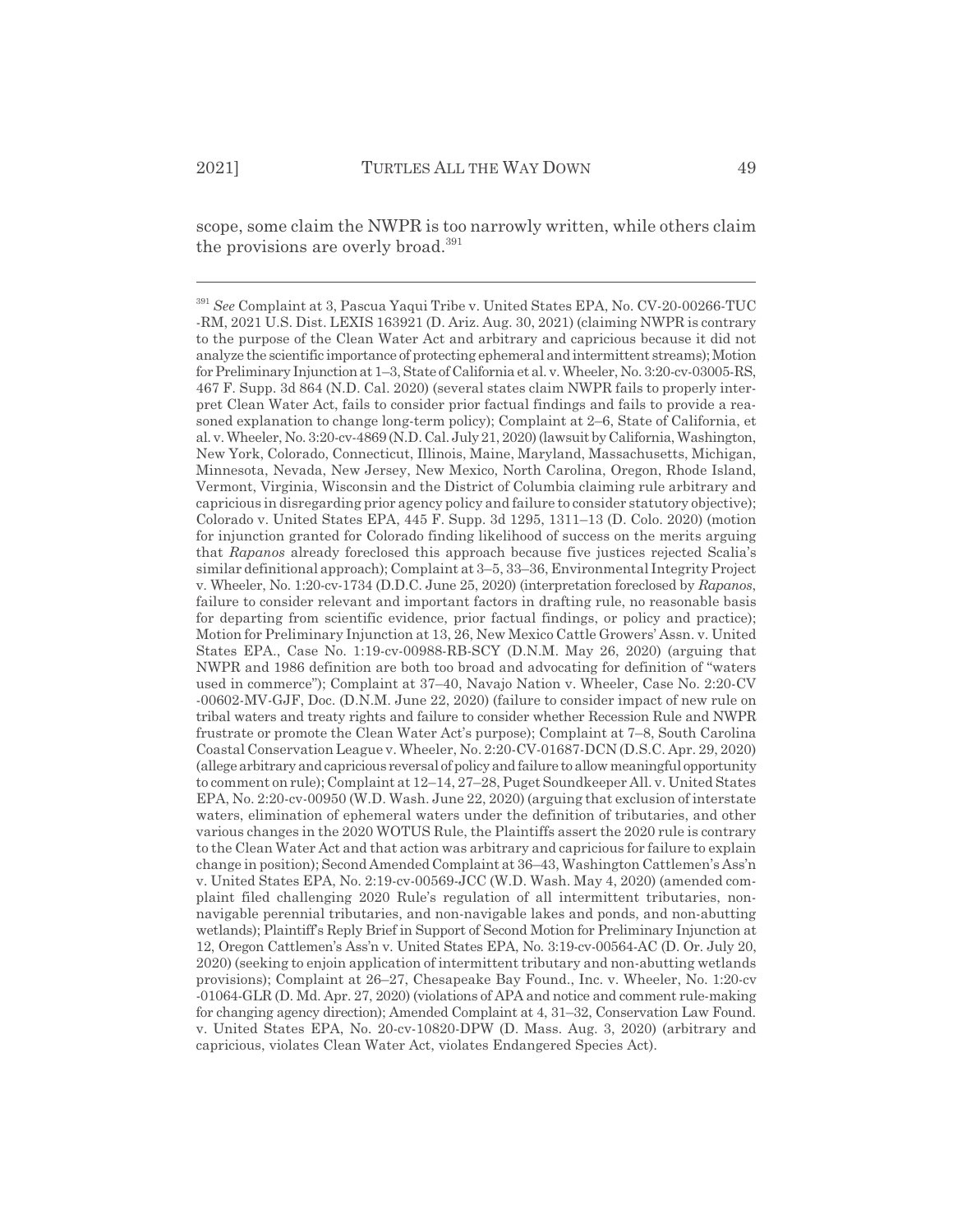On August 30, 2021, the United States District Court for the District of Arizona granted the EPA's voluntary motion for remand of the NWPR and vacated the NWPR.<sup>392</sup> Shortly thereafter, the United States District Court for the District of Massachusetts noted that in light of the Arizona decision, "the most orderly means for me to assist in resolving the larger dispute over the Rule is to remand this case to the agencies and correlatively dismiss it without separately addressing the merits to which the litigation is in an advanced state in the District of Arizona."<sup>393</sup> On the heels of these two decisions, the EPA issued a statement on its website that in light of the Arizona decision, the EPA would halt the implementation of the NWPR and would interpret the Clean Water Act based on the pre-WOTUS Rule regulatory regime until further notice.<sup>394</sup>

## IV. FINDING COMMON GROUND AND IDENTIFYING DIFFERENCES

A line-by-line comparison of the rules and Supreme Court interpretation proves useful.

#### *A. Where the Rules Agree*

A focus only on where the two rules have significant differences belies the fact that there are significant areas—both with regard to those waters included and those waters excluded—that align under both the WOTUS Rule and the NWPR.

#### 1. Jurisdictional

Both rules provide that waters currently used, previously used, or which may be susceptible to use in interstate or foreign commerce in the future, including waters subject to the tide's ebb and flow, are jurisdictional.<sup>395</sup> Similarly, both definitions clearly include the territorial seas as jurisdictional waters.396 Finally, both rules include impoundments of

<sup>392</sup> *Pasqua Yaqui Tribe v. EPA*, No. CV-20-00266-TUC-RM, Order (D. Ariz. Aug. 30, 2021). <sup>393</sup> *Conservation Law Foundation v. EPA*, No. 20-10820-DPW, Memorandum and Order

of Remand and Dismissal (D. Mass. Sept 1, 2021).

<sup>&</sup>lt;sup>394</sup> EPA, Definition of 'Waters of the United States: Rule Status and Litigation Update, *available at* https://www.epa.gov/wotus/definition-waters-united-states-rule-status-and -litigation-update (https://perma.cc/V7M8-HFL6) (last visited Nov. 3, 2021).

<sup>395</sup> *Compare* 33 C.F.R. § 328.3(a)(1) (2015), *with* 33 C.F.R. § 328.3 (a)(1) (2020).

<sup>396</sup> *Compare* 33 C.F.R. § 328.3(a)(6) (2015), *with* 33 C.F.R. § 328.3 (a)(1) (2020).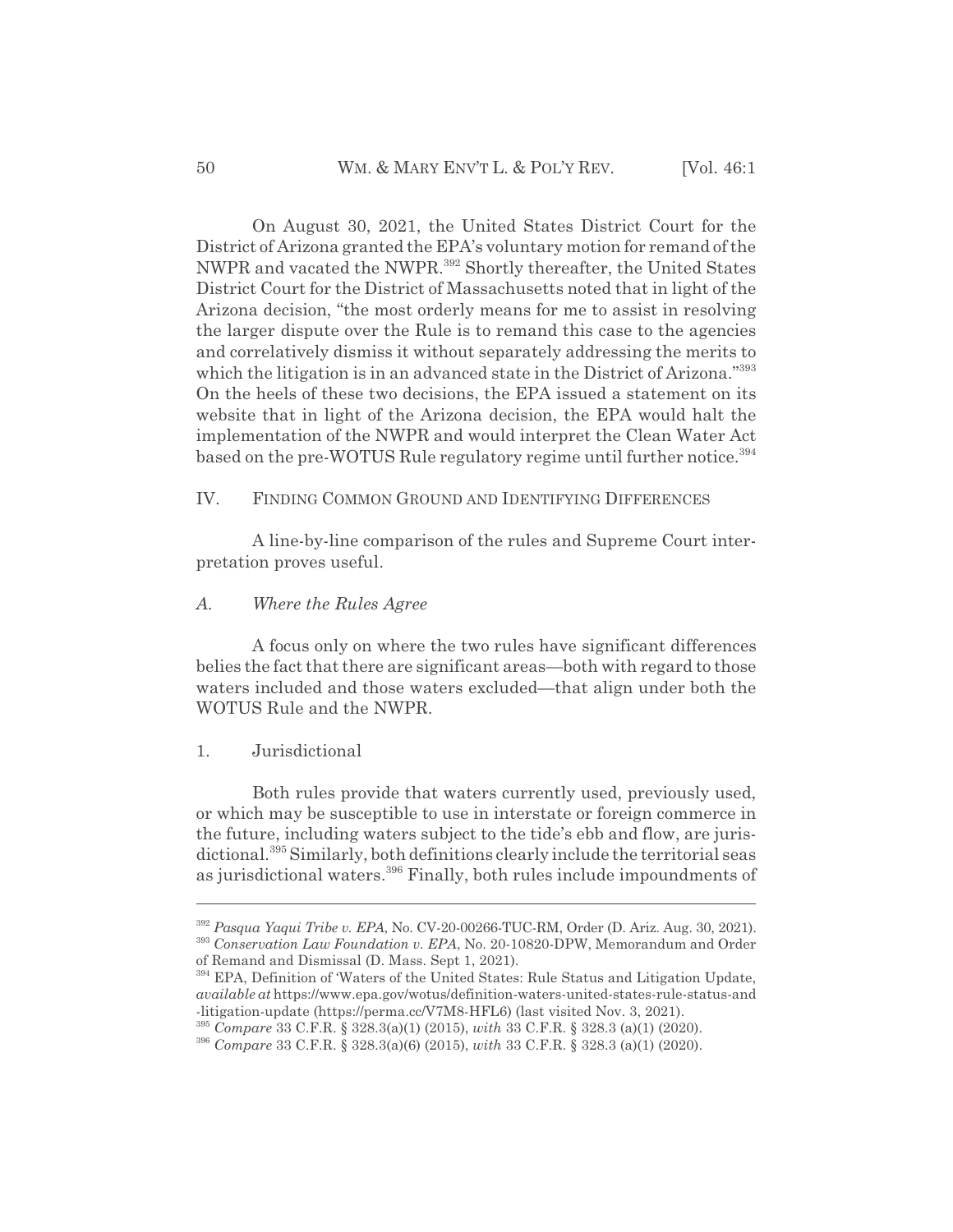jurisdictional waters as being included in the definition of "waters of the United States."397 Additionally, the definition of "wetlands" is identical in both of the rules as well.<sup>398</sup>

## 2. Non-jurisdictional

Similarly, both definitions exclude certain water features from the definition of waters of the United States.<sup>399</sup>

Groundwater, including groundwater drained through subsurface drainage systems, is not considered jurisdictional under either the WOTUS Rule or the NWPR.<sup>400</sup>

Likewise, both administrations agree that prior converted cropland, wastewater treatment systems, stormwater control features constructed to convey, treat, infiltrate, or store stormwater run-off, water-filled depressions constructed or created incidentally to mining or construction or pits excavated for obtaining fill, sand, or gravel, artificially irrigated areas that would revert to dry land should irrigation cease, artificially constructed lakes and ponds, including water storage reservoirs and farm, irrigation, stock watering and log cleaning ponds, and wastewater recycling structures are expressly excluded from being jurisdictional under both definitions.<sup>401</sup>

## *B. Where the Rules Diverge*

However, several areas of confusion and disagreement regarding the scope of waters of the United States definition exist between the two rules.<sup>402</sup> This section focuses on six of the main areas of contention.

#### 1. Tributaries

The scope of the term "tributary" proved contentious during the history of WOTUS disputes.<sup>403</sup> The term remained undefined in any formal way until the Obama Rule.

<sup>397</sup> *Compare* 33 C.F.R. § 328.3(a)(4) (2015), *with* 33 C.F.R. § 328.3(a)(3) (2020).

<sup>398</sup> *Compare* 33 C.F.R. § 328.3(b) (2015), *with* 33 C.F.R. § 328.3(c)(16) (2020).

<sup>399</sup> *Compare* 33 C.F.R. § 328.3(b)(1)–(7) (2015), *with* 33 C.F.R. § 328.3(b)(1)–(12) (2020).

<sup>400</sup> *Compare* 33 C.F.R. § 328.3(b)(5) (2015), *with* 33 C.F.R. § 328.3(b)(2) (2020).

<sup>401</sup> *Compare* 33 C.F.R. §§ 328.3(b)(1)–(2), (b)(4)(i)–(ii), (v), (b)(6)–(7) (2015), *with* 33 C.F.R.  $§ 328.3(b)(6)–(12)(2020).$ 

<sup>402</sup> *See* discussion *infra* Sections IV.B.1–6.

<sup>403</sup> *See* discussion *infra* Section IV.B.1.a.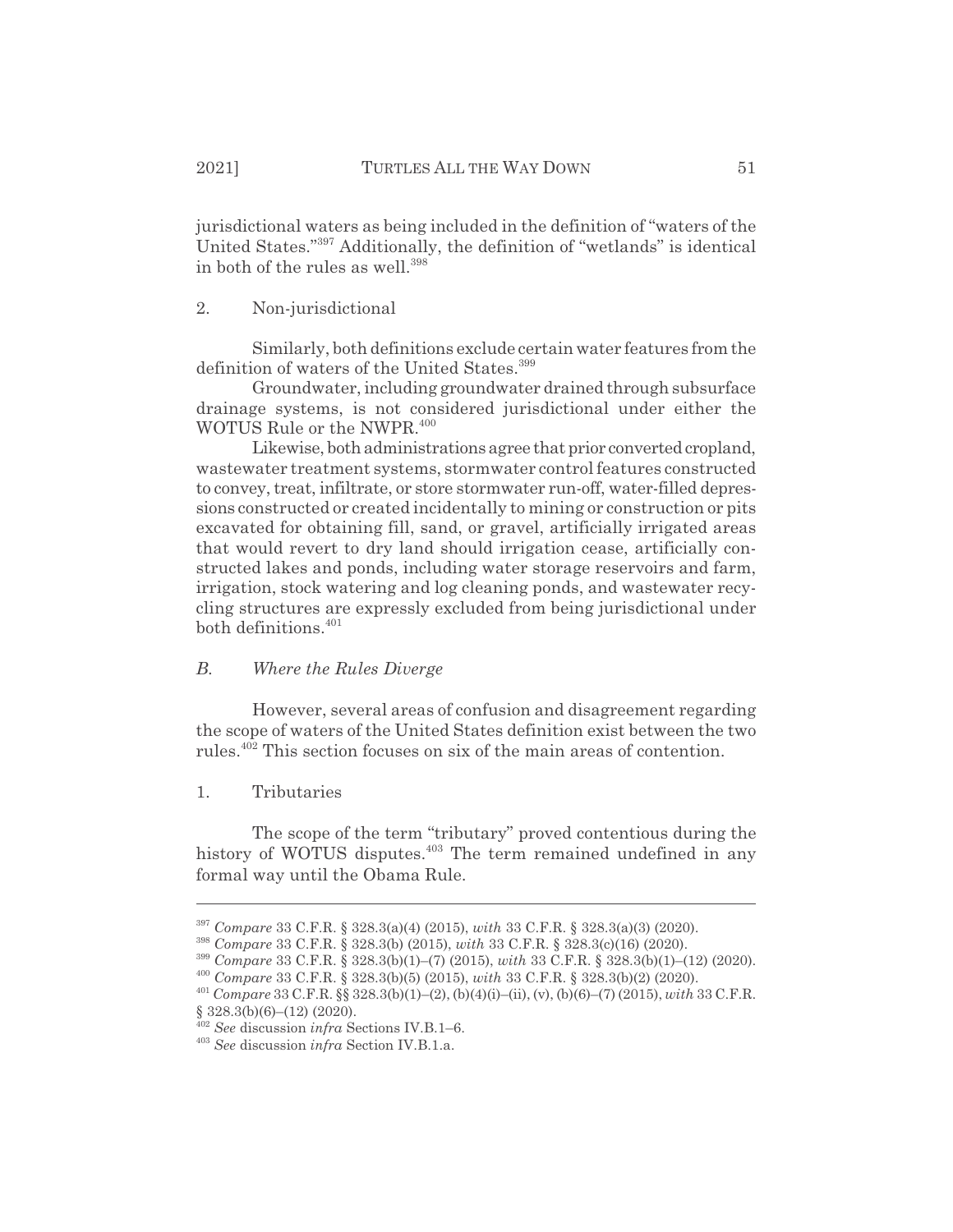#### a. Case Law

In *Rapanos*, Justice Kennedy joined the four-justice plurality in refusing to defer to the Corps's broad application of the term.<sup>404</sup> The plurality held that waters of the United States include only those relatively permanent, standing or continuously flowing bodies of water "forming geographical features" that are described in ordinary parlance as "streams," "oceans, rivers, [and] lakes," and does not include channels through which water flows intermittently or ephemerally, or channels that periodically provide drainage or rainfall."405

The plurality focused on the distinction between "point source" and "navigable waters," emphasizing that a tributary must be a waterway.<sup>406</sup> The language of the statute indicates that "navigable waters" differ from a "point source" and that a point source is therefore not a navigable water.<sup>407</sup> Many of the conduits classified by the Corps and lower courts as tributaries are actually point sources.<sup>408</sup>

The plurality also addressed the Corps's interpretation of its regulations to include ephemeral streams and drainage ditches as tributaries and, therefore, as waters of the United States,<sup>409</sup> noting that "man-made, intermittently flowing features, such as 'drain tiles, storm drains systems and culverts" had been interpreted by the Corps as tributaries.<sup>410</sup>

Even after *SWANCC*, the lower courts continued to uphold the Corps' sweeping assertions of jurisdiction over ephemeral channels and drains as 'tributaries.' For example, courts have held that jurisdictional 'tributaries' include the 'intermittent flow of surface water through approximately 2.4 miles of natural streams and manmade ditches (paralleling and crossing under I-64),' *Treacy v. Newdunn Assoc.,* 344 F.3d 407, 410 (4th Cir. 2003); a "roadside ditch" whose water took "a winding, thirty-two mile path to the Chesapeake Bay," *United States v. Deaton*, 332 F.3d 698, 702 (4th Cir. 2003); irrigation ditches and drains that

<sup>404</sup> Rapanos v. United States, 547 U.S. 715, 782 (2006).

<sup>405</sup> *Id.* at 732–33.

<sup>406</sup> *Id.* at 735.

<sup>407</sup> *Id.* at 743.

<sup>408</sup> *Id.* at 743–44; *see also supra* Section II.E.2.

<sup>409</sup> *Id.* at 725.

<sup>410</sup> *Rapanos*, 547 U.S. at 727–28.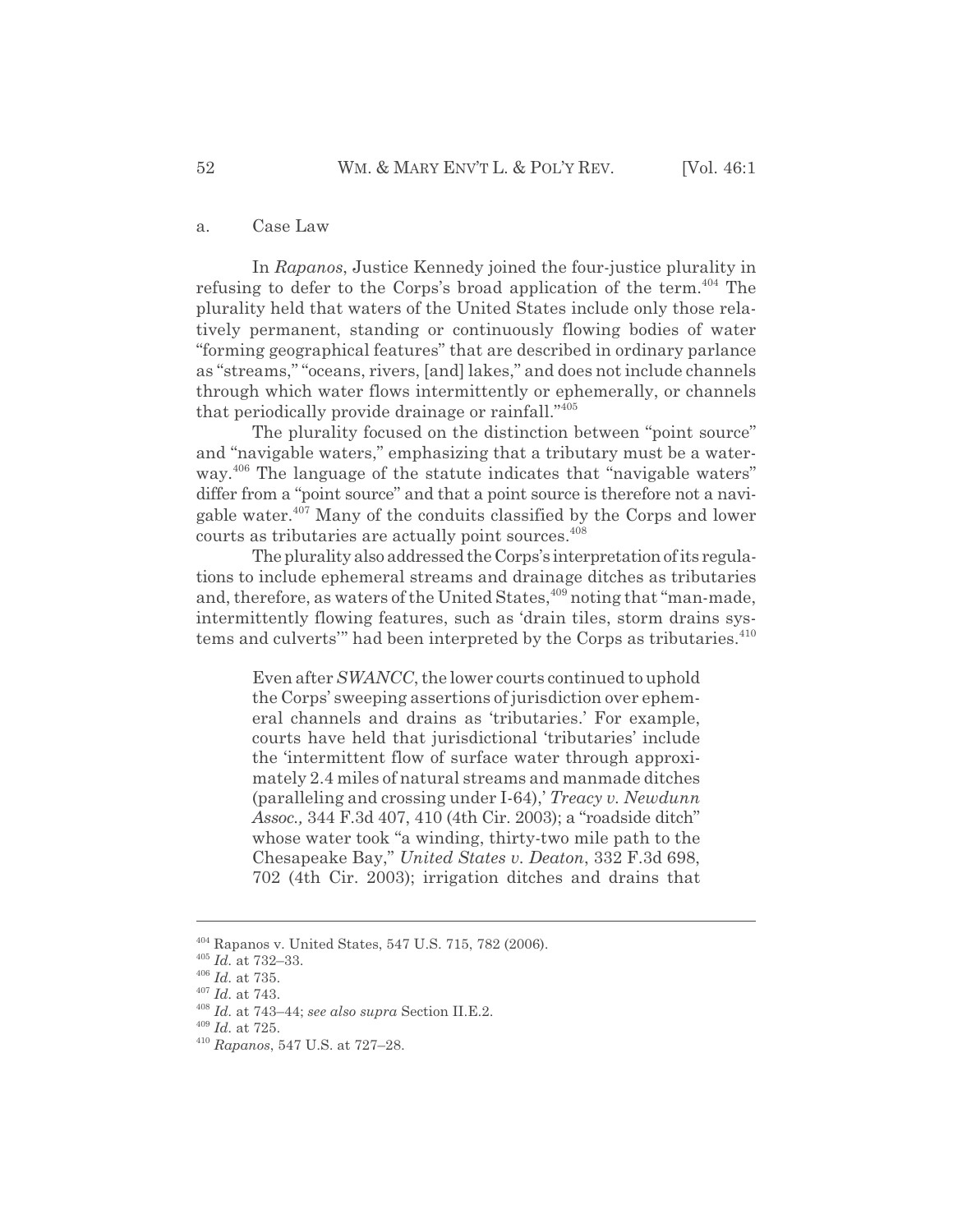intermittently connect to covered waters, *Community Assn. for Restoration of Environment v. Henry Bosma Dairy*, 305 F.3d 943, 954–955 (9th Cir. 2002); *Headwaters, Inc. v. Talent Irrigation Dist.*, 243 F.3d 526, 534 (9th Cir. 2001); and (most implausibly of all) the "washes and arroyos" of an "arid development site," located in the middle of the desert, through which "water courses . . . during periods of heavy rain," *Save Our Sonoran, Inc. v. Flowers*, 408 F.3d 1113, 1118 (9th Cir. 2005).<sup>411</sup>

Justice Kennedy also would not defer to the Corps's existing standard for tributaries.<sup>412</sup> The Corps included as a tributary any water that feeds into a traditional navigable water or a tributary of a navigable water and possesses an ordinary high-water mark.<sup>413</sup> This standard is overbroad, allowing for "regulation of drains, ditches and streams remote from any navigable-in-fact water."414 The concurring opinion concludes that adjacency to navigable-in-fact waters provides a sufficient nexus for regulation, but a significant nexus must be established on a case-by-case basis for wetlands adjacent to non-navigable tributaries.415 After *Rapanos*, courts attempted to apply the plurality opinion and Justice Kennedy's concurring opinion to determine the scope of the term tributary. $416$ 

While both the WOTUS and NWPR rules agree that tributaries of jurisdictional waters should be included in the definition of waters of the United States, the definitions differ significantly on what constitutes a tributary.<sup>417</sup>

## b. Obama Rule

Under the Obama WOTUS Rule, tributaries of waters that have been, are currently being, or could be used in the future for interstate commerce, tributaries of the territorial seas, and tributaries of all interstate waters are considered jurisdictional.<sup>418</sup> A "tributary" is defined as

<sup>411</sup> *Id.* at 726–27.

<sup>&</sup>lt;sup>412</sup> *Id.* at 781 (Kennedy, J., concurring).

<sup>413</sup> *Id.*

<sup>414</sup> *Id.*

 $^{415}$  *Id.* at 782 ("Absent more specific regulations, however, the Corps must establish a significant nexus on a case-by-case basis when it seeks to regulate wetlands based on adjacency to nonnavigable tributaries.").

<sup>416</sup> *See, e.g.*, United States v. Robison, 505 F.3d 1208, 1221 (11th Cir. 2007).

<sup>417</sup> *Compare* 33 C.F.R. §§ 328.3(a)(5), (c)(3) (2015), *with* 33 C.F.R. §§ 328.3(a)(2), (c)(12) (2020).  $418$  33 C.F.R. § 328.3(a)(1)–(3), (5) (2015).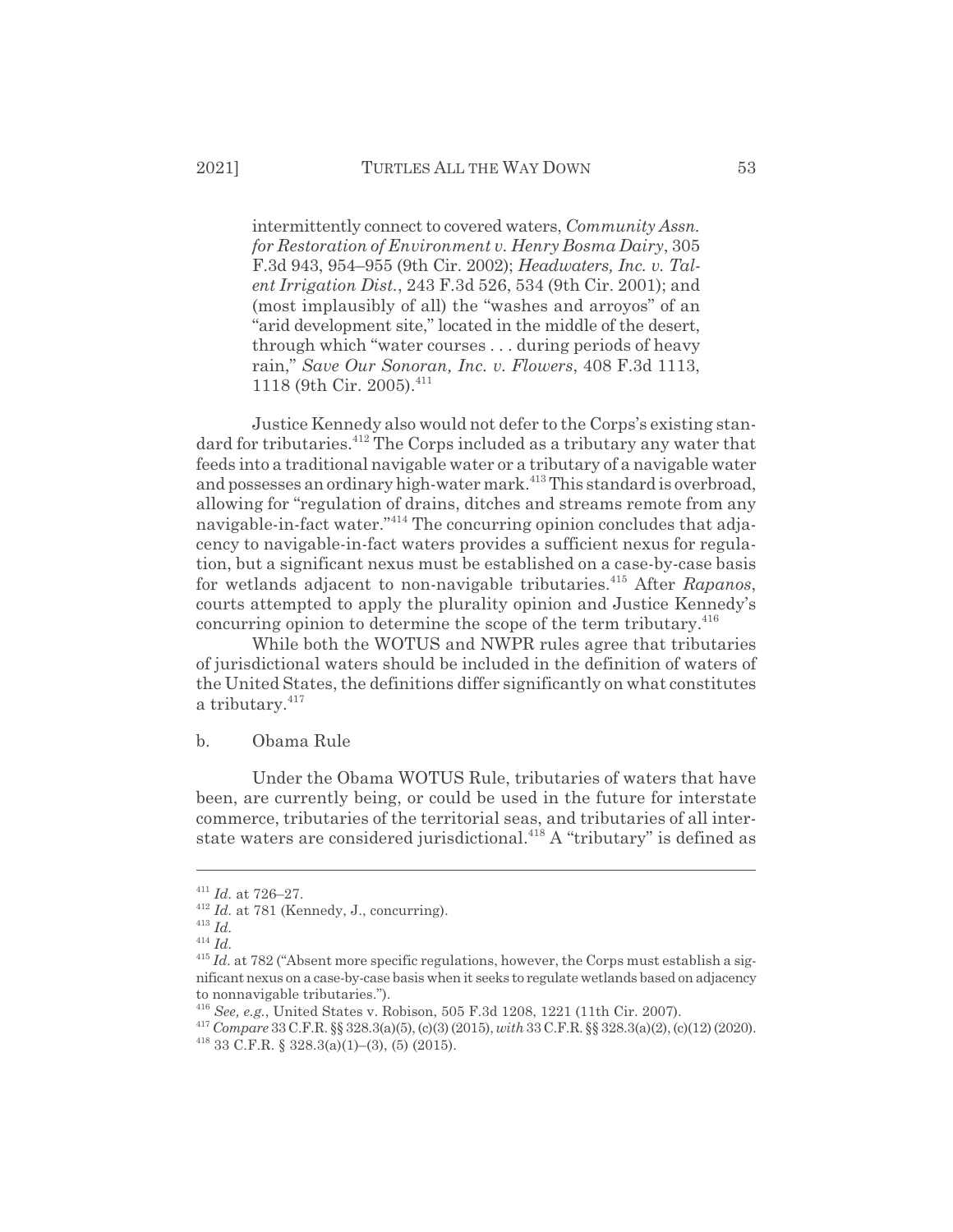"a water that contributes flow, either directly" or through another water, including an impoundment or jurisdictional waters, that is "characterized by the presence of the physical indicators of a bed and banks and an ordinary high water mark.<sup>"419</sup> A tributary can be either natural, manmade, or man-altered and includes rivers, streams, canals, and ditches not otherwise excluded.<sup>420</sup> A water qualifying as tributary under the Obama Rule does not lose its tributary status if one or more natural or constructed breaks exist so long as the bed and banks and ordinary highwater mark can be identified upstream of the break $421$  and does not lose its status if continuing through a water of the United States that does not meet the definition of tributary or through a non-jurisdictional water. $422$ 

#### c. Trump Rule

The NWPR defines a tributary as "a river, stream, or similar naturally occurring surface water channel that contributes surface water flow to a jurisdictional water in a typical year<sup> $423$ </sup> either directly or through one or more" tributaries; lakes and ponds, and impoundments of jurisdictional waters; or adjacent wetlands.<sup>424</sup> "The tributary must be perennial<sup>425</sup> or intermittent $426$  in a typical year." $427$  An altered or relocated tributary retains jurisdictional status so long the waterway continues to meet the definition.428 A tributary remains jurisdictional if the waterway "contributes surface water flow to a downstream jurisdictional water in a typical year through a channelized non-jurisdictional surface water feature,

<sup>419</sup> *Id.* § 328.3(e) (defining "ordinary high water mark" as the "line on the shore established by the fluctuations of water and indicated by physical characteristics such as [a] clear, natural line impressed on the bank, shelving, changes in the character of soil, destruction of terrestrial vegetation, the presence of litter and debris, or other appropriate means that consider the characteristics of the surrounding areas.").

<sup>420</sup> *Id.* § 328.3(c)(3).

<sup>421</sup> *Id.* <sup>422</sup> *Id.*

 $^{423}$  *Id.* § 328.3(c)(12)–(13) (2020) ("The term typical year means when precipitation and other climatic variables are within the normal periodic range (e.g., seasonally, annually) for the geographic area of the applicable aquatic resource based on a rolling thirty-year period."). 424 33 C.F.R. § 328.3(a)(1)–(4).

<sup>425</sup> *Id.* § 328.3(c)(8) ("The term *perennial* means surface water flowing continuously yearround.").

 $^{426}$  *Id.* § 328.3(c)(5), (c)(12) ("The term intermittent means surface water flowing continuously during certain times of the year and more than in direct response to precipitation (e.g., seasonally when the groundwater table is elevated or when snowpack melts).").

 $427$  *Id.* § 328.3(c)(12).

<sup>428</sup> *Id.*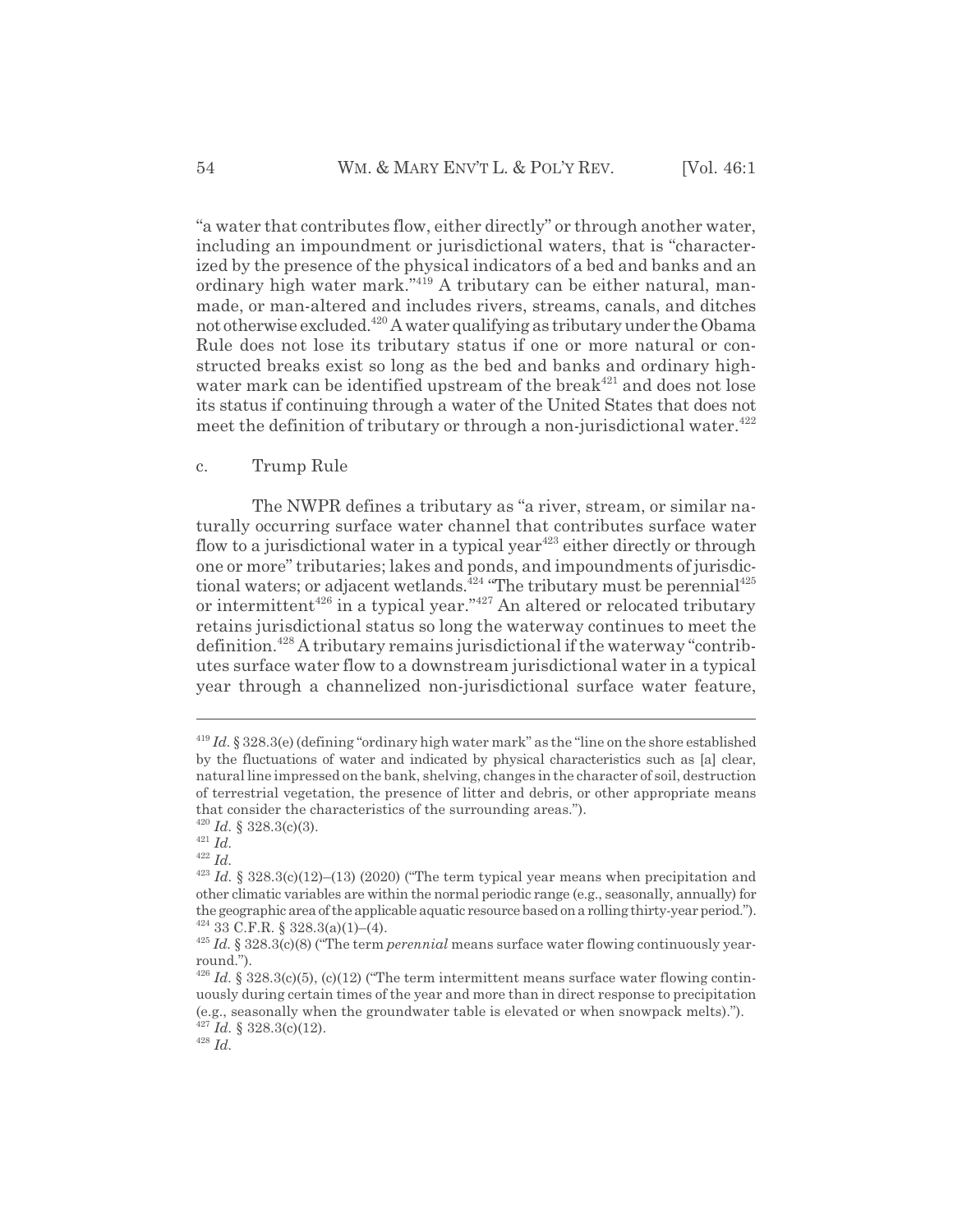through a subterranean river, through a culvert, dam, tunnel, or similar artificial feature, or through a debris pile, boulder field, or similar natural feature."429 Ditches that relocate tributaries constructed in a tributary or constructed in an adjacent wetland are included so long as the ditch satisfies the definition of tributary.<sup>430</sup>

#### d. Comparison

Several key differences in the two definitions of tributary exist. First, the WOTUS Rule considers any water contributing flow to a jurisdictional water characterized by the presence of a bed and banks and ordinary high-water mark to be a tributary.<sup>431</sup> At the same time, the Trump Rule limits the scope to those perennial or intermittent waters contributing flow to a jurisdictional water in a typical year.<sup> $432$ </sup> The Trump Rule is likely based on the *Rapanos* plurality, which defined tributary as "relatively permanent, standing or continuously flowing bodies of water 'forming geographic features' that are described in ordinary parlance as 'streams[, . . .] oceans, rivers, [and] lakes. . . .'"433 The Rapanos plurality would not include as tributaries "channels through which water flows intermittently or ephemerally, or channels that periodically provide drainage for rainfall."434 The Obama Rule, on the other hand, appears to harken back to the 2000 Guidance Document, providing that ephemeral streams that are tributary to a water of the United States were WOTUS if they possess an ordinary high-water mark.<sup>435</sup> Thus, the Obama Rule would allow intermittent, perennial, or ephemeral streams to be tributaries. The Trump Rule would allow only intermittent or perennial streams to be tributaries. Interestingly, the *Rapanos* plurality would have taken the narrowest approach, allowing only perennial streams to be included.

Second, the WOTUS Rule broadly applies to natural, man-made, or man-altered waters, while the NWPR discusses only "naturally occurring surface water channels."<sup>436</sup> This analysis appears to be the first time a

<sup>429</sup> *Id.* § 328.3(c)(12).

<sup>430</sup> *Id.*

<sup>431 33</sup> C.F.R. § 328.3(3) (2015).

<sup>432 33</sup> C.F.R. § 328.3(12) (2020).

<sup>433</sup> *See* Rapanos v. United States, 547 U.S. 715, 739 (2006) (alterations in original).

 $\,$   $^{434}$   $Id.$  at 716.

<sup>435</sup> *See* Final Notice of Issuance and Modification of Nationwide Permits, 65 Fed. Reg. 12,818, 12,823 (2000).

<sup>436 33</sup> C.F.R. § 328.3(c)(3) (2015). The Navigable Waters Protection Rule: Definition of "Waters of the United States," 85 Fed. Reg. 22,250, 22,251, 22,292 (Apr. 21, 2020).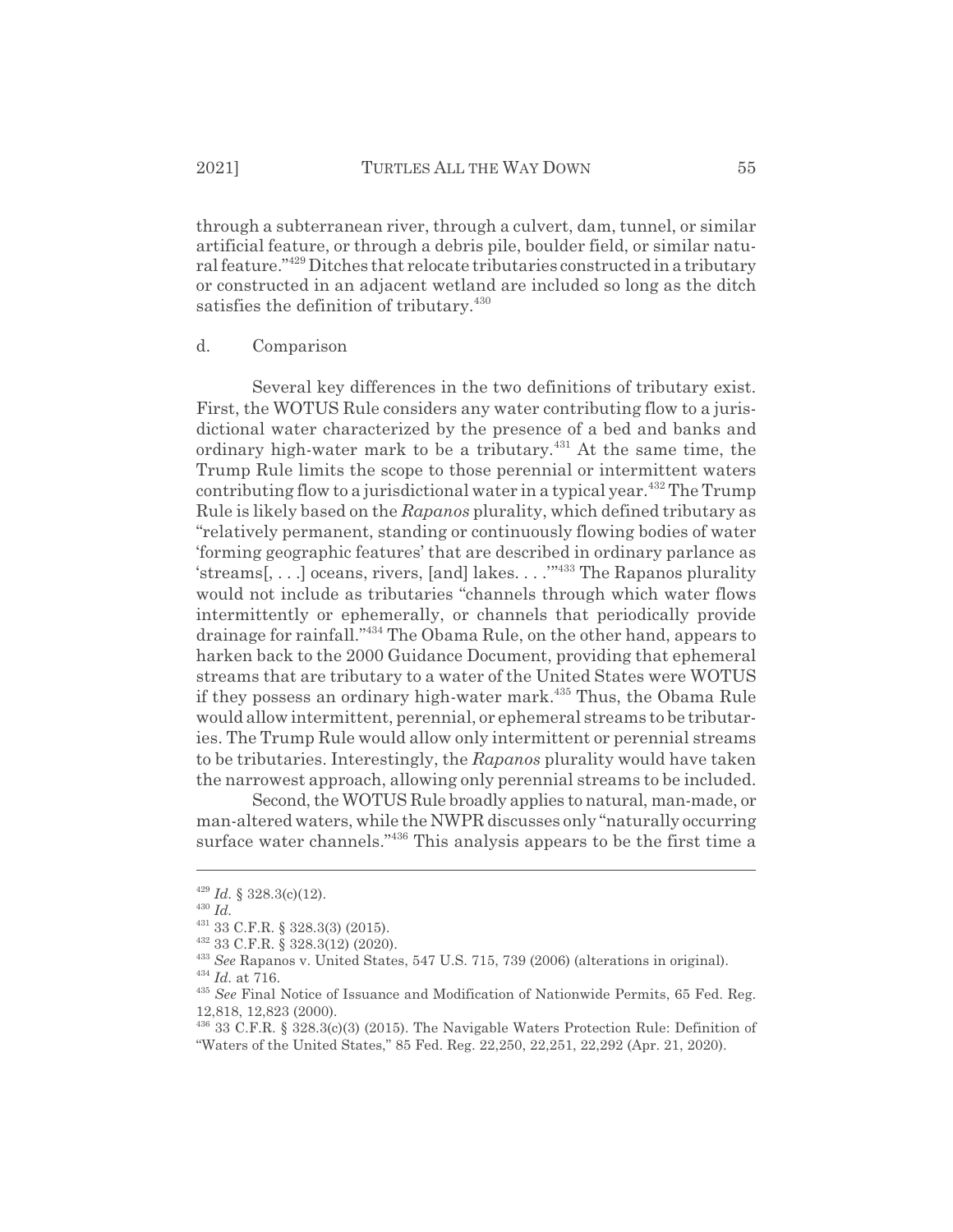natural versus man-made distinction has been drawn with regard to tributaries.

Third, the Trump Rule limits a tributary to only those waters that flow perennially or intermittently, expressly excluding any ephemeral flow.437 The Obama Rule included ephemeral streams so long as they satisfied the definitional requirements, and this inclusion was a significant cause of criticism from opponents of the Obama Rule.<sup>438</sup> Interestingly, both definitions are broader in this aspect than Justice Scalia's *Rapanos* opinion, which expressly excluded intermittent streams.<sup>439</sup>

Finally, while the Obama Rule focuses on waters with ordinary high-water marks and visible bed and banks, the Trump Rule does not include these topographical features.<sup>440</sup> This language from the Obama Rule is strikingly similar to that addressed by the *Rapanos* Court. There, the Corps defined tributary as any water that "feeds into a traditional navigable water (or a tributary thereof) and possesses an ordinary highwater mark."441 This was rejected by the plurality, which would require a relatively permanent or continuously flowing water body, as well as by Justice Kennedy, who refused to defer to the agency's overbroad definition of tributary.442 The only difference between the Corps's rule rejected in *Rapanos* and the Obama Rule is the latter's inclusion of a requirement of the physical indicators of a bed and bank.

## 2. Adjacency

The most litigated issue with regard to the scope of the waters of the United States definition is that of adjacency.<sup>443</sup> What began in a

<sup>437</sup> *See* Mark Ryan & Betsy Southerland, *Undoing the Trump Water Rule*, HILL (Sept. 3, 2021), https://thehill.com/opinion/energy-environment/570656-undoing-the-trump-water -rule [https://perma.cc/9GBW-SXUX].

<sup>438</sup> Karen Winters, *US EPA and the Corps Finally Publish Their Definition of "Waters of the United States" Narrowing the Scope of Federal Jurisdiction Under the Clean Water Act*, SQUIRE PATTON BOGGS: FRESH (Apr. 23, 2020), https://www.freshlawblog.com/2020 /04/23/us-epa-and-the-corps-finally-publish-their-definition-of-waters-of-the-united-states -narrowing-the-scope-of-federal-jurisdiction-under-the-clean-water-act/ [https://perma .cc/TEL3-B7D4].

<sup>439</sup> *See Rapanos*, 547 U.S. at 733–34, 736.

<sup>440</sup> *See* James Bradbury et al., *Obama, Trump & Biden: Where Are We Now on Regulation of Federal Waters Under the Clean Water Act*, 14TH ANN. JOHN HUFFAKER AGRIC. L. 1, 1, 4 (2021), https://agrilife.org/texasaglaw/files/2021/07/Obama-Trump-Biden.pdf [https:// perma.cc/979K-N732].

<sup>441</sup> *Rapanos*, 547 U.S. at 781.

<sup>442</sup> *Id.* at 739, 742, 782.

<sup>443</sup> *See supra* Sections IV.B.2.a–d.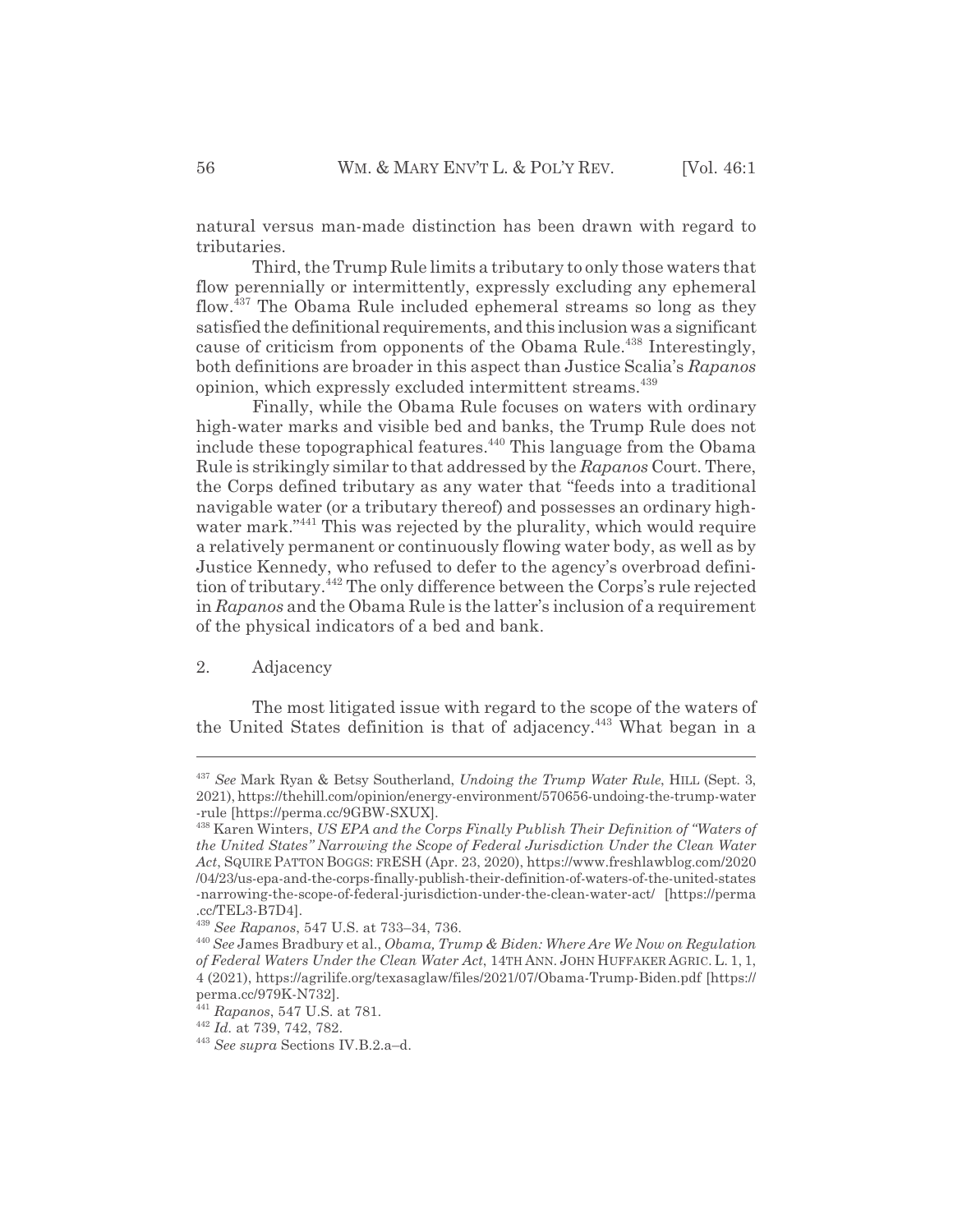unanimous decision in *Riverside Bayview* has morphed into a complex issue, which has left courts, legal scholars, and landowners scratching their heads. The issue of adjacency is likely the point at which the WOTUS Rule and NWPR diverge most starkly.

#### a. Case Law

*Riverside Bayview* arguably444 found that adjacent means "physically abutting," not merely "nearby."445 In his *SWANCC* opinion, Justice Rehnquist described the *Riverside Bayview* case as addressing "wetlands that actually abutted on a navigable waterway."<sup>446</sup> Justice Scalia summarized that holding as deference to the Corps's interpretation that "the waters of the United States" included "wetlands that "'actually abut[ted] on' traditional navigable waters."447

*SWANCC* then held that isolated waters were not jurisdictional.<sup>448</sup> The Corps had attempted to base jurisdiction on the Migratory Bird Rule, a rule based on interstate visitors generating interstate commerce.<sup>449</sup> The majority rejected that proposition, finding that Congress clearly intended to exclude isolated waters from the jurisdiction.<sup> $450$ </sup> The majority in SWANCC focused on the deference issue in finding clear Congressional intent, but also stated that "the significant nexus between the wetlands and 'navigable waters' . . . informed [the Court's] reading of the CWA in *Riverside Bayview Homes*."451

<sup>444</sup> Justice Stevens' dissenting opinion in *SWANCC* described the factual scenario in *Riverside* Bayview as "an 80-acre parcel of low-lying marshy land that was not itself navigable, directly adjacent to navigable water, or even hydrologically connected to navigable water, but which was part of a larger area, characterized by poor drainage, that ultimately abutted a navigable creek." Solid Waste Agency of Northern Cook County v. United States Army Corps of Eng'rs, 531 U.S. 159, 175–76 (2001) (Stevens, J. dissenting). It is unclear whether he believed the wetlands did not actually abut, particularly because in his *Rapanos* dissent, he wrote "the particular wetland at issue in *Riverside Bayview* abutted a navigable creek." *See Rapanos*, 547 U.S. at 792 (Stevens, J., dissenting).

<sup>445</sup> *Rapanos*, 547 U.S. at 748.

<sup>446</sup> *Solid Waste Agency of Northern Cook County*, 531 U.S. at 167.

<sup>447</sup> *Rapanos*, 547 U.S. at 725.

<sup>448</sup> *See Solid Waste Agency of Northern Cook County*, 531 U.S. at 170–71.

<sup>449</sup> *Id.* at 170.

<sup>450</sup> *See id.* at 170, 174.

<sup>451</sup> *Solid Waste Agency of Northern Cook County*, 531 U.S. at 167. Although the *Riverside Bayview* Court failed to refer "nexus" at any point, the Court presumably refers to Footnote 9 of the *Riverside Bayview* opinion, referring to "wetlands that are . . . significantly intertwined with the ecosystem of adjacent waterways." *See* United States v. Riverside Bayview Homes, Inc., 474 U.S. 121, 139, n.9 (1985).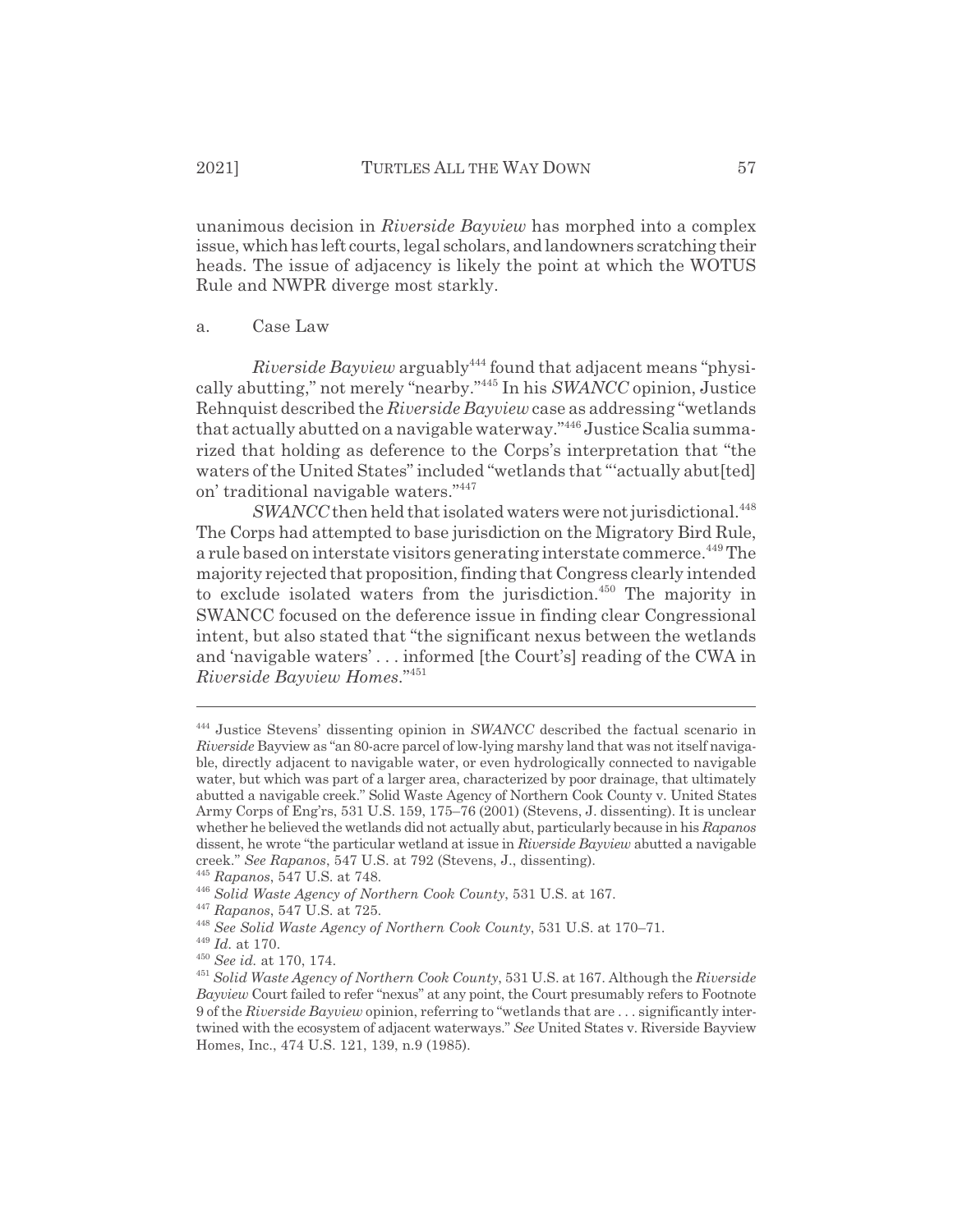Next, the plurality opinion in *Rapanos* discussed the Corps's interpretation of adjacency.452 It opined that interpretations went far beyond Riverside Bayview's holding, which the plurality believed was limited to situations of actual abutment.453 For example, the Court cited interpretations that include wetlands connected through "directional sheet flow during storm events," lying within the 100-year flood-plain, or within 200 feet of a navigable waterway as adjacent.<sup>454</sup> The plurality felt that adja-

The plurality also opined that Justice Kennedy's significant nexus test improperly expands the narrow foundation of significant nexus in *Riverside Bayview*. 456 In the plurality's view, *Riverside Bayview* found that abutment was the significant nexus.457 However, since *Riverside Bayview* never used the term significant nexus, a true meaning proves elusive.

cent should be limited to actual abutment.<sup>455</sup>

In addition, Justice Scalia set out, in the plurality's view, the correct standard to determine adjacency.<sup>458</sup> To be adjacent, wetlands must "[possess] a continuous surface connection that creates the boundary-drawing problem . . . addressed in *Riverside Bayview*."459 When Justice Scalia referred to surface connection, he presumably intended to articulate the fact that the wetland extended to the boundary (abutted) the navigable water in *Riverside Bayview*. Note that the plurality did not require "surface *water* connection," as some commentators seem to infer.<sup>460</sup> A groundwater connection existed in *Riverside Bayview*, another fact that indicates that Justice Scalia was referring to actual abutment.<sup>461</sup>

The concurring opinion in *Rapanos* concludes that wetlands adjacent to navigable-in-fact waters provide a sufficient nexus for regulation, but a significant nexus must be established on a case-by-case basis for wetlands adjacent to non-navigable tributaries.<sup>462</sup> The dissenters in *Rapanos* would have deferred to the agency.

<sup>452</sup> *See Rapanos*, 547 U.S. at 718, 728.

<sup>453</sup> *See id.* at 741, 753.

<sup>454</sup> *Id.* at 728.

<sup>455</sup> *See id.* at 740, 748–49.

<sup>456</sup> *See id.* at 753–54.

<sup>457</sup> *See id.* at 728.

<sup>458</sup> *See Rapanos*, 547 U.S. at 742.

<sup>459</sup> *Id.* at 757.

<sup>460</sup> The plurality opinion refers to "surface water connection" twice, both times with reference to a lower court decision. *Id.* at 717, 720, 742, 762–63.

<sup>461</sup> *See* United States v. Riverside Bayview Homes, Inc., 474 U.S. 121, 131 (1985).

<sup>462</sup> *Rapanos*, 547 U.S. at 718, 782 ("Given the potential overbreadth of the Corps's regulations, this showing is necessary to avoid unreasonable applications of the statute.").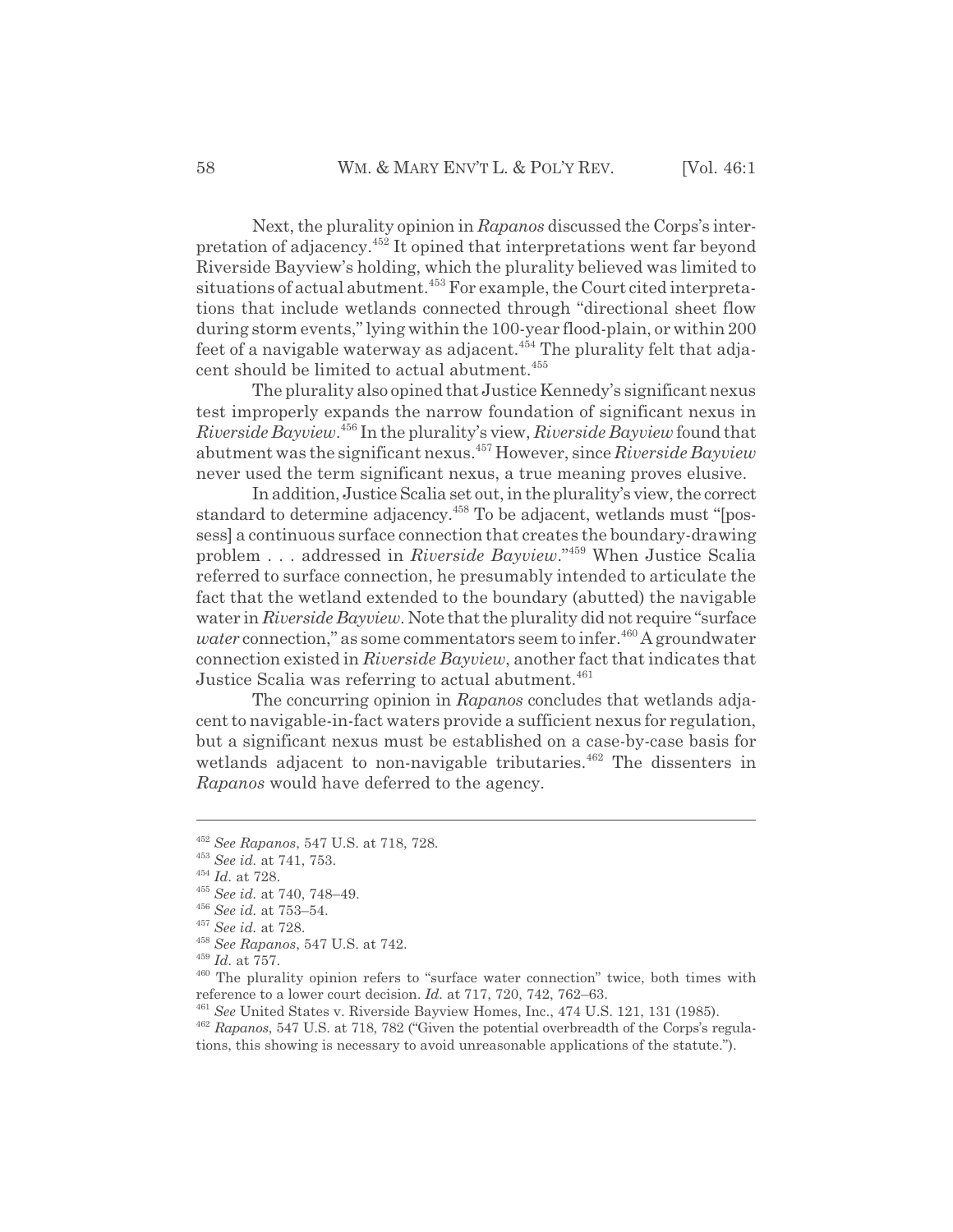## b. Obama Rule

The Obama definition includes "all waters adjacent to" a jurisdictional water, "including wetlands, ponds, lakes, oxbows, impoundments, and similar waters."463 Key to this is the WOTUS Rule's definition using three terms: waters, adjacent, and neighboring. $464$ 

First, the WOTUS Rule refers to all "waters" adjacent to a jurisdictional water, while historically, the regulations and court had referred to all "wetlands" adjacent to a jurisdictional water.<sup>465</sup> Certainly, the term water seems more broad than wetlands where wetlands are defined as "those areas that are inundated or saturated by surface or groundwater at a frequency and duration sufficient to support, and that under normal circumstances do support, a prevalence of vegetation typically adapted for life in saturated soil conditions."466 Further, wetlands generally consist of "swamps, marshes, bogs, and similar areas."467

Second, adjacent is defined as "bordering, contiguous, or neighboring" a jurisdictional water.<sup>468</sup> This definition comes from the 1993 Rule.<sup>469</sup> It includes "waters separated by constructed dikes or barriers, natural river berms, beach dunes and the like."<sup>470</sup> With regard to open waters such as lakes or ponds, the adjacent waters include any wetlands within or abutting the ordinary highwater mark.<sup>471</sup> Importantly, adjacent waters are not limited to those located laterally to a jurisdictional water.<sup>472</sup> Instead, adjacent waters include "all waters that connect segments of a" jurisdictional water or are located at the head of a jurisdictional water "and are bordering, contiguous, or neighboring" said water.<sup>473</sup> Expressly excluded as not adjacent are waters being used for established normal farming, ranching, and silviculture activities.<sup>474</sup>

Third, since adjacent is defined as those waters "neighboring" a jurisdictional water, the definition of neighboring is critical.<sup>475</sup> The WOTUS

<sup>463 33</sup> C.F.R. § 328.3(a)(6) (2015).

 $^{464}$  *Id.* § 328.3(a), (c)(1–2).

<sup>465</sup> *Id.* § 328.3(a)(6); 33 C.F.R. § 328.3(a)(7) (1993).

<sup>466 33</sup> C.F.R. §§ 328.1, 328.3(b) (2015).

<sup>467</sup> *Id.* § 328.3(b).

<sup>468</sup> *See id.* § 328.3(c).

<sup>469</sup> *See* 33 C.F.R. § 328.3(c) (1993).

<sup>470</sup> *Id.* 33 C.F.R. § 328.3(c)(1) (2015).

<sup>471</sup> *Id.*

 $^{472}$   $Id.$   $\S$   $328.3(a)(7).$ 

<sup>473</sup> *Id.* § 328.3(c)(1).

<sup>474</sup> *Id.*

<sup>475 33</sup> C.F.R. § 328.3(c) (2015).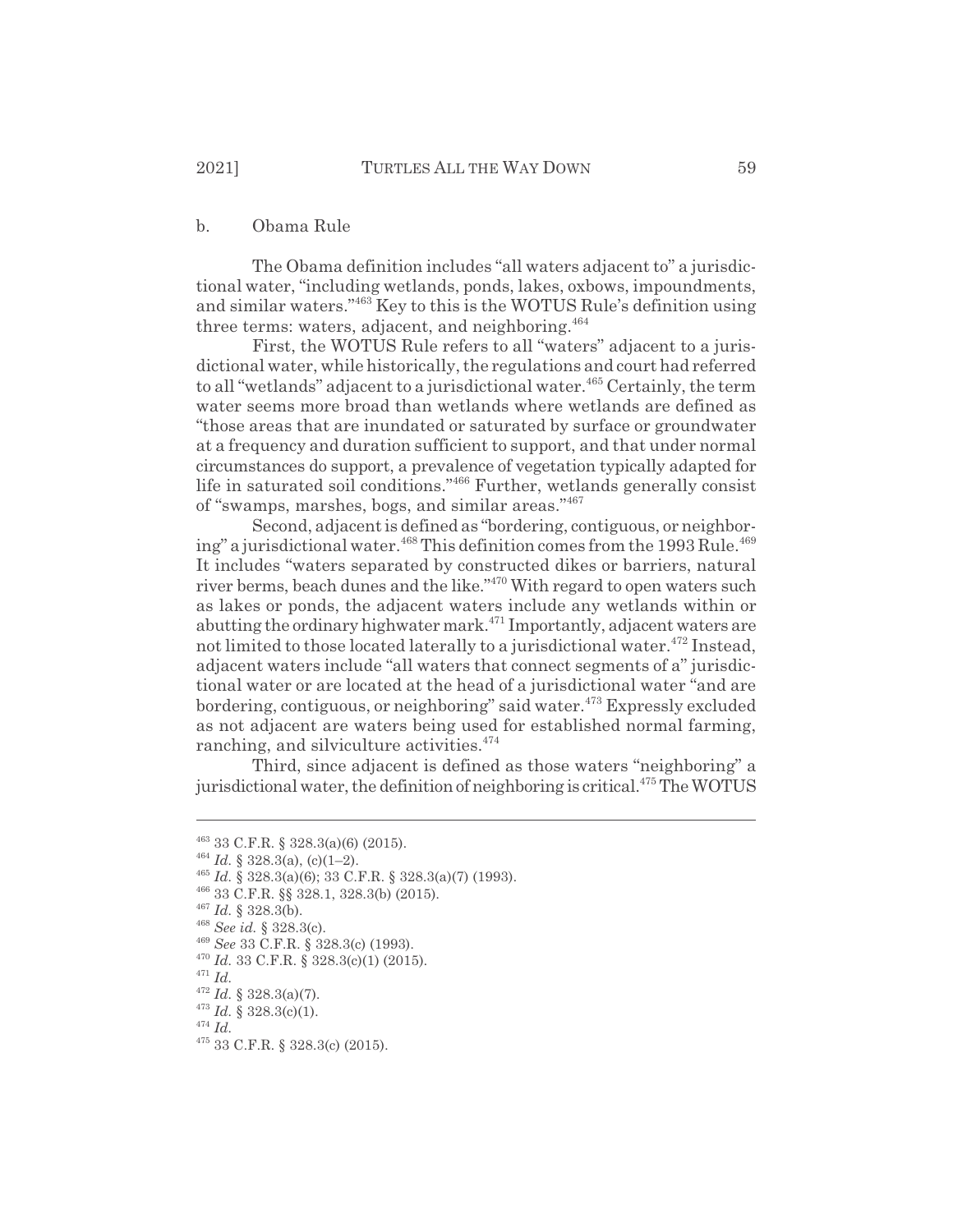Rule provides a three-prong definition of neighboring: (1) all waters within 100 feet of the ordinary high-water mark of a jurisdictional water; and (2) all waters located within the 100-year flood-plain of a jurisdictional water and not more than 1,500 feet from the ordinary high-water mark of any such water; and (3) all waters within 1,500 feet of the high tide line of a water used, previously used, or susceptible to use in interstate commerce, interstate waters, or the territorial seas, and all waters within 1,500 feet of the ordinary high-water mark of the Great Lakes. $476$  For each of these categories, if any portion of a water falls within the neighboring definition, the entire water is deemed neighboring.<sup>477</sup>

## c. Trump Rule

The Trump Rule includes adjacent wetlands, familiar language that had historically been included for decades in prior rules.478 The NWPR provides a four-prong test to define "adjacent wetlands" as those that: (1) abut, meaning to touch at least at one point or side, a jurisdictional water; (2) are inundated by flooding by a jurisdictional water in a typical year; (3) are physically separated from a jurisdictional water by only a natural berm, bank, dune or similar natural feature; and (4) are physically separated by a jurisdictional water by only an artificial dike, barrier, or some similar artificial structure that allows for a direct hydrologic surface connection between the wetlands and jurisdictional water in a typical year, such as through a culvert, flood or tide gate, pump, or  $s$ imilar artificial feature.<sup>479</sup> "An adjacent wetland is jurisdictional in its entirety" only if "a road or similar artificial structure divides the wetland, as long as the structure allows for a direct hydrologic surface connection exist through or over that structure in a typical year."<sup>480</sup>

## d. Comparison

Perhaps the easiest distinction to recognize is that the Obama Rule includes all adjacent *waters* as jurisdictional, while the Trump Rule and prior versions of the definition limit the scope of the Act to adjacent

 $476$  *Id.* § 328.3(c)(2).

<sup>477</sup> *See id.* § 328.3(a)(6).

<sup>478 33</sup> C.F.R. § 328.3(a)(4) (2020). *See* 33 C.F.R. § 328.3(a)(7) (2015); *see also* 33 C.F.R. § 328.3(a)(7) (1993).

 $^{479}$  33 C.F.R. § 328.3(c)(1)(i)–(iv) (2020).

 $^{480}$  *Id.* § 328.3 (c)(1)(iv).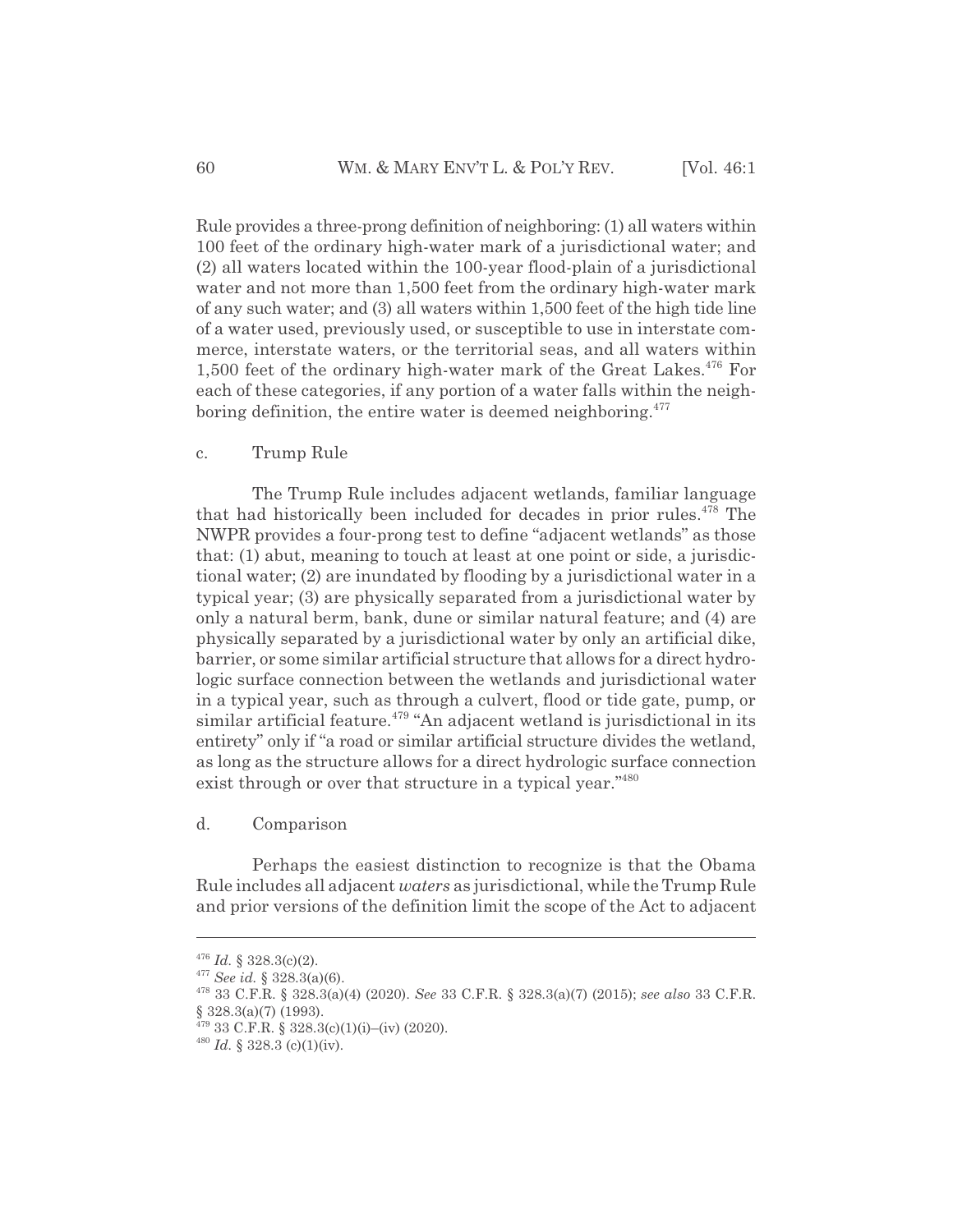wetlands.<sup>481</sup> The text of the Obama Rule, therefore, represents a significant departure.

Throughout the history of the regulations under the CWA and precursors to the CWA, "adjacent wetlands" were a covered category of waters of the United States.<sup>482</sup> Riverside Bayview addresses an adjacent wetland and does not address adjacent waters.<sup>483</sup> Inclusion of adjacent waters as jurisdictional would further expand the CWA's scope than any prior interpretation. Furthermore, the addition would allow more "chain" compilations to include waters within jurisdictions. For example, a nonnavigable water adjacent to a tributary of a tributary of a tributary of a navigable waterway.

The more complex comparison is to look at the definitions of adjacency. The Obama Rule takes the broadest approach, appearing to go beyond even the prior cases. While *Riverside Bayview* held that abutting wetlands were jurisdictional, and five justices in *Rapanos* would have deferred to the agency definition, the Obama Rule used a more objective approach based primarily on distance.<sup>484</sup> Arguably, in reaching this brightline, objective standard, the WOTUS Rule expands the scope of adjacency. For example, all waters within certain distances of ordinary high-water marks, flood-plains, and high tide lines of jurisdictional waters are deemed adjacent, regardless of whether they actually touch or have any proven hydrologic connection.<sup>485</sup> This rule was found to be unlawfully broad, as there was simply not a sufficient explanation for how these objective measurements were selected.<sup>486</sup> "Selecting a 100-year flood-plain on this basis may well be practical and convenient, but it does not show how or why the waters within that floodplain, as opposed to a different flood-plain, have a significant nexus to navigable waters."487

However, in *Rapanos*, both the four-Justice dissent and the Justice Kennedy concurrence deferred to the Corps's definition, which includes "neighboring" and "nearby" wetlands, not requiring actual abutment.<sup>488</sup>

<sup>481</sup> *See* 33 C.F.R. § 328.3(a)(6) (2015); *see also* 33 C.F.R. § 328.3(a)(4), (c)(1), (c)(1)(iv) (2020).

<sup>482</sup> *See* 33 C.F.R. § 328.3(a)(2), (7) (2015); *see also* 33 C.F.R. § 328.4(c)(2) (1993).

<sup>483</sup> *See* United States v. Riverside Bayview Homes, Inc., 474 U.S. 121, 139 (1985).

<sup>484</sup> *See* Clean Water Rule Definition of "Waters of the United States," 80 Fed. Reg. 37,054, 37,071 (June 29, 2015) [hereinafter Clean Water Rule].

<sup>485</sup> *Id.*

<sup>486</sup> Georgia v. Wheeler, 418 F. Supp. 3d 1336, 1367 (S.D. Ga. 2019) ("*Rapanos* requires that the Agencies demonstrate that waters within a chosen limit have a significant nexus, and merely stating that the Agencies have decided that a significant nexus exists based on 'science' and their 'expertise' is not sufficient.").

<sup>487</sup> *Id.* at 1366.

<sup>488</sup> Rapanos v. United States, 547 U.S. 715, 775 (2006).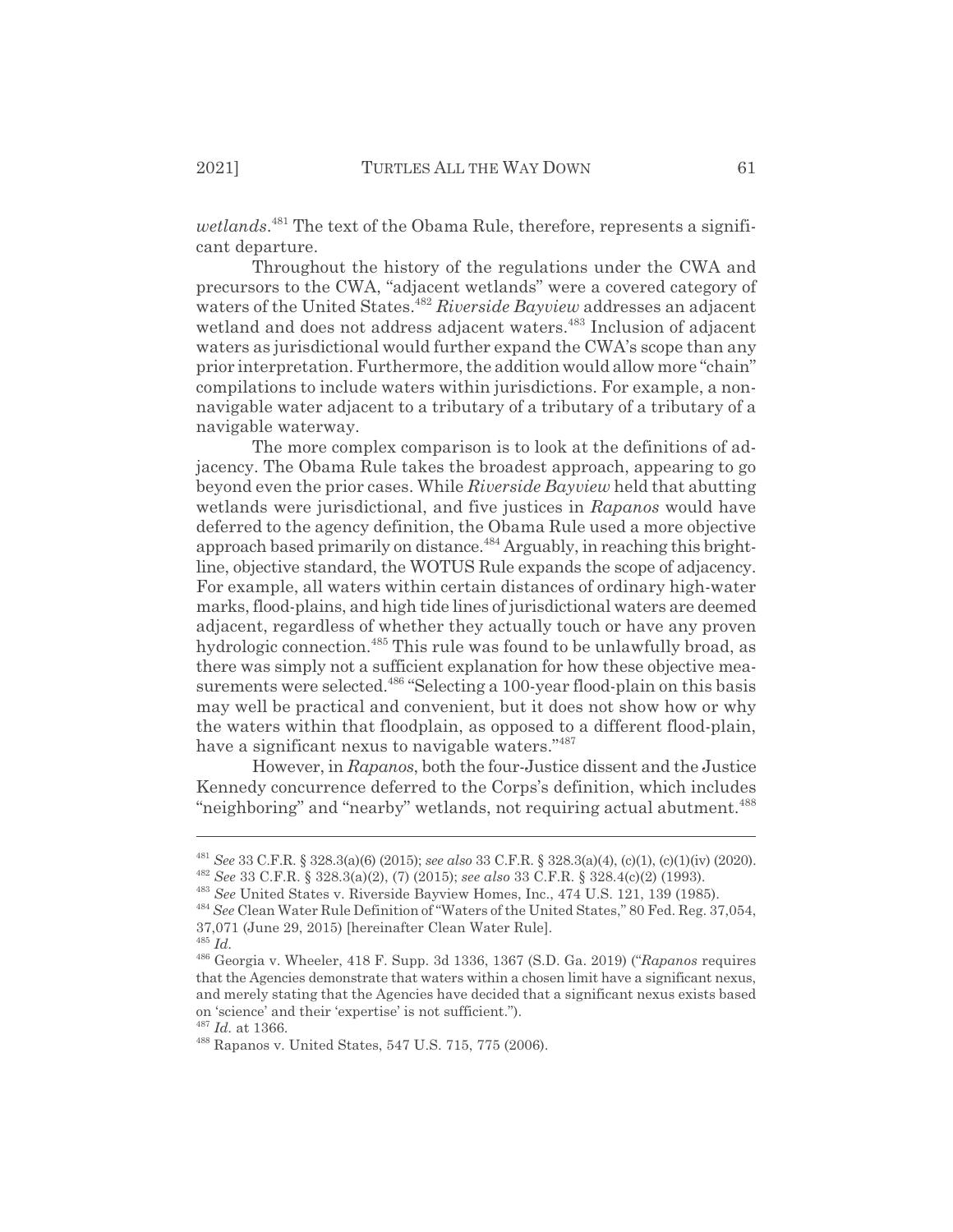The NWPR seems to fall somewhere in the middle, focusing on waters that actually touch a jurisdictional water and those inundated by flooding from a jurisdictional water in a given year. While perhaps less easy to measure with a ruler, this rule certainly appears narrower in scope than the WOTUS definition. However, it would expand on the actual abutting requirement addressed in *Riverside Bayview*. 489

Additionally, the Obama Rule provides that if any part of a water falls within the measurable distance from flood-plains, ordinary highwater marks, or high tide lines, the entire water is jurisdictional. $490$  Yet, the Trump Rule provides that an entire wetland is jurisdictional only if it maintains a direct hydrologic surface connection through or over a dividing artificial structure in a typical year.<sup>491</sup> The Supreme Court has not addressed this issue in prior cases.

#### 3. Interstate Waters

The Trump Rule marked a departure from the decades-old inclusion of "interstate waters, including interstate wetlands" as part of the waters of the United States definition. Even in 1980, the definition included this category of water, which continued through the Obama Rule.<sup>492</sup> However, the NWPR contains no provision for including waters or wetlands solely by virtue of them being interstate.<sup>493</sup> Instead, an interstate water would have to satisfy otherwise one of the four categories identified as waters of the United States to be jurisdictional.<sup>494</sup>

Seemingly, the Obama definition could be problematic under Supreme Court precedent. For example, the *SWANCC* opinion was clear that isolated wetlands were not jurisdictional.<sup>495</sup> However, there could certainly be an isolated wetland sitting on two states' boundary, which would qualify as an interstate water. This reasoning certainly seems to fall in line with Justice Kennedy's concern in *Rapanos* that such an interpretation would "read out the central requirement that the word

<sup>&</sup>lt;sup>489</sup> The Navigable Waters Protection Rule: Definition of "Waters of the United States," 85 Fed. Reg. 22,250, 22,315 (Apr. 21, 2020) (to be codified at 33 C.F.R. § 328.3) [hereinafter Navigable Waters Protection Rule].

<sup>490</sup> Clean Water Rule, *supra* note 484, at 37,081.

<sup>491</sup> The Navigable Waters Protection Rule, Definition of "Waters of the United States," 85 Fed. Reg. at 22,251.

<sup>492</sup> Clean Water Rule, *supra* note 484, at 37,055.

<sup>493</sup> *See, e.g.*, 33 C.F.R. § 328.3(a) (2020).

<sup>494</sup> *Id.*

<sup>495</sup> Solid Waste Agency of Northern Cook County v. United States Army Corps of Eng'rs, 531 U.S. 159, 171–72 (2001).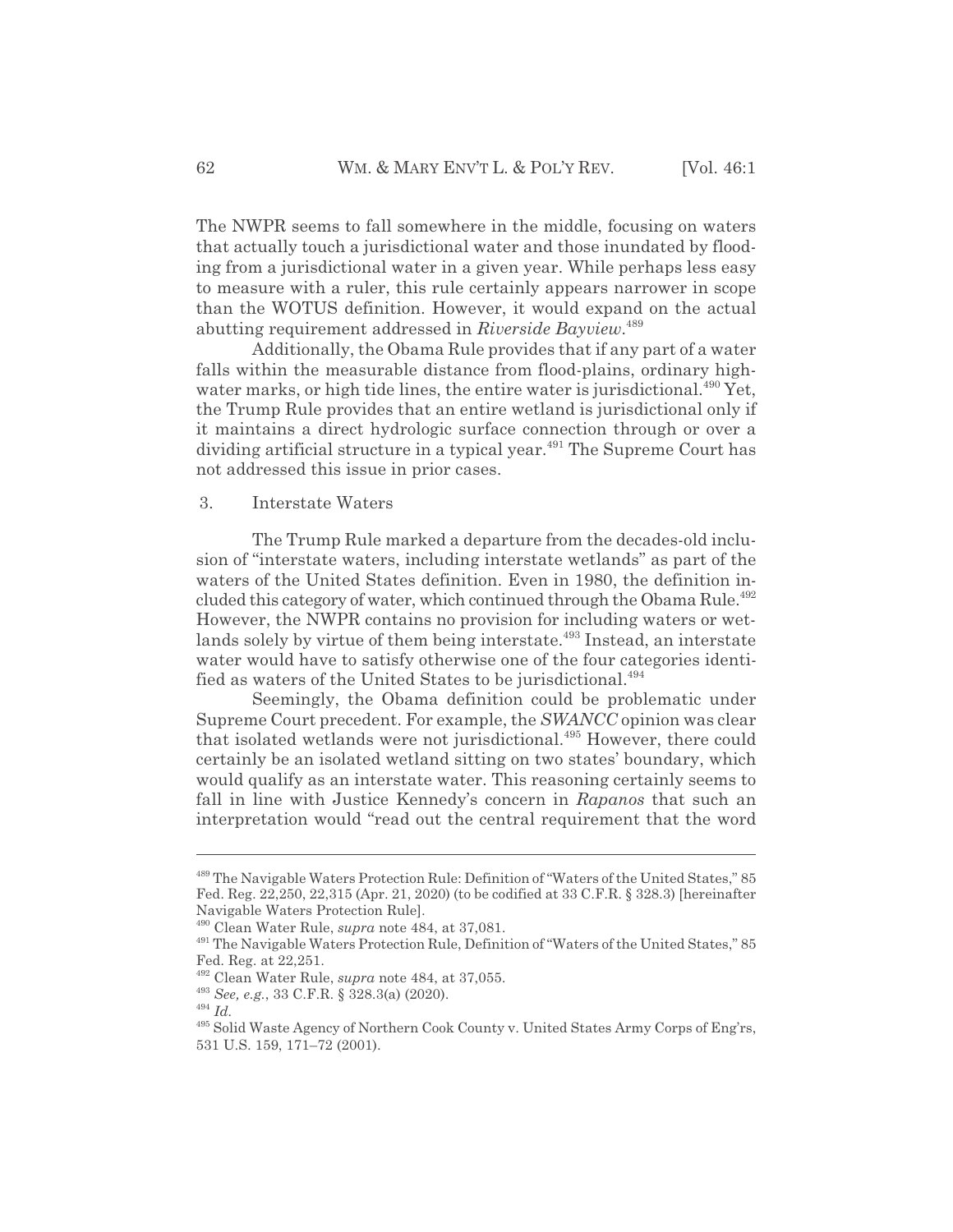navigable . . . be given some importance."<sup>496</sup> Without imposing any sort of limitation or significant nexus requirement, this portion of the Obama Rule seems sweeping and potentially problematic.

Further, the breadth of interstate waters becomes more problematic when one considers that all tributaries of and wetlands adjacent to interstate waters are also jurisdictional. Accordingly, it is not only an isolated wetland like that in *SWANCC*, but also the WOTUS Rule would consider the water jurisdictional if it crossed interstate lines. Also included could be any waters within the 100-year flood-plain and not more than 1,500 feet from the ordinary high-water mark of the interstate water. Likewise, it could include a stream or other water with a bed, bank, and ordinary high-water mark that contributes flow to the interstate water. This dilemma is an example of the turtle stacking that concerned Justice Scalia in his *Rapanos* opinion.<sup>497</sup>

## 4. Ditches

"Ditches and canals" have been held to be navigable waters if they meet the definition of tributaries of navigable-in-fact waters.<sup>498</sup> The Fourth Circuit Court of Appeals addressed ditches in two cases.<sup>499</sup> In one, water from a wetland flowed from a wetland to a roadside ditch, then into a culvert on the other side of the road.<sup>500</sup> From the culvert, the water flowed into a second ditch, which flowed into a creek that formed a tributary of Wicomico River, a navigable water.<sup>501</sup> The distance from the wetlands to the navigable waters was approximately eight miles.<sup>502</sup> The court found the wetland jurisdictional.<sup>503</sup>

In *Newdunn*, water flows intermittently from wetlands on the subject property through a series of natural and man-made waterways, including ditches and Stony Run, and eventually to navigable waters.<sup>504</sup>

 $496$  Rapanos v. United States, 547 U.S. 715, 778 (2006) (Kennedy, J., concurring).

<sup>497</sup> *Id.* at 754.

<sup>498</sup> United States v. Eidson, 108 F.3d 1336, 1342 (11th Cir. 1997).

<sup>499</sup> Treacy v. Newdunn, 344 F.3d 407, 409 (4th Cir. 2003); United States v. Deaton, 332 F.3d 698, 701–02 (4th Cir. 2003).

<sup>500</sup> *Deaton*, 332 F.3d at 702.

<sup>501</sup> *Id.*

<sup>502</sup> *Id.*

<sup>503</sup> *Id.* at 708.

<sup>504</sup> *Newdunn*, 344 F.3d at 407, 417.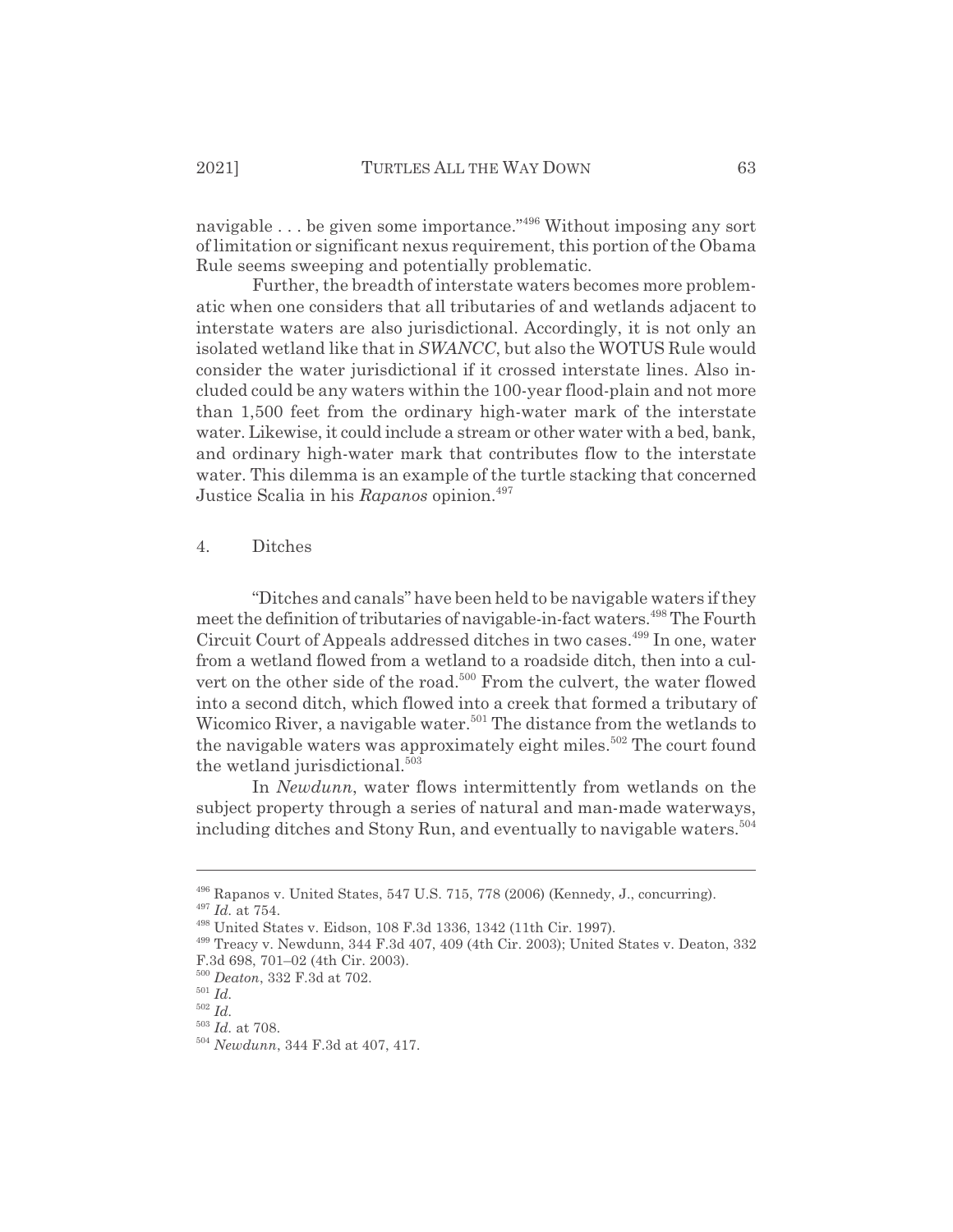The court seemingly found these connections sufficient to show a "sufficient nexus" between navigable-in-fact waters and the wetlands, and thus jurisdictional.<sup>505</sup>

Justice Scalia distinguished "ditches, channels, conduits and the like" from "waters" in his plurality opinion in *Rapanos*. 506 Although both can hold water permanently, "we usually refer to them as 'rivers,' 'creeks,' or 'streams'" when they do constantly retain water.<sup>507</sup> The plurality excluded ditches from the definitions of waters and, thus, tributaries.<sup>508</sup> The plurality similarly excluded "highly artificial, manufactured, enclosed conveyance systems," even with continuous flows of water.<sup>509</sup> Therefore, "continuous flow is a *necessary* condition for qualification as a 'water,' not an *adequate* condition."510

The Obama Rule does not expressly list ditches as something included in the waters of the United States definition. Instead, the Rule expressly excluded three categories of ditches from jurisdiction: (1) ditches with ephemeral flow that are not a relocated tributary or excavated in a tributary; (2) ditches with intermittent flow that are not a relocated tributary, excavated in a tributary, or drain wetlands; and (3) ditches that do not flow, either directly or through another water, into a water used, previously used, or susceptible to use in interstate commerce, interstate waters, or the territorial seas.<sup>511</sup> Thus, presumably, other ditches that meet the jurisdictional definition and are not expressly excluded could be jurisdictional under the WOTUS Rule. The Trump Rule more broadly excludes ditches.<sup>512</sup> The provisions list ditches as being excluded unless they meet the definition of waters previously used, currently used, or susceptible to use in interstate commerce, tributaries, or are constructed in adjacent wetlands.<sup>513</sup> In other words, ditches are only jurisdictional if they otherwise meet the qualifications of jurisdiction, not merely because they are ditches.

Courts have struggled to determine how ditches fit into the definition of waters of the United States.<sup>514</sup> However, although the Obama

<sup>505</sup> *Id.*

<sup>506</sup> Rapanos v. United States, 547 U.S. 715, 799, n.7 (2006) (Stevens, J., dissenting).

<sup>507</sup> *Id.*

<sup>508</sup> *Id.*

 $^{509}$  *Id.* 

<sup>510</sup> *Id.*

<sup>511</sup> Clean Water Rule, *supra* note 484, at 37,105.

<sup>512</sup> Navigable Waters Protection Rule, *supra* note 489, at 22,295.

<sup>513</sup> *Id.* at 22,298, 22,299.

<sup>514</sup> Staff Report, *supra* note 301.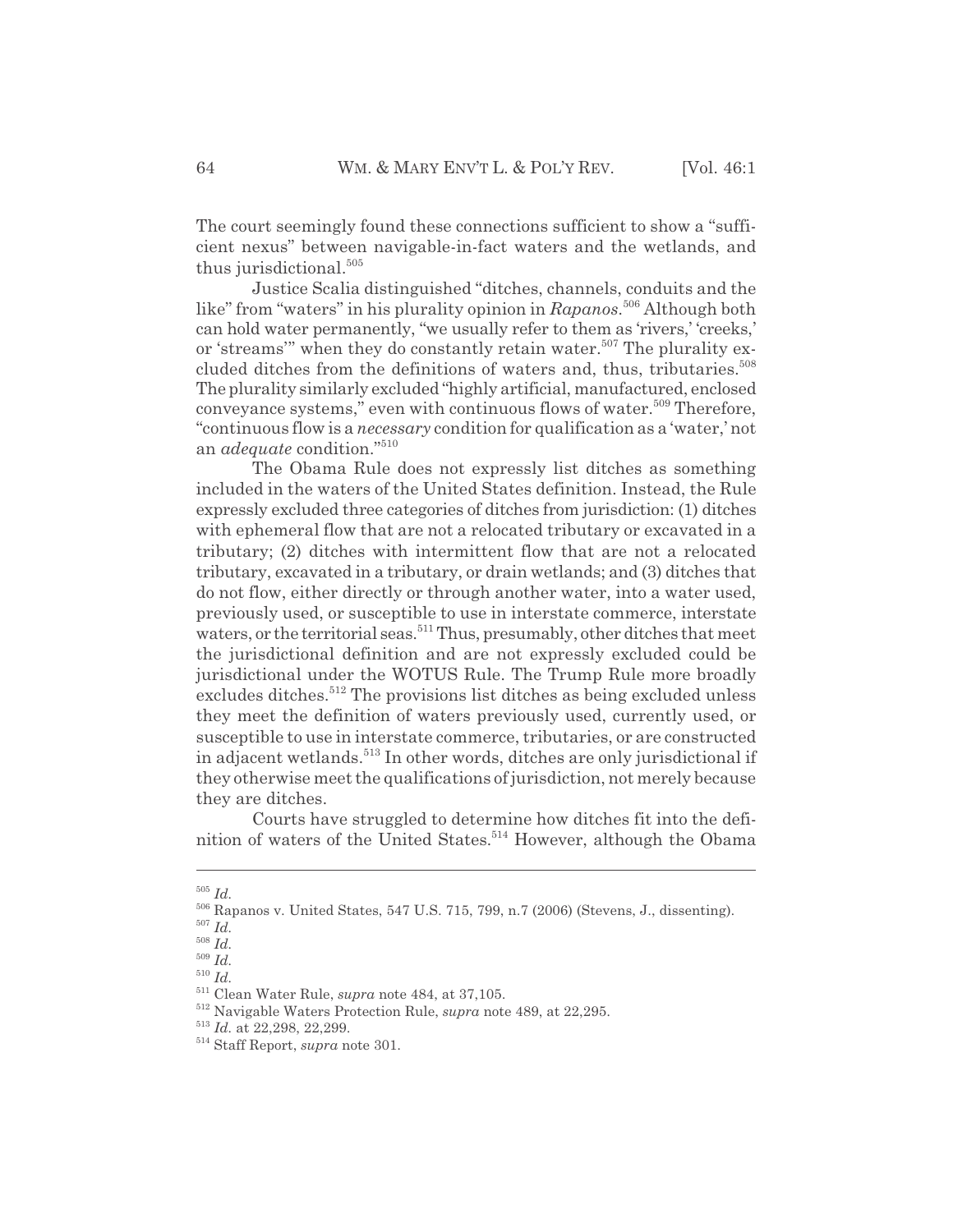Rule and the Trump Rule use different language, the difference in coverage of ditches in the two rules appears to be very similar. In essence, ditches must independently meet the definition of waters of the United States under either rule.

#### 5. Significant Nexus

Indeed, one of the most polarizing topics related to the waters of the United States definition is the concept of significant nexus. Interestingly, the term was only mentioned in passing by Chief Justice Rehnquist in *SWANCC*, where this concept began.<sup>515</sup> No discussion or even mention of the phrase significant nexus appears in the *Riverside Bayview* opinion.

The *Rapanos* plurality opinion found that abutment was the significant nexus in *Riverside Bayview*, and abutment was the only way to establish a significant nexus.<sup>516</sup> Although the Kennedy concurring opinion in *Rapanos* is often referred to as the significant nexus test, Justice Kennedy's opinion would have only applied that test in limited circumstances, namely where the wetland is adjacent to a water other than a navigable-in-fact water.<sup>517</sup> For example, Justice Kennedy would apply the significant nexus test to a wetland adjacent to a non-navigable tributary of a navigable water.<sup>518</sup> However, the significant nexus test would not generally apply to water or wetland within 4,000 feet of the ordinary high-water mark of other waters under Justice Kennedy's view. Only adjacent wetlands would potentially be found as jurisdictional under the significant nexus test.

A fairly simple distinction exists between the two rules when it comes to significant nexus: The Obama Rule includes the test, and the Trump Rule does not. However, the Obama Rule has been misinterpreted to conclude any water with a significant nexus is jurisdictional.<sup>519</sup> The Obama Rule simply does not intend that result. Instead, the Obama Rule provides that certain regional water features bearing a significant nexus to certain jurisdictional waters are included in the definition of waters

<sup>515</sup> Solid Waste Agency of Northern Cook County v. United States Army Corps of Eng'rs, 531 U.S. 159, 167 (2001).

<sup>516</sup> Rapanos v. United States, 547 U.S. 715, 755 (2006).

<sup>&</sup>lt;sup>517</sup> *Id.* at 786 (Kennedy, J., concurring).

<sup>518</sup> *Id.*

<sup>519</sup> Clean Water Rule, *supra* note 484, at 37,058.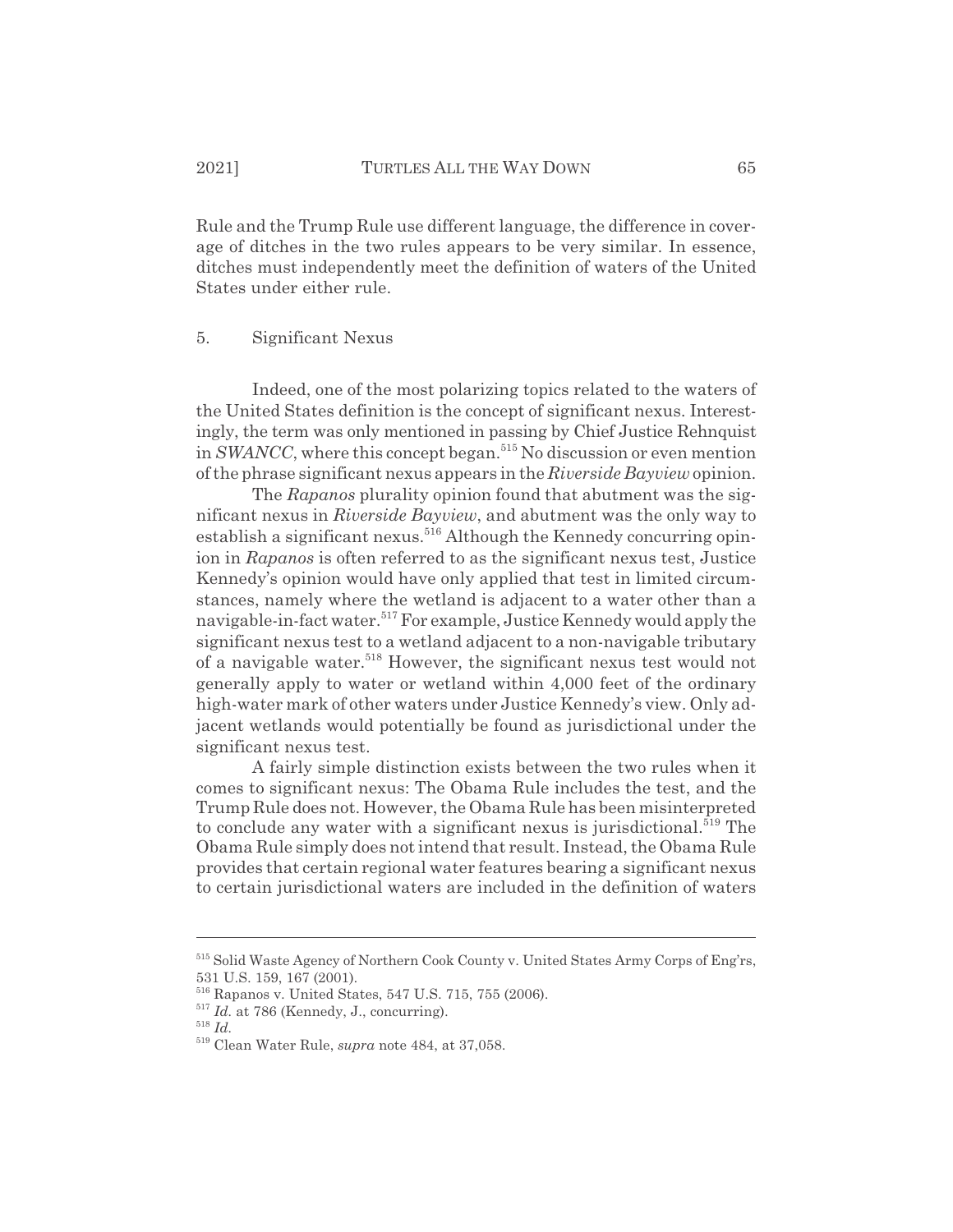of the United States.520 Additionally, and more broadly applicable, the Obama Rule provides that a case-by-case analysis should be determined to include all waters with a significant nexus to waters: previously, currently, or likely to be used in interstate commerce; the territorial seas; and interstate waters located within the 100-year flood-plain, within 4,000 feet of the high tide line or ordinary high-water mark of such waters are waters of the United States.<sup>521</sup> Conversely, under the Trump Rule, there is no such significant nexus analysis to be conducted, and there are no case-by-case determinations to be made.<sup>522</sup>

#### 6. *Chevron* Deference

The three U.S. Supreme Court decisions seem to run the gamut with respect to affording *Chevron* deference to Corps of Engineers regulations and interpretations under the CWA. In *Riverside Bayview*, a unanimous Court deferred to the Corps regulation finding that adjacent wetlands constituted waters of the United States.<sup>523</sup>

In *SWANCC*, the majority held that Congress clearly intended to exclude isolated waters from jurisdiction under the CWA under Step 1 of *Chevron*. 524 The majority went on to opine that, even if Congress had failed to speak clearly to the point, the justices joining that opinion would not have deferred to the agency due mainly to constitutional concerns.<sup>525</sup> The four dissenting justices, on the other hand, reasoned that Congress had not spoken clearly and that the Corps's interpretation, in the form of the Migratory Bird Rule, was reasonable and worthy of deference.<sup>526</sup>

Finally, a fractured Court in *Rapanos* produced a similarly fractured set of opinions on *Chevron* deference. The plurality opinion did not defer with respect to interpretations of adjacent or tributary.<sup>527</sup> In fact, the plurality posited its own interpretation of the term, deeming each as the only reasonable interpretation.<sup>528</sup> With respect to adjacency, the plurality found that *Riverside Bayview* controlled and required abutment.<sup>529</sup>

<sup>520</sup> *Id.* at 37,115.

<sup>521</sup> *Id.* at 37,123, 37,124.

<sup>522</sup> *See* Navigable Waters Protection Rule, *supra* note 489, at 37,123, 37,124.

<sup>523</sup> United States v. Riverside Bayview Homes, Inc., 474 U.S. 121, 139 (1985).

<sup>&</sup>lt;sup>524</sup> Solid Waste Agency of Northern Cook County v. United States Army Corps of Eng'rs, 531 U.S. 159, 186 (2001).

 $^{525}$   $\emph{Id.}$  at 172.

 $526$  *Id.* at 189.

<sup>527</sup> *See generally* Rapanos v. United States, 547 U.S. 715 (2006).

<sup>528</sup> *Id.* at 739.

<sup>529</sup> *Id.* at 724–25.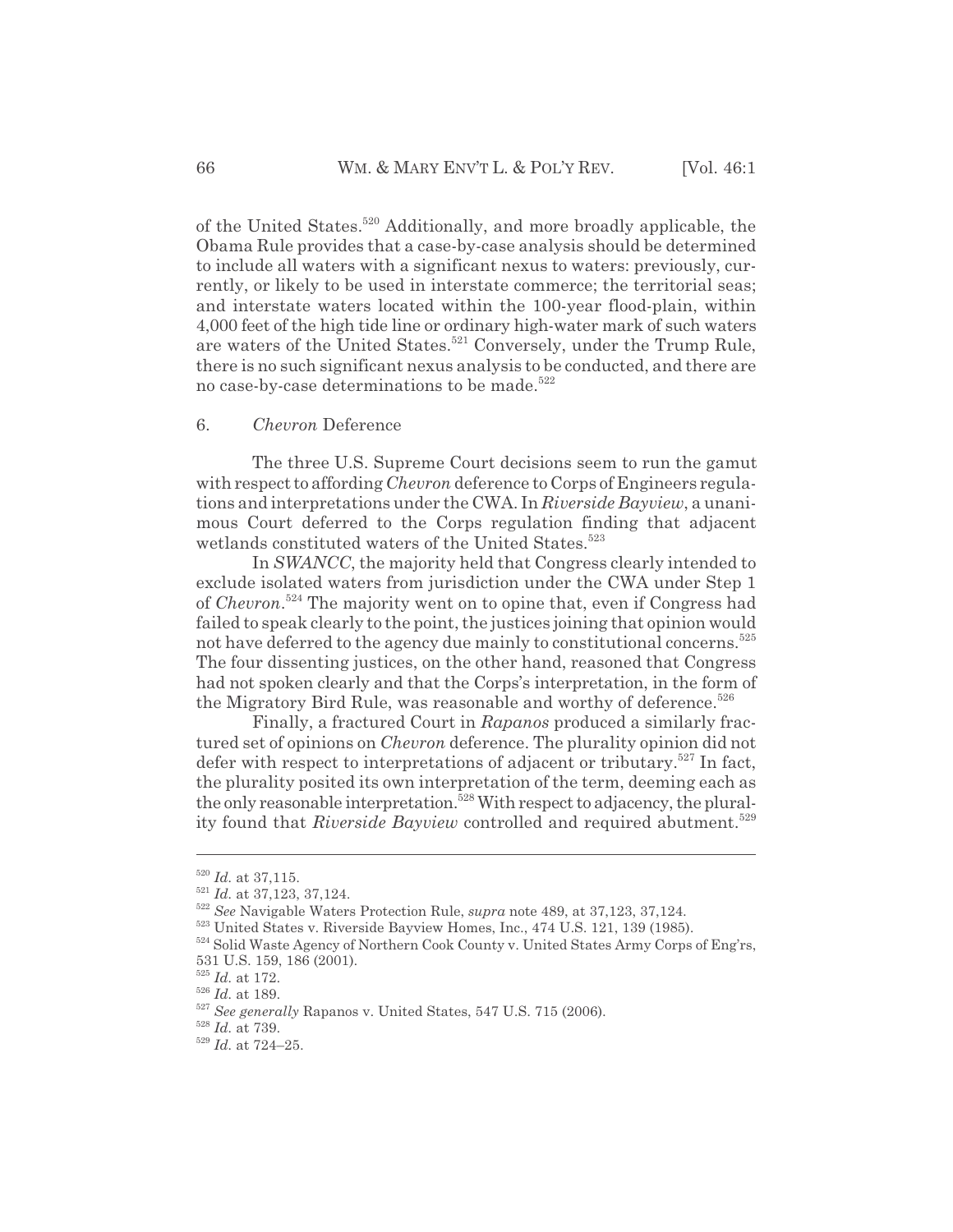Dictionary definitions provided the only reasonable interpretation of waters, and presumably tributaries, for the plurality.<sup>530</sup>

Chief Justice Roberts joined the plurality but penned a concurring opinion lamenting the fact that the Corps had failed to successfully engage in rule-making after *SWANCC*, while continuing to act as if the agency had unlimited authority.531 The Chief Justice pledged deference if the Corps were to promulgate reasonable regulations.<sup>532</sup> A dissenting justice, Justice Breyer, also filed a separate dissent to object to Justice Kennedy's writing a substantial nexus requirement into the CWA.<sup>533</sup> Justice Breyer interprets *Rapanos* as a cry for the Corps to write new regulations immediately.<sup>534</sup>

Justice Kennedy represented the swing vote in *Rapanos*, deferring to the Corps with respect to adjacency, but finding that the Corps's interpretation of tributary went too far.535 Like *SWANCC*, the dissenters in *Rapanos* would have deferred to the Corps with respect to adjacency and tributaries.<sup>536</sup>

The various opinions muddy the prospects of *Chevron* deference to regulations implementing the CWA. Although Chief Justice Roberts joined three other justices in failing to defer in *Rapanos*, his concurring opinion pledges future deference, conditioned, however, on reasonableness.<sup>537</sup> In addition, both the plurality opinion and Justice Kennedy's concurrence presented their findings as absolute and the only reasonable interpretation.538 Given the unique result in *Rapanos v. United States*, 539 a question arises as to whether the agency must, in essence, defer to the Court.

The United States District Court for the Southern District of Georgia found that any deference to the Corps's interpretation of waters of the United States has limits.<sup>540</sup> The plurality opinion, Chief Justice Roberts' concurrence, and Justice Kennedy's concurrence in *Rapanos*

<sup>530</sup> *Id.* at 716, 732.

 $^{531}$  *Id.* at 758 (Roberts, C.J., concurring).

<sup>532</sup> *Id.* (Roberts, C.J., concurring).

<sup>533</sup> *Rapanos*, 547 U.S. at 811 (Breyer, J., dissenting).

<sup>534</sup> *Id.* at 811–12 (Breyer, J., dissenting).

 $^{535}$  *Id.* at 780–82 (Kennedy, J., concurring).

<sup>536</sup> *Id.* at 794–95, 797, 809–11 (Stevens & Breyer JJ., dissenting); Solid Waste Agency of Northern Cook County v. United States Army Corps of Eng'rs, 531 U.S. 159, 167, 169–70 (2001).

<sup>537</sup> *Rapanos*, 547 U.S. at 757–58 (Roberts, C.J., concurring).

<sup>538</sup> *Id.* at 739, 782–83 (Kennedy, J., concurring) (plurality opinion).

<sup>539</sup> *Id.*

<sup>540</sup> Georgia v. Wheeler, 418 F. Supp. 3d 1336, 1354 (S.D. Ga. 2019).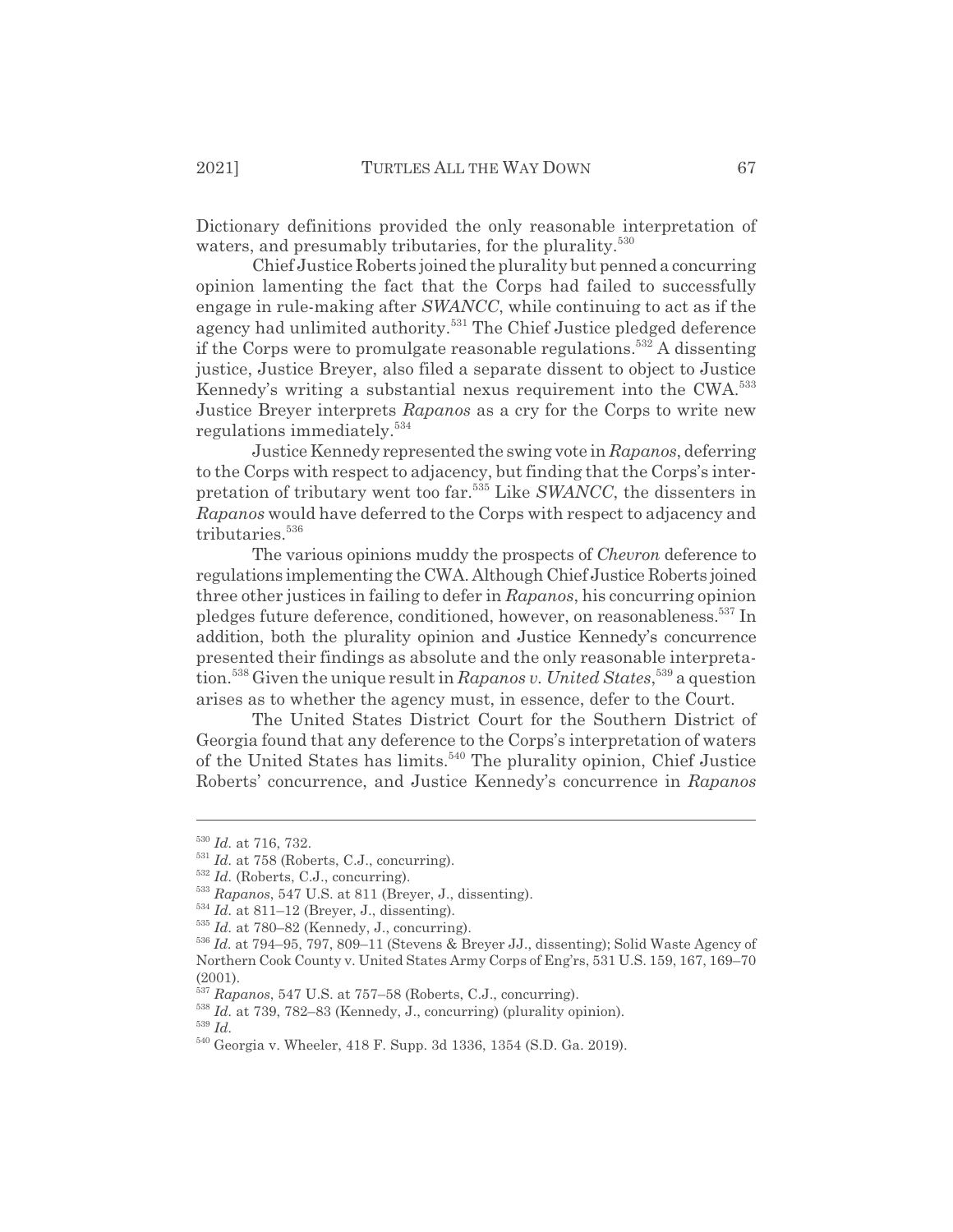provide those limits.<sup>541</sup> Given that Justice Kennedy and the plurality disagreed on those limits, the boundaries of Justice Kennedy's significant nexus test apply.542 Therefore, the extent to which *Chevron* deference applies to agency determinations relating to waters of the United States remains uncertain.

## **CONCLUSION**

An in-depth review of the case law and past and present agency regulations defining the waters of the United States reveals several points that should guide future courts and regulators in this murky area of law.

The focus of the dispute lies mainly on adjacent wetlands. This inquiry, in turn, implicates the interpretations of adjacency and tributaries. Depending on the situation, these interpretations matter because chain adjacency formulations result in wetlands that lie over 100 miles from navigable waters being determined waters of the United States subject to the CWA.<sup>543</sup>

We label these cases as tributary of a tributary of a tributary cases. Although the U.S. Supreme Court opinions fail to directly confront this issue, the plurality and Kennedy concurrence in *Rapanos* craft rules that attempt to limit chain jurisdiction. The plurality limits attenuated claims of adjacency by requiring adjacency to continuous, relatively permanent waters, and by defining adjacency as actual abutment.<sup>544</sup> This approach prevents intermittent or ephemeral streams, ditches, and drains from providing the link between the wetland and the non-abutting navigable water. Interestingly, this issue seems most concerning within the Obama Rule, particularly because the Rule includes adjacent *waters*, along with the broad definition of a tributary and the geographic requirements absent any proof of hydrologic connection with regard to adjacency.<sup>545</sup>

On the other hand, Justice Kennedy's significant nexus test posits that wetlands adjacent to navigable-in-fact waters are automatically regarded as waters of the United States, a narrower category of wetlands

<sup>541</sup> *Id.*

<sup>542</sup> *Id.* at 1355 (citing United States v. Robison, 505 F.3d 1208, 1221 (11th Cir. 2007)).

<sup>543</sup> *See* United States v. Buday, 138 F. Supp. 2d 1282, 1282 (D. Mont. 2001).

<sup>544</sup> *Rapanos*, 547 U.S. at 716–17, 740, 742.

<sup>545</sup> Clean Water Rule: Definition of "Waters of the United States," 80 Fed. Reg. 37,054, 37,075–37,080 (June 29, 2015); EPA, TECHNICAL SUPPORT DOCUMENT FOR THE CLEAN WATER RULE: DEFINITION OF WATERS OF THE UNITED STATES 232–77 (2015).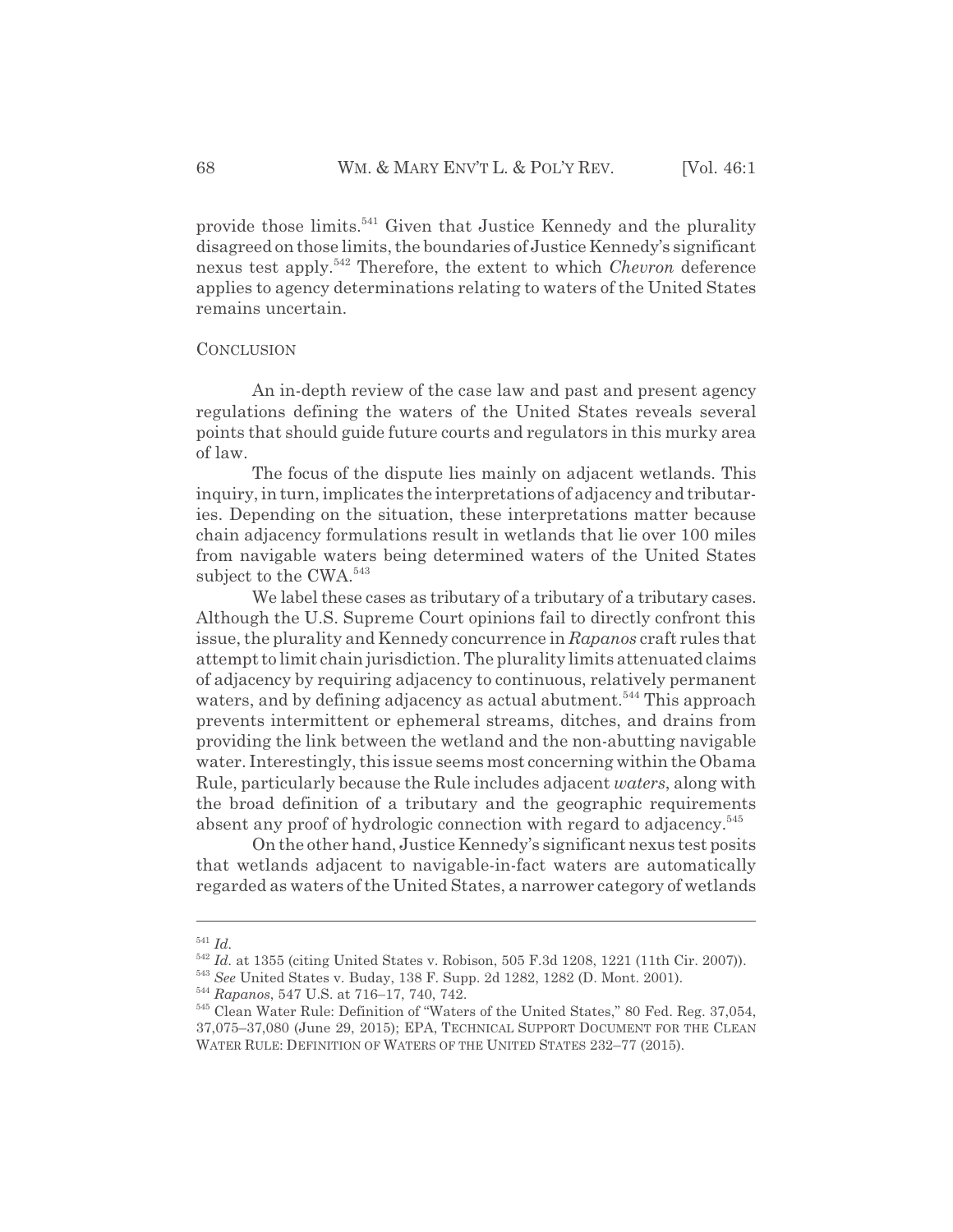than those that fall within the plurality's test.<sup>546</sup> However, wetlands adjacent to other waters, whether intermittent, ephemeral, or otherwise, may be jurisdictional if a significant nexus exists.<sup>547</sup> The significant nexus test limits chain jurisdiction, at least in theory. The significant nexus test makes jurisdiction more open-ended than the plurality test, but not as open-ended as some courts and commentators believe. Wetlands not adjacent to some type of water (isolated wetlands) do not qualify as jurisdictional under Justice Kennedy's test.

A few points seem to have been resolved by the U.S. Supreme Court decisions:

- (1) Wetlands adjacent (meaning abutting) to navigable waters are jurisdictional (*Riverside Bayview*, *Rapanos* plurality, *Rapanos* Kennedy concurrence);<sup>548</sup>
- (2) The Corps's definition of adjacent as examined in *Rapanos* is reasonable (*Rapanos* dissent, *Rapanos* Kennedy concurrence);<sup>549</sup>
- (3) The Corps's interpretation of tributary as it existed at the time of the *Rapanos* decision is not reasonable (*Rapanos* plurality, *Rapanos* Kennedy concurrence).550

However, since the Court's makeup has changed significantly since the *Rapanos* decision, and some of these conclusions are less than clear, the Court may not feel compelled to find clear conclusions from these opinions. Just as interpretations of the 9–0 decision in *Riverside Bayview* have received wildly different interpretations, so too might members of the Court interpret the 5–4 decisions in *SWANCC* and *Rapanos* differently. Only Chief Justice Roberts and Justices Alito, Breyer, and Thomas remain among the justices in *Rapanos*. Only one of those four, Breyer, dissented.551 The other three were included in the plurality. Replacing Justices Ginsburg, Kennedy, Scalia, Souter, and Stevens are Justices

<sup>&</sup>lt;sup>546</sup> *Rapanos*, 547 U.S. at 767, 780, 782 (Kennedy, J., concurring).<br><sup>547</sup> *Id.* at 779 (Kennedy, J., concurring).

<sup>&</sup>lt;sup>548</sup> Additionally, this is true under both the Obama and Trump Rules as well. United States v. Riverside Bayview Homes, Inc., 474 U.S. 121, 131–32 (1985); *Rapanos*, 547 U.S. at 765–66, 782 (Kennedy, J., concurring).

<sup>549</sup> *Rapanos*, 547 U.S. at 775, 793, 811 (Kennedy, J., concurring) (Stevens & Breyer JJ., dissenting).

<sup>&</sup>lt;sup>550</sup> *Id.* at 726, 780–81 (Kennedy, J., concurring) (plurality opinion).

<sup>551</sup> *Id.* at 715, 811.